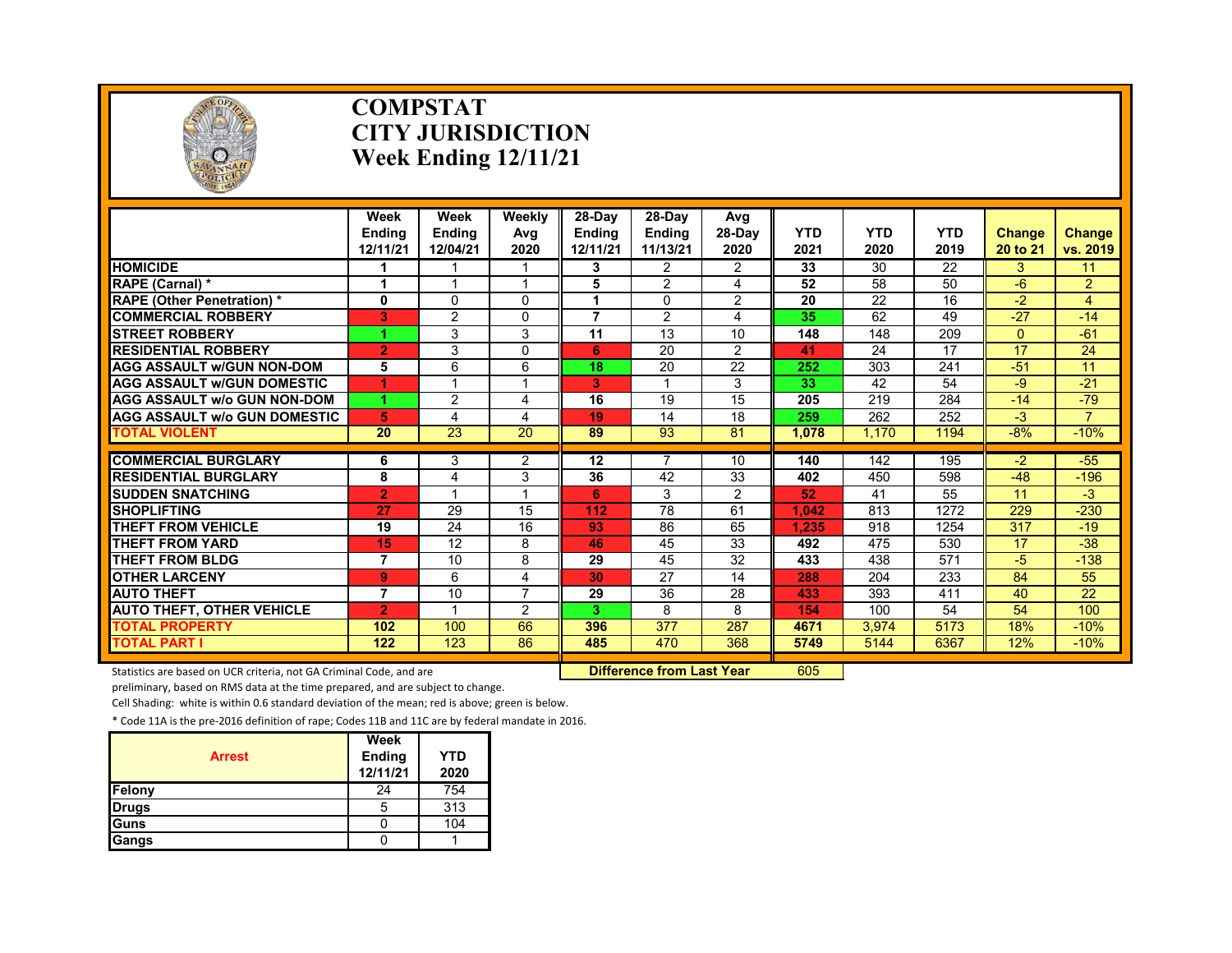

### **COMPSTATNORTH PRECINCTWeek Ending 12/11/21**

### **PRECINCT COMMANDER:**

**CAPT. SHAMONICA BADIE**



|                                     | Week<br><b>Endina</b><br>12/11/21 | Week<br><b>Endina</b><br>12/04/21 | Weekly<br>Avg<br>2020 | 28-Day<br><b>Endina</b><br>12/11/21 | $28-Dav$<br><b>Endina</b><br>11/13/21 | Avg<br>$28-Dav$<br>2020      | <b>YTD</b><br>2021 | <b>YTD</b><br>2020 | <b>YTD</b><br>2019 | <b>Change</b><br>20 to 21 | Change<br>vs. 2019 |
|-------------------------------------|-----------------------------------|-----------------------------------|-----------------------|-------------------------------------|---------------------------------------|------------------------------|--------------------|--------------------|--------------------|---------------------------|--------------------|
| <b>HOMICIDE</b>                     | 0                                 |                                   | 0                     |                                     |                                       |                              | $\overline{7}$     | 8                  | 5                  | $-1$                      | $\overline{2}$     |
| RAPE (Carnal) *                     | 0                                 | $\overline{\mathbf{A}}$           | 0                     | $\mathbf{2}$                        | $\Omega$                              | 1                            | 15                 | 20                 | 12                 | $-5$                      | 3                  |
| <b>RAPE (Other Penetration) *</b>   | 0                                 | $\Omega$                          | $\Omega$              | 0                                   | $\Omega$                              | $\Omega$                     | 7                  | 5                  | 6                  | $\overline{2}$            | 4                  |
| <b>COMMERCIAL ROBBERY</b>           | 0                                 | $\mathbf{0}$                      | 0                     | 0                                   | 0                                     | 1                            | 6                  | 11                 | 7                  | -5                        | -1                 |
| <b>STREET ROBBERY</b>               | $\bf{0}$                          | $\Omega$                          |                       | 4                                   | $\Omega$                              | 3                            | 55                 | 54                 | 66                 |                           | $-11$              |
| <b>RESIDENTIAL ROBBERY</b>          | 0                                 | $\Omega$                          | 0                     | 0                                   | 18                                    | $\Omega$                     | $\overline{7}$     | 4                  | 3                  | 3                         | $\overline{4}$     |
| <b>AGG ASSAULT w/GUN NON-DOM</b>    | $\bf{0}$                          | 3                                 | $\overline{2}$        | 4                                   | 8                                     | $\overline{7}$               | 61                 | 82                 | 56                 | $-21$                     | 5                  |
| <b>AGG ASSAULT W/GUN DOMESTIC</b>   | $\bf{0}$                          | $\overline{A}$                    | 0                     | 4                                   | $\Omega$                              | $\overline{\mathbf{A}}$      | 8                  | 8                  | 10                 | $\Omega$                  | $-2$               |
| AGG ASSAULT w/o GUN NON-DOM         | $\bf{0}$                          | $\mathbf{0}$                      |                       | 4                                   | 6                                     | 4                            | 70                 | 72                 | 71                 | $-2$                      | -1                 |
| <b>AGG ASSAULT w/o GUN DOMESTIC</b> | $\bf{0}$                          | $\mathbf{0}$                      |                       | 0                                   | 4                                     | 4                            | 48                 | 57                 | 64                 | -9                        | $-16$              |
| <b>TOTAL VIOLENT</b>                | $\bf{0}$                          | 6                                 | 5                     | 16                                  | 37                                    | 22                           | 284                | 321                | 300                | $-12%$                    | $-5%$              |
| <b>COMMERCIAL BURGLARY</b>          | 3                                 |                                   |                       |                                     |                                       |                              | 34                 | 42                 | 49                 | -8                        | $-15$              |
| <b>RESIDENTIAL BURGLARY</b>         | 3                                 |                                   |                       | 4<br>13                             | 4<br>11                               | 2<br>7                       | 79                 | 82                 | 79                 | $-3$                      | $\overline{0}$     |
| <b>SUDDEN SNATCHING</b>             | $\bf{0}$                          | $\Omega$                          | 0                     | $\overline{2}$                      |                                       | $\overline{\mathbf{A}}$      | 28                 | 21                 | 16                 | $\overline{7}$            | 12                 |
| <b>SHOPLIFTING</b>                  |                                   |                                   |                       |                                     |                                       |                              |                    |                    |                    |                           |                    |
| <b>THEFT FROM VEHICLE</b>           | 3<br>5                            | 2<br>5                            | 2                     | 12<br>36                            | 6<br>$\overline{31}$                  | 8<br>15                      | 138<br>398         | 125<br>199         | 153<br>299         | 13<br>199                 | $-15$<br>99        |
| <b>THEFT FROM YARD</b>              | 4                                 | 4                                 | 4<br>2                | 11                                  | 12                                    | 9                            | 138                | 128                | 146                | 10                        | -8                 |
| <b>THEFT FROM BLDG</b>              |                                   |                                   |                       | 7                                   | 16                                    | 7                            |                    |                    | 135                | 41                        | $\blacksquare$     |
| <b>OTHER LARCENY</b>                | 3<br>1                            | 2<br>$\overline{\mathbf{A}}$      | 2                     | 5                                   | 6                                     |                              | 134<br>52          | 93<br>47           | 43                 | 5                         | 9                  |
|                                     |                                   | $\overline{A}$                    |                       |                                     | $\overline{7}$                        | 4                            |                    | $\overline{88}$    | 84                 | $\overline{37}$           | 41                 |
| <b>AUTO THEFT</b>                   | $\overline{2}$<br>$\bf{0}$        |                                   | 2<br>$\Omega$         | 8<br>0                              |                                       | 6<br>$\overline{\mathbf{A}}$ | 125<br>40          | 19                 | 11                 | 21                        | 29                 |
| <b>AUTO THEFT, OTHER VEHICLE</b>    |                                   | $\mathbf{0}$                      |                       |                                     | $\mathbf{0}$                          |                              |                    |                    |                    |                           |                    |
| <b>TOTAL PROPERTY</b>               | 24                                | 17                                | 14                    | 98                                  | 94                                    | 59                           | 1166               | 844                | 1015               | 38%                       | 15%                |
| <b>TOTAL PART I</b>                 | 24                                | 23                                | 19                    | 114                                 | 131                                   | 81                           | 1450               | 1165               | 1315               | 24%                       | 10%                |

Statistics are based on UCR criteria, not GA Criminal Code, and are **Difference from Last Year** 285

preliminary, based on RMS data at the time prepared, and are subject to change.

Cell Shading: white is within 0.6 standard deviation of the mean; red is above; green is below.

|                | Week               |                    |
|----------------|--------------------|--------------------|
| <b>Arrests</b> | Ending<br>12/11/21 | <b>YTD</b><br>2020 |
| Felony         |                    |                    |
| <b>Drugs</b>   |                    |                    |
| Guns           |                    |                    |
| Gangs          |                    |                    |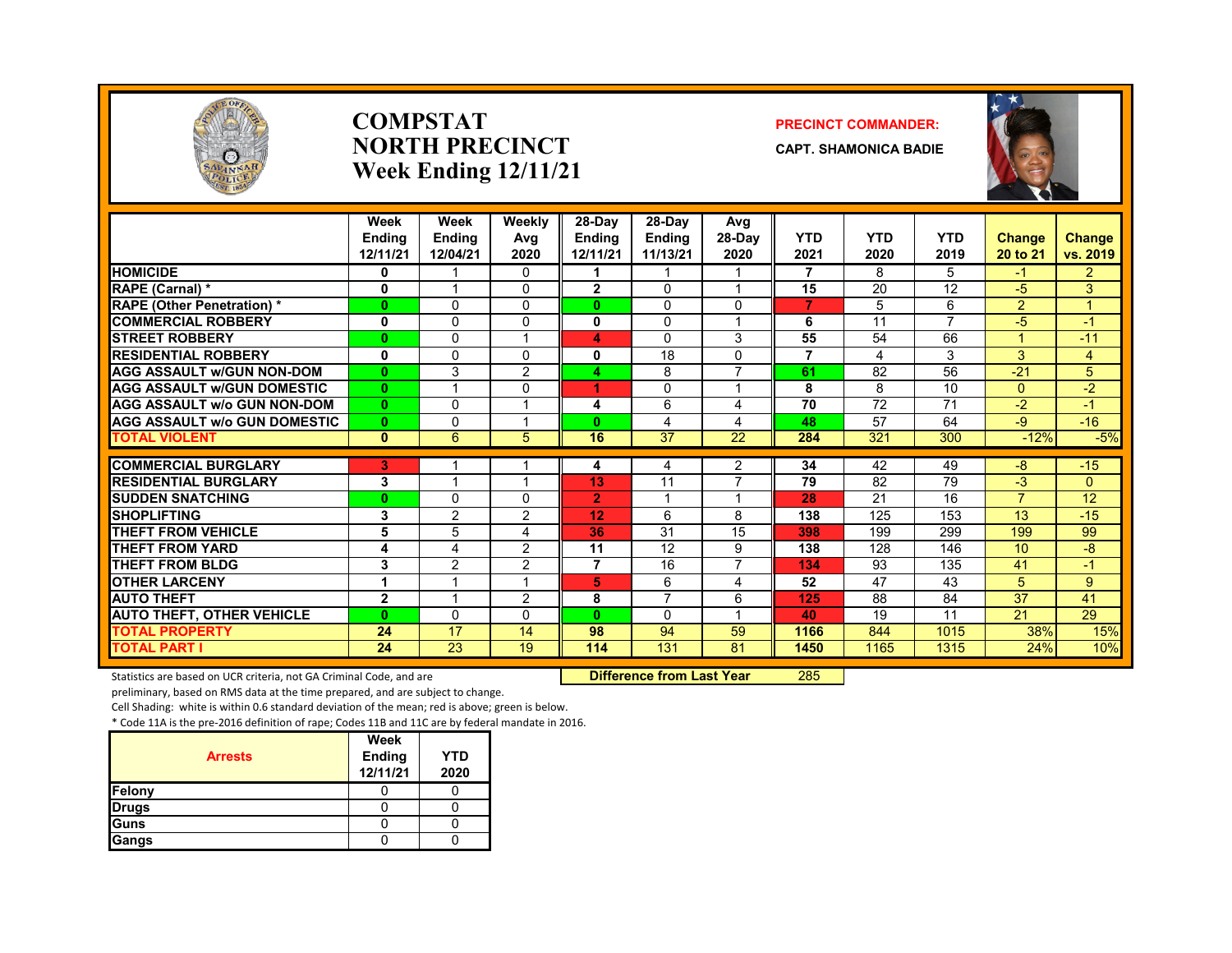

### **COMPSTATCENTRAL PRECINCTWeek Ending 12/11/21**

### **PRECINCT COMMANDER:**

**CAPT. TONYA REID**



|                                     | Week<br><b>Endina</b><br>12/11/21 | Week<br><b>Endina</b><br>12/04/21 | Weekly<br>Avg<br>2020 | 28-Day<br>Endina<br>12/11/21 | 28-Dav<br><b>Endina</b><br>11/13/21 | Avg<br>28-Day<br>2020 | <b>YTD</b><br>2021 | <b>YTD</b><br>2020 | <b>YTD</b><br>2019 | Change<br>20 to 21 | Change<br>vs. 2019 |
|-------------------------------------|-----------------------------------|-----------------------------------|-----------------------|------------------------------|-------------------------------------|-----------------------|--------------------|--------------------|--------------------|--------------------|--------------------|
| <b>HOMICIDE</b>                     | 1                                 | 0                                 | $\Omega$              | $\mathbf{2}$                 | 0                                   |                       |                    | 14                 | 5                  | $-7$               | $\overline{2}$     |
| RAPE (Carnal) *                     | $\mathbf{0}$                      | $\Omega$                          | $\Omega$              | $\bf{0}$                     |                                     |                       | 8                  | 19                 | 10                 | $-11$              | $-2$               |
| <b>RAPE (Other Penetration)*</b>    | 0                                 | 0                                 | $\Omega$              | 0                            | $\Omega$                            | 0                     | 4                  | 4                  | 5                  | $\Omega$           | $-1$               |
| <b>COMMERCIAL ROBBERY</b>           | 4                                 | $\overline{2}$                    | $\Omega$              | 3                            | 2                                   | $\overline{ }$        | 11                 | 16                 | 17                 | $-5$               | $-6$               |
| <b>STREET ROBBERY</b>               | 0                                 | $\overline{2}$                    |                       | 4                            | 6                                   | 3                     | 40                 | 41                 | 58                 | $-1$               | $-18$              |
| <b>RESIDENTIAL ROBBERY</b>          | 4                                 | $\Omega$                          | $\Omega$              | 1                            | 0                                   |                       | 5.                 | 9                  | 3                  | $-4$               | $\overline{2}$     |
| <b>AGG ASSAULT W/GUN NON-DOM</b>    | 3                                 | 0                                 | 2                     | 4                            | 4                                   | 6                     | 90                 | 76                 | 88                 | 14                 | $\overline{2}$     |
| <b>AGG ASSAULT W/GUN DOMESTIC</b>   | $\bf{0}$                          | 0                                 | $\Omega$              | 0                            | $\overline{\mathbf{A}}$             |                       | 10                 | 9                  | 14                 |                    | $-4$               |
| <b>AGG ASSAULT w/o GUN NON-DOM</b>  | $\bf{0}$                          |                                   |                       | 6                            | 9                                   | 4                     | 54                 | 42                 | 49                 | 12                 | 5                  |
| <b>AGG ASSAULT W/o GUN DOMESTIC</b> | 4                                 | 2                                 |                       | 7                            | 6                                   | 5                     | 71                 | 70                 | 63                 |                    | 8                  |
| <b>TOTAL VIOLENT</b>                | $\overline{7}$                    | 7                                 | 6                     | $\overline{27}$              | 29                                  | $\overline{24}$       | 300                | 300                | 312                | 0%                 | $-4%$              |
| <b>COMMERCIAL BURGLARY</b>          | 2                                 | 2                                 |                       | 6                            | 2                                   | 4                     | 51                 | 43                 | 63                 | 8                  | $-12$              |
| <b>RESIDENTIAL BURGLARY</b>         | $\overline{2}$                    |                                   |                       | 8                            | 14                                  | 11                    | 130                | 135                | 195                | $-5$               | $-65$              |
| <b>SUDDEN SNATCHING</b>             | $\bf{0}$                          | 0                                 | $\Omega$              | 4.                           | $\Omega$                            | $\overline{A}$        | 9                  | $\overline{ }$     | 13                 | $\overline{2}$     | $-4$               |
| <b>SHOPLIFTING</b>                  | 6                                 | 4                                 | 3                     | 14                           | 13                                  | 12                    | 159                | 154                | 238                | 5                  | $-79$              |
| <b>THEFT FROM VEHICLE</b>           | 4                                 | 5                                 | 4                     | 16                           | 15                                  | 16                    | 262                | 207                | 311                | 55                 | $-49$              |
| <b>THEFT FROM YARD</b>              | 8                                 | 2                                 | 3                     | 14                           | 15                                  | 11                    | 139                | 144                | 189                | $-5$               | $-50$              |
| <b>THEFT FROM BLDG</b>              | 1                                 | 5                                 | $\overline{2}$        | 10                           | $\overline{7}$                      | 8                     | 88                 | 95                 | 129                | $-7$               | $-41$              |
| <b>OTHER LARCENY</b>                | $\overline{2}$                    | 3                                 |                       | 8                            | 11                                  | 5                     | 93                 | 63                 | 78                 | 30                 | 15                 |
| <b>AUTO THEFT</b>                   |                                   | $\overline{2}$                    | 3                     | 6                            | 9                                   | 10                    | 113                | 126                | 110                | $-13$              | 3                  |
| <b>AUTO THEFT, OTHER VEHICLE</b>    | и                                 | $\Omega$                          | 0                     |                              | 3                                   | 2                     | 44                 | 26                 | 8                  | 18                 | $\overline{36}$    |
| <b>TOTAL PROPERTY</b>               | 27                                | 24                                | 18                    | 84                           | 89                                  | 80                    | 1088               | 1000               | 1334               | 9%                 | $-18%$             |
| TOTAL PART I                        | 34                                | $\overline{31}$                   | $\overline{24}$       | 111                          | 118                                 | 104                   | 1388               | 1300               | 1646               | 7%                 | $-16%$             |

Statistics are based on UCR criteria, not GA Criminal Code, and are **Difference from Last Year 88** 

preliminary, based on RMS data at the time prepared, and are subject to change.

Cell Shading: white is within 0.6 standard deviation of the mean; red is above; green is below.

|                | Week                      |             |
|----------------|---------------------------|-------------|
| <b>Arrests</b> | <b>Ending</b><br>12/11/21 | YTD<br>2020 |
| Felony         | 10                        | 535         |
| <b>Drugs</b>   |                           | 169         |
| Guns           |                           | 80          |
| Gangs          |                           |             |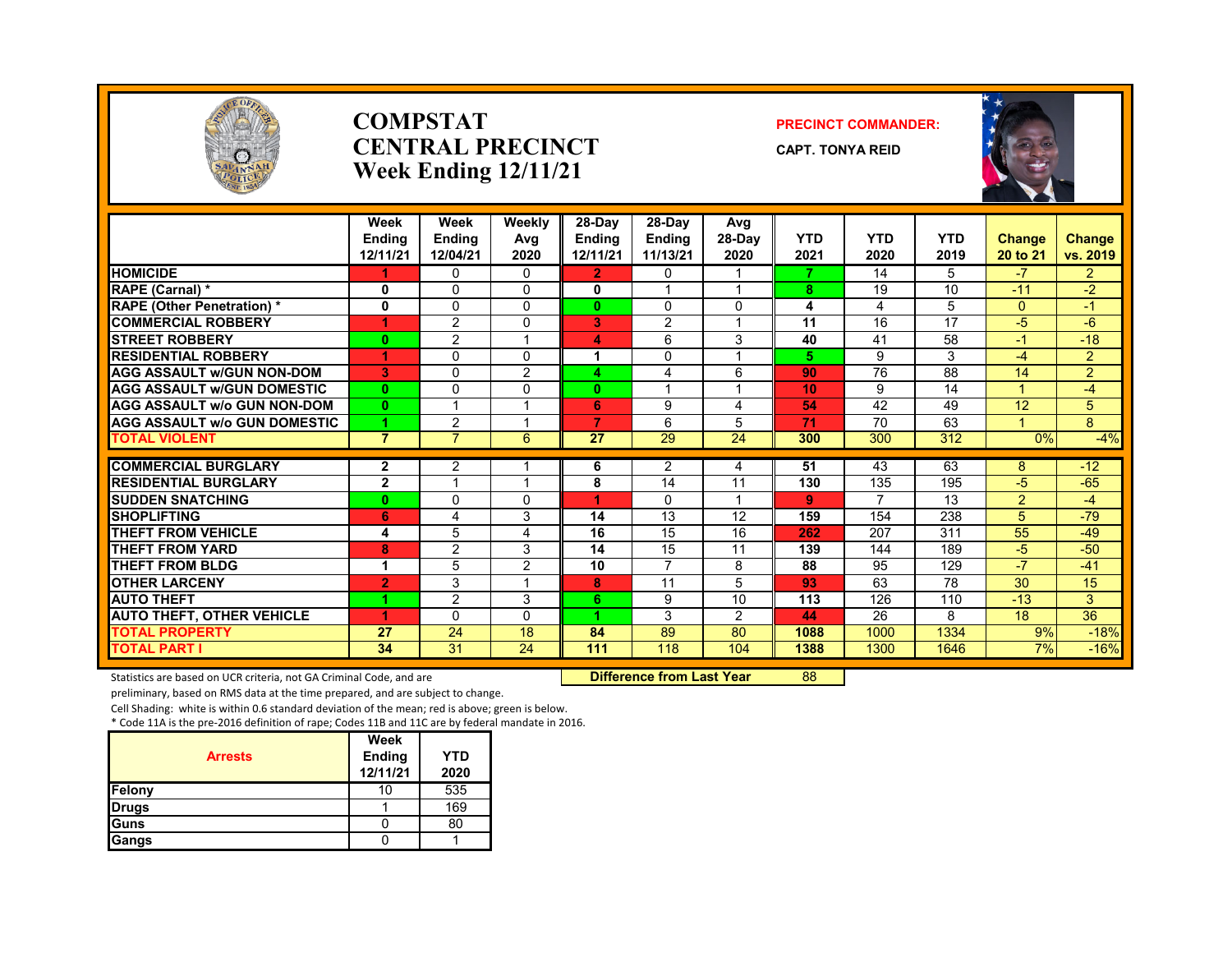

### **COMPSTATSOUTH PRECINCTWeek Ending 12/11/21**

### **PRECINCT COMMANDER:**

**CAPT. ALEX TOBAR**



|                                     | Week<br><b>Endina</b><br>12/11/21 | Week<br><b>Endina</b><br>12/04/21 | Weekly<br>Avg<br>2020 | $28-Dav$<br><b>Endina</b><br>12/11/21 | $28-Dav$<br><b>Endina</b><br>11/13/21 | Avg<br>$28-Dav$<br>2020 | <b>YTD</b><br>2021 | <b>YTD</b><br>2020 | <b>YTD</b><br>2019 | <b>Change</b><br>20 to 21 | Change<br>vs. 2019 |
|-------------------------------------|-----------------------------------|-----------------------------------|-----------------------|---------------------------------------|---------------------------------------|-------------------------|--------------------|--------------------|--------------------|---------------------------|--------------------|
| <b>HOMICIDE</b>                     | 0                                 | $\mathbf{0}$                      | $\Omega$              | 0                                     |                                       | $\mathbf{0}$            | 9                  | 3                  | 7                  | 6                         | $\overline{2}$     |
| RAPE (Carnal) *                     | 1                                 | $\Omega$                          | 0                     | $\overline{2}$                        | 1                                     | 1                       | 16                 | 17                 | 14                 | $-1$                      | $\overline{2}$     |
| <b>RAPE (Other Penetration)*</b>    | $\bf{0}$                          | $\Omega$                          | 0                     | $\mathbf{0}$                          | $\Omega$                              |                         | 4                  | 7                  | $\overline{2}$     | $-3$                      | $\overline{2}$     |
| <b>COMMERCIAL ROBBERY</b>           | 0                                 | $\Omega$                          | 0                     | $\overline{2}$                        | $\Omega$                              | 1                       | 8                  | 23                 | $\overline{17}$    | $-15$                     | -9                 |
| <b>STREET ROBBERY</b>               | 1                                 |                                   |                       | 3                                     | 3                                     | 2                       | 25                 | 28                 | 36                 | $-3$                      | $-11$              |
| <b>RESIDENTIAL ROBBERY</b>          | 1                                 | -1                                | 0                     | 3                                     | $\overline{ }$                        | 1                       | 16                 | $\overline{7}$     | 4                  | 9                         | 12                 |
| <b>AGG ASSAULT W/GUN NON-DOM</b>    | $\bf{0}$                          | $\Omega$                          |                       | 3                                     | 6                                     | 3                       | 43                 | 57                 | 38                 | $-14$                     | 5                  |
| <b>AGG ASSAULT W/GUN DOMESTIC</b>   | $\mathbf{0}$                      | $\Omega$                          | 0                     | 4                                     | $\Omega$                              | 0                       | $\overline{7}$     | 9                  | 12                 | $-2$                      | $-5$               |
| <b>AGG ASSAULT w/o GUN NON-DOM</b>  | $\mathbf{0}$                      | $\overline{\mathbf{A}}$           | и                     | 4                                     | $\Omega$                              | 3                       | 37                 | 42                 | 30                 | $-5$                      | $\overline{7}$     |
| <b>AGG ASSAULT w/o GUN DOMESTIC</b> | 3                                 | $\overline{2}$                    |                       | 8                                     |                                       | 3                       | 80                 | 57                 | 55                 | 23                        | 25                 |
| <b>TOTAL VIOLENT</b>                | 6                                 | 5                                 | 4                     | 26                                    | 13                                    | 16                      | 245                | 250                | 215                | $-2%$                     | 14%                |
| <b>COMMERCIAL BURGLARY</b>          | $\bf{0}$                          | $\Omega$                          |                       | $\mathbf{0}$                          | 0                                     | 2                       | 37                 | 33                 | 63                 | 4                         | $-26$              |
| <b>RESIDENTIAL BURGLARY</b>         |                                   | 0                                 |                       | 4                                     | 8                                     | 6                       | 57                 | 97                 | 110                | $-40$                     | $-53$              |
| <b>SUDDEN SNATCHING</b>             | ۸                                 | $\Omega$                          | $\Omega$              |                                       |                                       | $\Omega$                | 8                  | 8                  | 14                 | $\Omega$                  | $-6$               |
| <b>SHOPLIFTING</b>                  | 13                                | 11                                | 6                     | 52                                    | 42                                    | 25                      | 445                | 325                | 594                | 120                       | $-149$             |
| <b>THEFT FROM VEHICLE</b>           | 5                                 | $\overline{7}$                    | 5                     | 20                                    | 19                                    | 19                      | 286                | 279                | 332                | $\overline{7}$            | $-46$              |
| <b>THEFT FROM YARD</b>              | $\mathbf{2}$                      | 5                                 | $\overline{2}$        | 14                                    | 11                                    | 6                       | 112                | 91                 | 72                 | 21                        | 40                 |
| <b>THEFT FROM BLDG</b>              | $\mathbf{2}$                      | $\overline{2}$                    | 2                     | 8                                     | 14                                    | 9                       | 116                | 127                | 153                | $-11$                     | $-37$              |
| <b>OTHER LARCENY</b>                | 4                                 | $\mathbf{0}$                      |                       | $\overline{7}$                        | 8                                     | 3                       | 82                 | 43                 | $\overline{55}$    | $\overline{39}$           | $\overline{27}$    |
| <b>AUTO THEFT</b>                   | $\mathbf{2}$                      | $\overline{4}$                    |                       | 9                                     | 10                                    | 6                       | 95                 | 87                 | 116                | 8                         | $-21$              |
| <b>AUTO THEFT, OTHER VEHICLE</b>    |                                   |                                   |                       | 2                                     | 2                                     | 3                       | 29                 | 40                 | 19                 | $-11$                     | 10 <sup>10</sup>   |
| <b>TOTAL PROPERTY</b>               | 31                                | 30                                | 19                    | 117                                   | 115                                   | 80                      | 1267               | 1130               | 1528               | 12%                       | $-17%$             |
| <b>TOTAL PART I</b>                 | 37                                | 35                                | 23                    | 143                                   | 128                                   | 96                      | 1512               | 1380               | 1743               | 10%                       | $-13%$             |

Statistics are based on UCR criteria, not GA Criminal Code, and are **Difference from Last Year** 132

preliminary, based on RMS data at the time prepared, and are subject to change.

Cell Shading: white is within 0.6 standard deviation of the mean; red is above; green is below. \* Code 11A is the pre‐2016 definition of rape; Codes 11B and 11C are by federal mandate in 2016.

|                | Week               |                    |
|----------------|--------------------|--------------------|
| <b>Arrests</b> | Ending<br>12/11/21 | <b>YTD</b><br>2020 |
|                |                    |                    |
| Felony         | 14                 | 219                |
| <b>Drugs</b>   |                    | 144                |
| Guns           |                    | 24                 |
| Gangs          |                    |                    |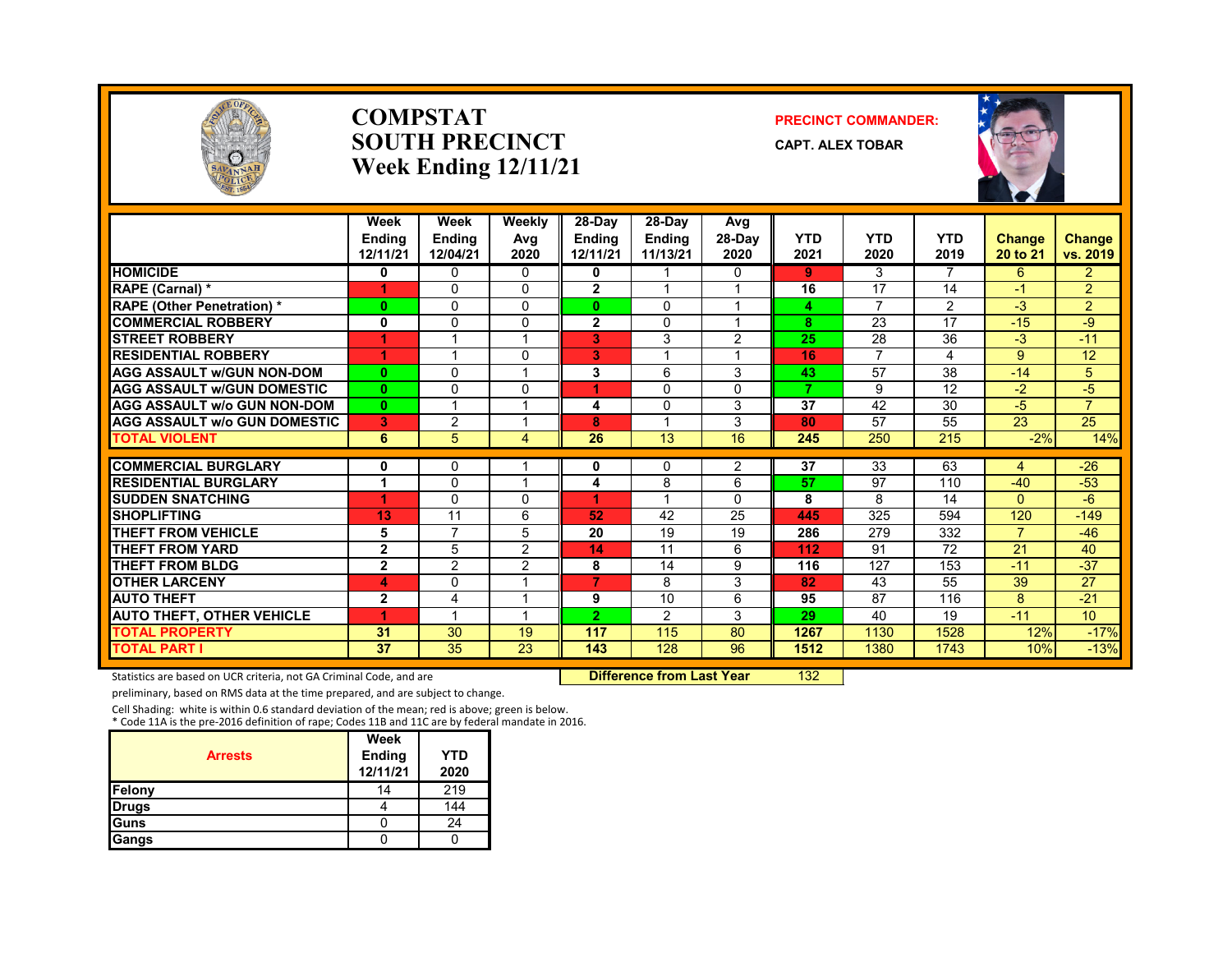

### **COMPSTATEAST PRECINCTWeek Ending 12/11/21**

### **PRECINCT COMMANDER:**

**CAPT. SHINITA YOUNG**



|                                    | Week                      | Week                      | Weekly                  | 28-Day                    | 28-Dav                    | Avg                      |                    |                    |                    |                           |                           |
|------------------------------------|---------------------------|---------------------------|-------------------------|---------------------------|---------------------------|--------------------------|--------------------|--------------------|--------------------|---------------------------|---------------------------|
|                                    | <b>Endina</b><br>12/11/21 | <b>Endina</b><br>12/04/21 | Avg<br>2020             | <b>Endina</b><br>12/11/21 | <b>Endina</b><br>11/13/21 | $28-Dav$<br>2020         | <b>YTD</b><br>2021 | <b>YTD</b><br>2020 | <b>YTD</b><br>2019 | <b>Change</b><br>20 to 21 | <b>Change</b><br>vs. 2019 |
| <b>HOMICIDE</b>                    | 0                         | 0                         | $\Omega$                | 0                         | 0                         | 0                        | 10                 | 5                  | 5.                 | 5.                        | 5.                        |
| RAPE (Carnal) *                    | 0                         | $\Omega$                  | 0                       |                           | 0                         | $\Omega$                 | 13                 | 2                  | 14                 | 11                        | -1                        |
| <b>RAPE (Other Penetration)</b> *  | $\mathbf{0}$              | $\Omega$                  | $\Omega$                | 4                         | 0                         | 1                        | 5                  | 6                  | 3                  | -1                        | $\overline{2}$            |
| <b>COMMERCIAL ROBBERY</b>          | $\overline{2}$            | $\mathbf{0}$              | $\Omega$                | $\mathbf{2}$              | 0                         | 1                        | 10                 | 12                 | 8                  | $-2$                      | $\overline{2}$            |
| <b>STREET ROBBERY</b>              | $\bf{0}$                  | $\Omega$                  | $\Omega$                | $\mathbf{0}$              | 4                         | $\overline{2}$           | 28                 | 25                 | 49                 | 3                         | $-21$                     |
| <b>RESIDENTIAL ROBBERY</b>         | 0                         | 2                         | 0                       | $\overline{2}$            |                           | 0                        | 13                 | 4                  | 7                  | 9                         | 6                         |
| <b>AGG ASSAULT w/GUN NON-DOM</b>   | $\overline{2}$            | 3                         | 2                       | 7                         | 2                         | 6                        | 58                 | 88                 | 59                 | $-30$                     | $-1$                      |
| <b>AGG ASSAULT w/GUN DOMESTIC</b>  |                           | $\Omega$                  | 0                       |                           | 0                         | 1                        | 8                  | 16                 | 18                 | $-8$                      | $-10$                     |
| <b>AGG ASSAULT w/o GUN NON-DOM</b> | 1                         | $\Omega$                  | $\overline{\mathbf{A}}$ | $\overline{2}$            | 4                         | 4                        | 44                 | 63                 | 134                | $-19$                     | $-90$                     |
| AGG ASSAULT w/o GUN DOMESTIC       | 4                         | $\Omega$                  |                         | 4                         | 3                         | 5                        | 60                 | 78                 | 70                 | $-18$                     | $-10$                     |
| <b>TOTAL VIOLENT</b>               | $\overline{7}$            | 5                         | 5                       | 20                        | 14                        | 20                       | 249                | 299                | $\overline{367}$   | $-17%$                    | $-32%$                    |
| <b>COMMERCIAL BURGLARY</b>         | 1                         | $\Omega$                  | 0                       | $\overline{2}$            |                           | $\overline{2}$           | 18                 | 24                 | 20                 | $-6$                      | $-2$                      |
| <b>RESIDENTIAL BURGLARY</b>        | $\mathbf{2}$              | $\overline{2}$            |                         | 11                        | 9                         | 9                        | 136                | 136                | 214                | $\Omega$                  | $-78$                     |
| <b>SUDDEN SNATCHING</b>            | đ                         |                           | $\Omega$                | $\overline{2}$            |                           | 0                        | $\overline{7}$     | 5                  | 12                 | $\overline{2}$            | $-5$                      |
| <b>SHOPLIFTING</b>                 | 5                         | 12                        | 4                       | 34                        | 17                        | 16                       | 300                | 209                | 287                | 91                        | 13                        |
| <b>THEFT FROM VEHICLE</b>          | 5                         | 7                         | 4                       | 21                        | 21                        | 15                       | 289                | 233                | 312                | 56                        | $-23$                     |
| <b>THEFT FROM YARD</b>             | 1                         |                           | $\overline{2}$          | 7                         | 7                         | $\overline{\phantom{a}}$ | 103                | 112                | 123                | -9                        | $-20$                     |
| <b>THEFT FROM BLDG</b>             | 1                         |                           | $\overline{2}$          | 4                         | 8                         | 8                        | 95                 | 123                | 154                | $-28$                     | $-59$                     |
| <b>OTHER LARCENY</b>               | $\overline{2}$            | $\overline{2}$            | 1                       | 10                        | $\overline{2}$            | 3                        | 61                 | 51                 | 57                 | 10                        | $\overline{4}$            |
| <b>AUTO THEFT</b>                  | $\mathbf{2}$              | 3                         | $\overline{2}$          | 6                         | 10                        | 6                        | 100                | 92                 | 101                | 8                         | -1                        |
| <b>AUTO THEFT, OTHER VEHICLE</b>   | $\bf{0}$                  | $\Omega$                  | $\Omega$                | $\mathbf{0}$              | 3                         | 1                        | 41                 | 15                 | 16                 | 26                        | 25                        |
| <b>TOTAL PROPERTY</b>              | 20                        | 29                        | 16                      | 97                        | 79                        | 68                       | 1150               | 1000               | 1296               | 15%                       | $-11%$                    |
| <b>TOTAL PART I</b>                | 27                        | 34                        | 20                      | 117                       | 93                        | 88                       | 1399               | 1299               | 1663               | 8%                        | $-16%$                    |

Statistics are based on UCR criteria, not GA Criminal Code, and are **Difference from Last Year** 100

preliminary, based on RMS data at the time prepared, and are subject to change.

Cell Shading: white is within 0.6 standard deviation of the mean; red is above; green is below.

| <b>Arrests</b> | Week<br>Ending<br>12/11/21 | <b>YTD</b><br>2020 |
|----------------|----------------------------|--------------------|
| Felony         |                            |                    |
| <b>Drugs</b>   |                            |                    |
| Guns           |                            |                    |
| Gangs          |                            |                    |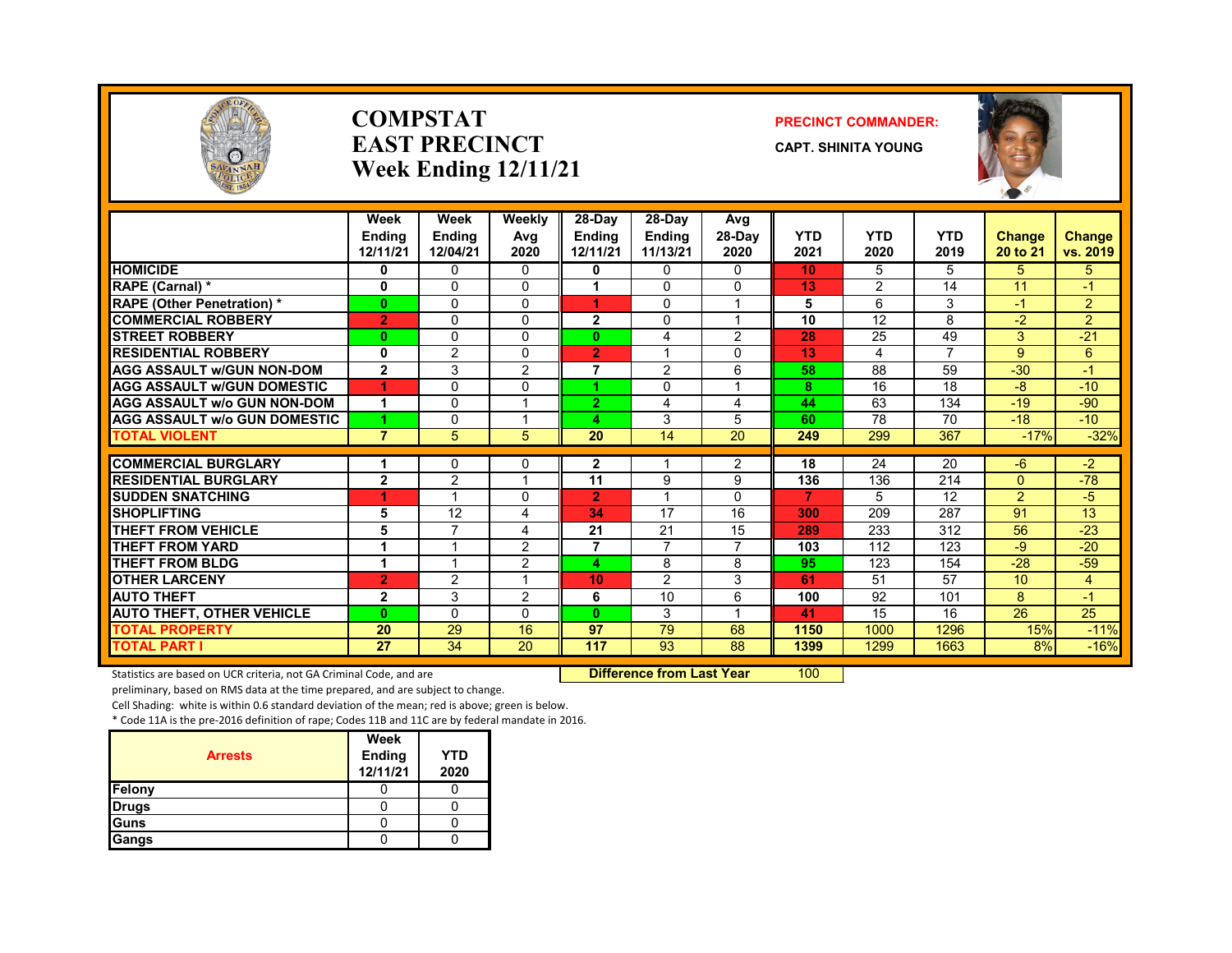# **BEAT 21 North Precinct Week Ending 12/11/21**

|                                     |                |                | <b>Last 4 Weeks</b> |                | 28 Days        | 28 Day  |                |                |                |                      |                |
|-------------------------------------|----------------|----------------|---------------------|----------------|----------------|---------|----------------|----------------|----------------|----------------------|----------------|
|                                     | <b>Endina</b>  | <b>Endina</b>  | <b>Endina</b>       | <b>Endina</b>  | <b>Endina</b>  | Average | <b>YTD</b>     | <b>YTD</b>     | <b>YTD</b>     | <b>Change</b>        | <b>Change</b>  |
|                                     | 11/20/21       | 11/27/21       | 12/04/21 12/11/21   |                | 12/11/21       | 2020    | 2021           | 2020           | 2019           | 20 to 21             | vs. 2019       |
| <b>HOMICIDE</b>                     | $\mathbf{0}$   | $\mathbf{0}$   | 0                   | 0              | $\mathbf{0}$   | 0.0     | $\mathbf{0}$   | $\Omega$       | $\Omega$       | $\mathbf{0}$         | $\Omega$       |
| <b>RAPE (Carnal) *</b>              | $\Omega$       | $\Omega$       | $\Omega$            | $\Omega$       | $\Omega$       | 0.2     | 3              | 3              | $\overline{2}$ | $\Omega$             | 1              |
| <b>RAPE (Other Penetration) *</b>   | $\Omega$       | $\Omega$       | $\Omega$            | $\Omega$       | $\Omega$       | 0.0     | $\mathbf{1}$   | $\Omega$       | $\Omega$       | $\blacktriangleleft$ | $\overline{1}$ |
| <b>COMMERCIAL ROBBERY</b>           | $\Omega$       | $\Omega$       | $\Omega$            | $\Omega$       | $\Omega$       | 0.0     | $\Omega$       | $\Omega$       | $\Omega$       | $\Omega$             | $\Omega$       |
| <b>STREET ROBBERY</b>               | $\Omega$       | $\mathbf{1}$   | $\Omega$            | $\Omega$       | $\mathbf{1}$   | 0.4     | 3              | 5              | $\Omega$       | $-2$                 | 3              |
| <b>RESIDENTIAL ROBBERY</b>          | $\Omega$       | $\Omega$       | $\Omega$            | $\Omega$       | $\Omega$       | 0.0     | $\Omega$       | $\Omega$       | $\Omega$       | $\Omega$             | $\Omega$       |
| <b>AGG ASSAULT w/GUN NON-DOM</b>    | $\Omega$       | $\Omega$       | $\Omega$            | $\Omega$       | $\Omega$       | 0.4     | $\mathbf{1}$   | 4              | $\overline{3}$ | $-3$                 | $-2$           |
| <b>AGG ASSAULT w/GUN DOMESTIC</b>   | $\Omega$       | $\Omega$       | $\Omega$            | $\Omega$       | $\Omega$       | 0.2     | $\mathbf{1}$   | $\overline{2}$ | $\Omega$       | $-1$                 | $\overline{1}$ |
| <b>AGG ASSAULT w/o GUN NON-DOM</b>  | $\Omega$       | $\Omega$       | $\Omega$            | $\Omega$       | $\Omega$       | 0.1     | $\mathbf{1}$   | $\overline{2}$ | $\overline{2}$ | $-1$                 | $-1$           |
| <b>AGG ASSAULT W/o GUN DOMESTIC</b> | $\Omega$       | $\Omega$       | $\Omega$            | $\Omega$       | $\Omega$       | 1.2     | $\overline{7}$ | 16             | 5              | $-9$                 | $\overline{2}$ |
| <b>TOTAL VIOLENT</b>                | $\mathbf{0}$   | $\mathbf{1}$   | $\Omega$            | $\mathbf{0}$   | $\mathbf{1}$   | 2.5     | 17             | 32             | 12             | $-47%$               | 42%            |
|                                     |                |                |                     |                |                |         |                |                |                |                      |                |
| <b>COMMERCIAL BURGLARY</b>          | $\Omega$       | $\Omega$       | $\Omega$            | $\Omega$       | $\Omega$       | 0.2     | $\mathbf{1}$   | $\overline{2}$ | $\mathbf{1}$   | $-1$                 | $\Omega$       |
| <b>RESIDENTIAL BURGLARY</b>         | $\overline{2}$ | $\Omega$       | $\Omega$            | $\mathbf{1}$   | 3              | 0.8     | 9              | 9              | 16             | $\Omega$             | $-7$           |
| <b>SUDDEN SNATCHING</b>             | $\Omega$       | $\Omega$       | $\Omega$            | $\Omega$       | $\Omega$       | 0.2     | $\mathbf{1}$   | 2              | $\Omega$       | $-1$                 | $\overline{1}$ |
| <b>SHOPLIFTING</b>                  | $\Omega$       | $\Omega$       | $\Omega$            | $\Omega$       | $\Omega$       | 0.2     | 3              | 3              | 6              | $\Omega$             | $-3$           |
| <b>THEFT FROM VEHICLE</b>           | 16             | $\mathbf{1}$   | 0                   | 1              | 18             | 1.0     | 44             | 10             | 47             | 34                   | $-3$           |
| <b>THEFT FROM YARD</b>              | $\Omega$       | $\Omega$       | $\mathbf{1}$        | $\mathbf{1}$   | $\overline{2}$ | 0.5     | 13             | 5              | $\overline{7}$ | 8                    | 6              |
| <b>THEFT FROM BLDG</b>              | $\Omega$       | $\Omega$       | $\Omega$            | $\Omega$       | $\Omega$       | 0.7     | 15             | 9              | 6              | 6                    | 9              |
| <b>OTHER LARCENY</b>                | $\overline{2}$ | $\Omega$       | $\Omega$            | $\Omega$       | $\overline{2}$ | 0.2     | $\overline{7}$ | 3              | 5              | $\overline{4}$       | $\overline{2}$ |
| <b>AUTO THEFT</b>                   | $\Omega$       | $\mathbf{1}$   | $\Omega$            | $\overline{2}$ | 3              | 0.5     | 12             | 6              | 15             | 6                    | $-3$           |
| <b>AUTO THEFT, OTHER VEHICLE</b>    | $\Omega$       | $\Omega$       | $\Omega$            | $\Omega$       | $\Omega$       | 0.1     | $\mathbf{1}$   | $\mathbf{1}$   | $\overline{2}$ | $\Omega$             | $-1$           |
| <b>TOTAL PROPERTY</b>               | 20             | $\overline{2}$ | $\mathbf{1}$        | 5              | 28             | 4.4     | 106            | 50             | 105            | 112%                 | 1%             |
| <b>TOTAL PART I</b>                 | 20             | $\overline{3}$ | $\mathbf{1}$        | 5              | 29             | 6.8     | 123            | 82             | 117            | 50%                  | 5%             |

#### **Difference from Last Year**r 41

Statistics are based on UCR criteria, not GA Criminal Code.

\* Rape Code 11A is the historical definition of rape (aka Legacy Rape); Rape Codes 11B and 11C are those moved from Part II to Part I in 2017.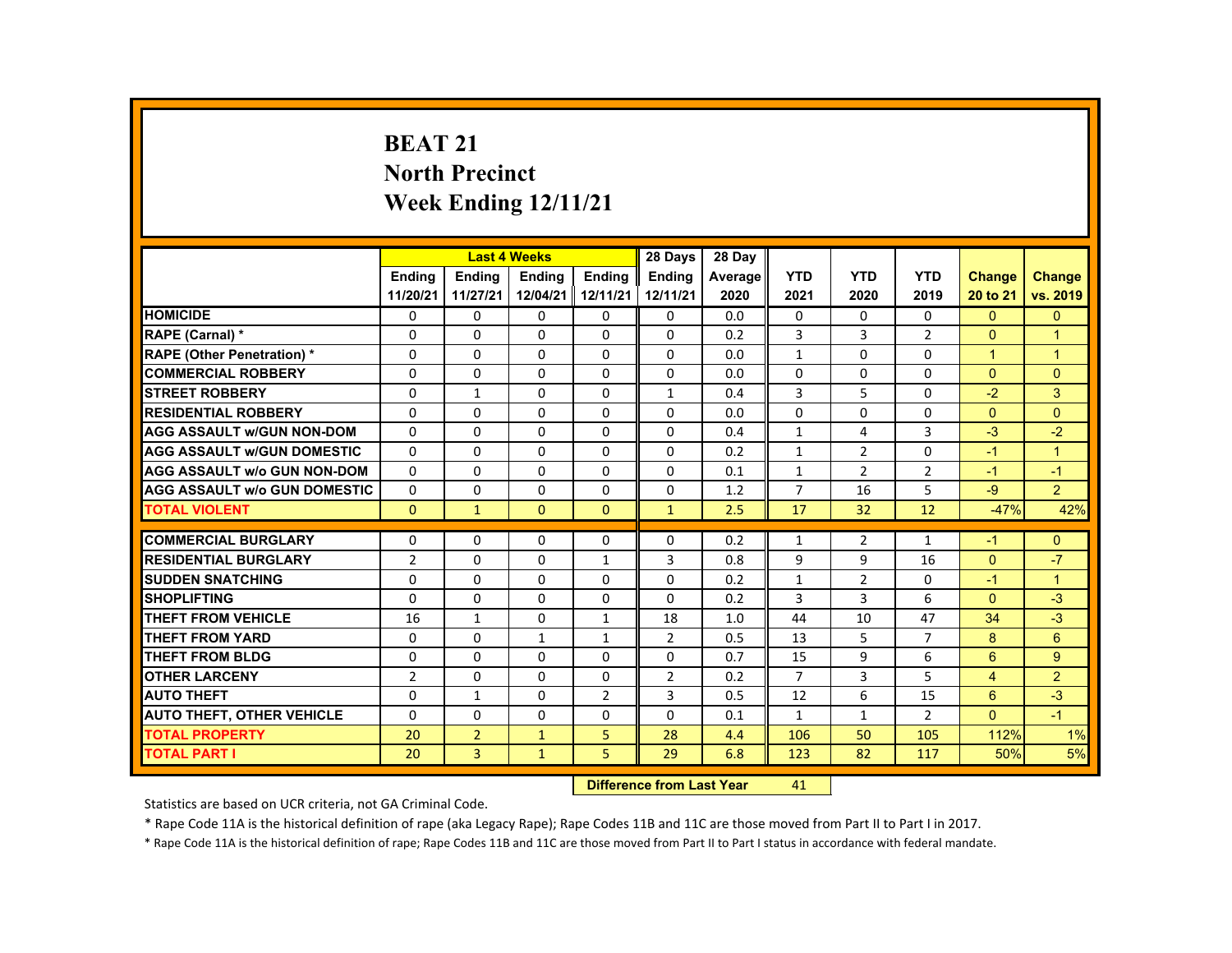# **BEAT 22 North Precinct Week Ending 12/11/21**

|                                     |                |                | <b>Last 4 Weeks</b> |                   | 28 Days        | 28 Day  |              |                |                |                      |                |
|-------------------------------------|----------------|----------------|---------------------|-------------------|----------------|---------|--------------|----------------|----------------|----------------------|----------------|
|                                     | <b>Endina</b>  | <b>Endina</b>  | <b>Endina</b>       | <b>Endina</b>     | <b>Endina</b>  | Average | <b>YTD</b>   | <b>YTD</b>     | <b>YTD</b>     | <b>Change</b>        | <b>Change</b>  |
|                                     | 11/20/21       | 11/27/21       |                     | 12/04/21 12/11/21 | 12/11/21       | 2020    | 2021         | 2020           | 2019           | 20 to 21             | vs. 2019       |
| <b>HOMICIDE</b>                     | $\mathbf{0}$   | $\mathbf{0}$   | 0                   | 0                 | 0              | 0.2     | $\mathbf{1}$ | $\overline{2}$ | $\mathbf{1}$   | $-1$                 | $\mathbf{0}$   |
| <b>RAPE (Carnal) *</b>              | $\Omega$       | $\Omega$       | $\Omega$            | $\Omega$          | $\Omega$       | 0.2     | $\mathbf{1}$ | $\overline{2}$ | $\overline{2}$ | $-1$                 | $-1$           |
| <b>RAPE (Other Penetration) *</b>   | $\Omega$       | $\Omega$       | $\Omega$            | $\Omega$          | $\Omega$       | 0.1     | $\mathbf{1}$ | $\mathbf{1}$   | $\Omega$       | $\Omega$             | $\overline{1}$ |
| <b>COMMERCIAL ROBBERY</b>           | 0              | $\mathbf{0}$   | 0                   | 0                 | 0              | 0.1     | 0            | $\mathbf{1}$   | $\overline{2}$ | $-1$                 | $-2$           |
| <b>STREET ROBBERY</b>               | $\mathbf{1}$   | $\Omega$       | $\Omega$            | $\Omega$          | $\mathbf{1}$   | 0.5     | 4            | 6              | 9              | $-2$                 | $-5$           |
| <b>RESIDENTIAL ROBBERY</b>          | $\Omega$       | $\Omega$       | $\Omega$            | $\Omega$          | $\Omega$       | 0.1     | $\mathbf{1}$ | $\mathbf{1}$   | $\mathbf{1}$   | $\Omega$             | $\Omega$       |
| <b>AGG ASSAULT w/GUN NON-DOM</b>    | $\Omega$       | $\mathbf{1}$   | $\mathbf{1}$        | 0                 | 2              | 2.6     | 22           | 31             | 18             | $-9$                 | $\overline{4}$ |
| <b>AGG ASSAULT WGUN DOMESTIC</b>    | $\Omega$       | $\Omega$       | $\Omega$            | 0                 | 0              | 0.2     | 3            | 2              | 4              | $\blacktriangleleft$ | $-1$           |
| <b>AGG ASSAULT W/o GUN NON-DOM</b>  | $\mathbf{1}$   | $\mathbf{0}$   | 0                   | $\Omega$          | $\mathbf{1}$   | 0.5     | 9            | 6              | 15             | 3                    | $-6$           |
| <b>AGG ASSAULT W/o GUN DOMESTIC</b> | $\Omega$       | $\Omega$       | $\Omega$            | $\Omega$          | $\Omega$       | 0.7     | 9            | 8              | 20             | $\mathbf{1}$         | $-11$          |
| <b>TOTAL VIOLENT</b>                | $\overline{2}$ | $\mathbf{1}$   | $\mathbf{1}$        | $\Omega$          | $\overline{4}$ | 5.0     | 51           | 60             | 72             | $-15%$               | $-29%$         |
|                                     |                |                |                     |                   |                |         |              |                |                |                      |                |
| <b>COMMERCIAL BURGLARY</b>          | $\Omega$       | $\Omega$       | $\mathbf{1}$        | $\mathbf{1}$      | $\overline{2}$ | 0.3     | 11           | 4              | 6              | $\overline{7}$       | 5              |
| <b>RESIDENTIAL BURGLARY</b>         | 4              | $\overline{2}$ | 0                   | $\mathbf{1}$      | $\overline{7}$ | 2.3     | 27           | 29             | 13             | $-2$                 | 14             |
| <b>SUDDEN SNATCHING</b>             | $\Omega$       | $\Omega$       | $\Omega$            | $\Omega$          | $\Omega$       | 0.1     | $\Omega$     | $\mathbf{1}$   | $\overline{2}$ | $-1$                 | $-2$           |
| <b>SHOPLIFTING</b>                  | $\Omega$       | $\mathbf{1}$   | $\Omega$            | $\Omega$          | $\mathbf{1}$   | 0.5     | 12           | $\overline{7}$ | 12             | 5                    | $\Omega$       |
| THEFT FROM VEHICLE                  | 0              | $\mathbf{0}$   | $\mathbf{1}$        | 1                 | $\overline{2}$ | 2.3     | 40           | 28             | 36             | 12                   | $\overline{4}$ |
| <b>THEFT FROM YARD</b>              | $\Omega$       | $\Omega$       | $\Omega$            | $\mathbf{1}$      | $\mathbf{1}$   | 0.9     | 19           | 12             | 17             | $\overline{7}$       | $\overline{2}$ |
| THEFT FROM BLDG                     | $\Omega$       | $\Omega$       | $\Omega$            | $\mathbf{1}$      | $\mathbf{1}$   | 1.1     | 18           | 13             | 20             | 5                    | $-2$           |
| <b>OTHER LARCENY</b>                | 0              | $\mathbf{1}$   | 0                   | 0                 | 1              | 0.6     | 4            | $\overline{7}$ | 3              | $-3$                 | $\mathbf{1}$   |
| <b>AUTO THEFT</b>                   | $\Omega$       | $\Omega$       | $\Omega$            | $\Omega$          | $\Omega$       | 1.5     | 20           | 18             | 21             | $\overline{2}$       | $-1$           |
| <b>AUTO THEFT, OTHER VEHICLE</b>    | $\Omega$       | $\Omega$       | $\Omega$            | $\Omega$          | $\Omega$       | 0.2     | $\Omega$     | 3              | $\Omega$       | $-3$                 | $\Omega$       |
| <b>TOTAL PROPERTY</b>               | $\overline{4}$ | $\overline{4}$ | $\overline{2}$      | 5                 | 15             | 9.8     | 151          | 122            | 130            | 24%                  | 16%            |
| <b>TOTAL PART I</b>                 | 6              | 5              | $\overline{3}$      | 5                 | 19             | 14.8    | 202          | 182            | 202            | 11%                  | 0%             |

#### **Difference from Last Year**r 20

Statistics are based on UCR criteria, not GA Criminal Code.

\* Rape Code 11A is the historical definition of rape (aka Legacy Rape); Rape Codes 11B and 11C are those moved from Part II to Part I in 2017.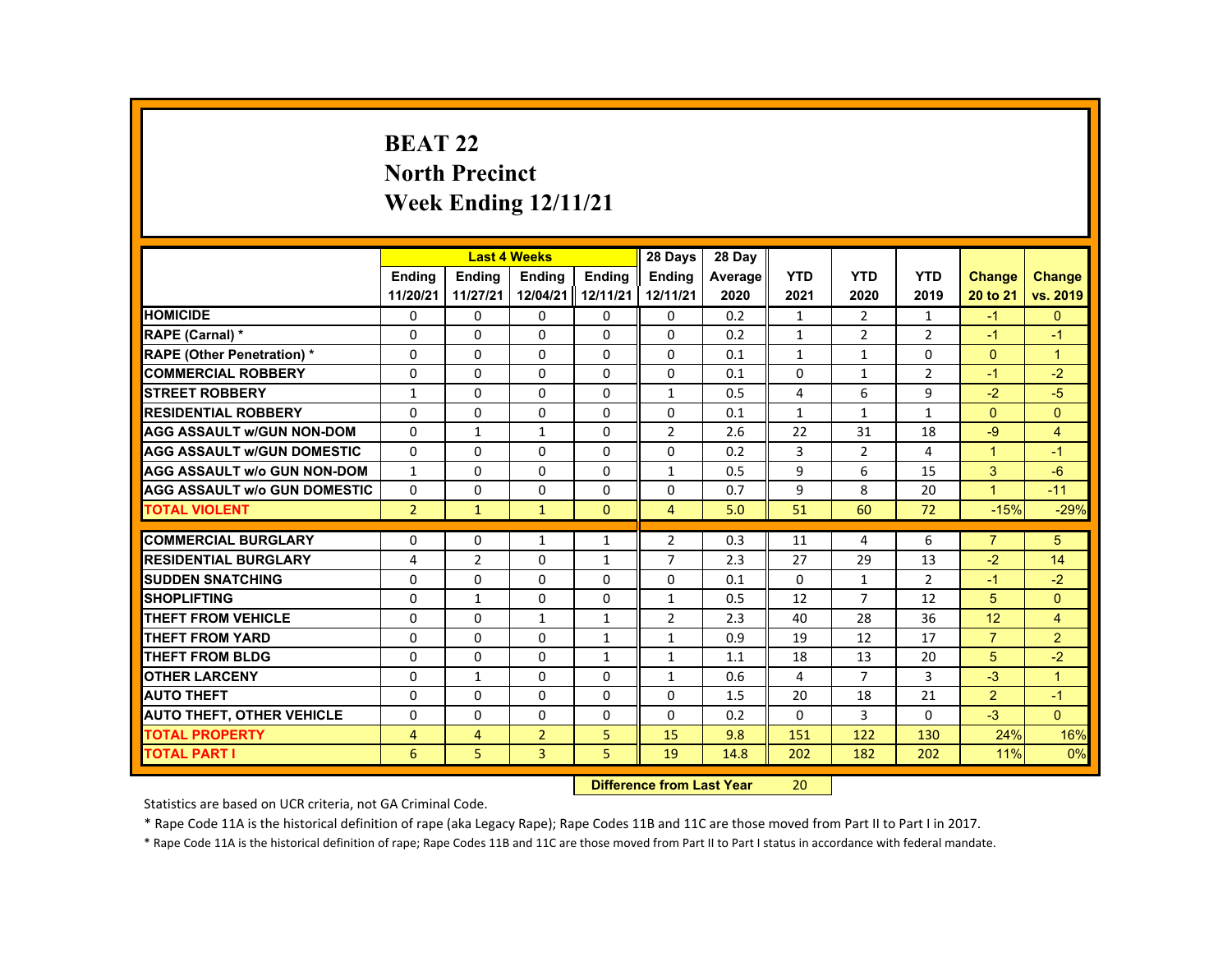# **BEAT 23 North Precinct Week Ending 12/11/21**

|                                     |                |                | <b>Last 4 Weeks</b> |                   | 28 Days        | 28 Day  |                |                |                |                      |                |
|-------------------------------------|----------------|----------------|---------------------|-------------------|----------------|---------|----------------|----------------|----------------|----------------------|----------------|
|                                     | <b>Endina</b>  | <b>Endina</b>  | <b>Endina</b>       | <b>Endina</b>     | <b>Endina</b>  | Average | <b>YTD</b>     | <b>YTD</b>     | <b>YTD</b>     | <b>Change</b>        | <b>Change</b>  |
|                                     | 11/20/21       | 11/27/21       |                     | 12/04/21 12/11/21 | 12/11/21       | 2020    | 2021           | 2020           | 2019           | 20 to 21             | vs. 2019       |
| <b>HOMICIDE</b>                     | $\mathbf{0}$   | $\mathbf{0}$   | 0                   | 0                 | 0              | 0.3     | $\overline{2}$ | 4              | $\overline{2}$ | $-2$                 | $\mathbf{0}$   |
| <b>RAPE (Carnal) *</b>              | $\Omega$       | $\Omega$       | $\Omega$            | $\Omega$          | $\Omega$       | 0.2     | $\overline{2}$ | $\mathbf{1}$   | $\mathbf{1}$   | $\mathbf{1}$         | $\overline{1}$ |
| <b>RAPE (Other Penetration) *</b>   | $\Omega$       | $\Omega$       | $\Omega$            | $\Omega$          | $\Omega$       | 0.2     | $\mathbf{1}$   | $\overline{2}$ | $\Omega$       | $-1$                 | $\overline{1}$ |
| <b>COMMERCIAL ROBBERY</b>           | 0              | $\mathbf{0}$   | 0                   | 0                 | 0              | 0.0     | $\mathbf{1}$   | 0              | 0              | $\mathbf{1}$         | $\overline{1}$ |
| <b>STREET ROBBERY</b>               | 0              | $\Omega$       | $\Omega$            | $\Omega$          | $\Omega$       | 0.3     | $\overline{7}$ | 11             | 9              | $-4$                 | $-2$           |
| <b>RESIDENTIAL ROBBERY</b>          | $\Omega$       | $\Omega$       | $\Omega$            | $\Omega$          | $\Omega$       | 0.0     | $\overline{2}$ | $\mathbf{1}$   | $\Omega$       | $\mathbf{1}$         | $\overline{2}$ |
| <b>AGG ASSAULT w/GUN NON-DOM</b>    | $\Omega$       | $\mathbf{0}$   | $\mathbf{1}$        | 0                 | $\mathbf{1}$   | 1.6     | 13             | 17             | 12             | $-4$                 | $\overline{1}$ |
| <b>AGG ASSAULT WGUN DOMESTIC</b>    | $\Omega$       | $\Omega$       | $\Omega$            | 0                 | $\Omega$       | 0.2     | $\mathbf{1}$   | 3              | 3              | $-2$                 | $-2$           |
| <b>AGG ASSAULT W/o GUN NON-DOM</b>  | $\overline{2}$ | 1              | 0                   | $\Omega$          | 3              | 0.4     | 11             | 5              | 14             | 6                    | $-3$           |
| <b>AGG ASSAULT W/o GUN DOMESTIC</b> | $\Omega$       | $\Omega$       | $\Omega$            | $\Omega$          | $\Omega$       | 0.8     | 12             | 9              | 10             | 3                    | $\overline{2}$ |
| <b>TOTAL VIOLENT</b>                | $\overline{2}$ | $\mathbf{1}$   | $\mathbf{1}$        | $\Omega$          | $\overline{4}$ | 3.9     | 52             | 53             | 51             | $-2%$                | 2%             |
|                                     |                |                |                     |                   |                |         |                |                |                |                      |                |
| <b>COMMERCIAL BURGLARY</b>          | $\Omega$       | $\Omega$       | $\Omega$            | $\mathbf{1}$      | $\mathbf{1}$   | 0.7     | 10             | 9              | 17             | $\blacktriangleleft$ | $-7$           |
| <b>RESIDENTIAL BURGLARY</b>         | 0              | $\mathbf{0}$   | 0                   | 0                 | 0              | 1.6     | 14             | 19             | 11             | $-5$                 | 3              |
| <b>SUDDEN SNATCHING</b>             | $\Omega$       | $\Omega$       | $\Omega$            | $\Omega$          | $\Omega$       | 0.2     | 3              | 3              | $\overline{2}$ | $\Omega$             | $\overline{1}$ |
| <b>SHOPLIFTING</b>                  | $\mathbf{1}$   | $\Omega$       | $\Omega$            | $\mathbf{1}$      | $\overline{2}$ | 1.2     | 13             | 15             | 19             | $-2$                 | $-6$           |
| THEFT FROM VEHICLE                  | $\mathbf{1}$   | $\mathbf{0}$   | 0                   | $\mathbf{1}$      | $\overline{2}$ | 2.5     | 41             | 32             | 30             | $9^{\circ}$          | 11             |
| <b>THEFT FROM YARD</b>              | $\mathbf{1}$   | $\Omega$       | $\Omega$            | $\mathbf{1}$      | 2              | 2.3     | 18             | 29             | 13             | $-11$                | 5              |
| THEFT FROM BLDG                     | $\Omega$       | $\mathbf{1}$   | $\Omega$            | $\Omega$          | $\mathbf{1}$   | 0.9     | 13             | 12             | 13             | $\mathbf{1}$         | $\Omega$       |
| <b>OTHER LARCENY</b>                | 0              | $\mathbf{0}$   | 0                   | $\mathbf{1}$      | 1              | 0.4     | $\overline{7}$ | 5              | 3              | $\overline{2}$       | 4              |
| <b>AUTO THEFT</b>                   | $\Omega$       | $\mathbf{1}$   | $\mathbf{1}$        | $\Omega$          | $\overline{2}$ | 1.5     | 21             | 18             | 11             | 3                    | 10             |
| <b>AUTO THEFT, OTHER VEHICLE</b>    | $\Omega$       | $\Omega$       | $\Omega$            | $\Omega$          | $\Omega$       | 0.1     | 3              | $\mathbf{1}$   | $\overline{2}$ | $\overline{2}$       | $\overline{1}$ |
| <b>TOTAL PROPERTY</b>               | 3              | $\overline{2}$ | $\mathbf{1}$        | 5                 | 11             | 11.4    | 143            | 143            | 121            | 0%                   | 18%            |
| <b>TOTAL PART I</b>                 | 5              | $\overline{3}$ | $\overline{2}$      | 5                 | 15             | 15.4    | 195            | 196            | 172            | $-1%$                | 13%            |

#### **Difference from Last Year**r -1

Statistics are based on UCR criteria, not GA Criminal Code.

\* Rape Code 11A is the historical definition of rape (aka Legacy Rape); Rape Codes 11B and 11C are those moved from Part II to Part I in 2017.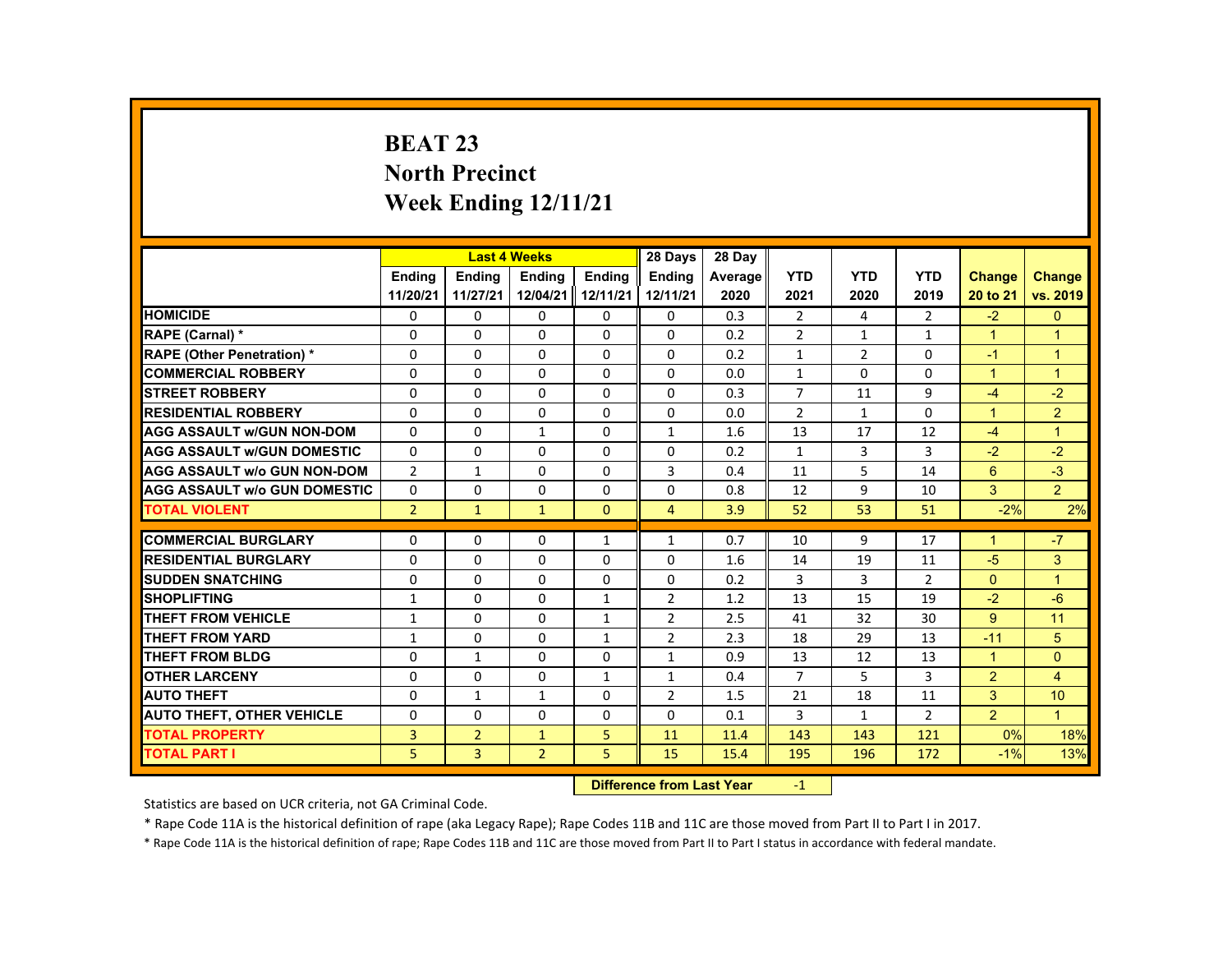# **BEAT 24 North Precinct Week Ending 12/11/21**

|                                     |               |                | <b>Last 4 Weeks</b> |                   | 28 Days        | 28 Day  |                |                |                |                      |                      |
|-------------------------------------|---------------|----------------|---------------------|-------------------|----------------|---------|----------------|----------------|----------------|----------------------|----------------------|
|                                     | <b>Endina</b> | <b>Endina</b>  | <b>Endina</b>       | <b>Endina</b>     | <b>Endina</b>  | Average | <b>YTD</b>     | <b>YTD</b>     | <b>YTD</b>     | <b>Change</b>        | <b>Change</b>        |
|                                     | 11/20/21      | 11/27/21       |                     | 12/04/21 12/11/21 | 12/11/21       | 2020    | 2021           | 2020           | 2019           | 20 to 21             | vs. 2019             |
| <b>HOMICIDE</b>                     | $\mathbf{0}$  | $\mathbf{0}$   | 0                   | 0                 | 0              | 0.1     | $\mathbf{1}$   | $\mathbf{1}$   | 0              | $\mathbf{0}$         | $\mathbf{1}$         |
| <b>RAPE (Carnal) *</b>              | $\Omega$      | $\Omega$       | $\Omega$            | $\Omega$          | $\Omega$       | 0.2     | $\mathbf{1}$   | 3              | $\overline{2}$ | $-2$                 | $-1$                 |
| <b>RAPE (Other Penetration) *</b>   | $\Omega$      | $\Omega$       | $\Omega$            | $\Omega$          | $\Omega$       | 0.0     | $\Omega$       | $\Omega$       | $\overline{3}$ | $\Omega$             | $-3$                 |
| <b>COMMERCIAL ROBBERY</b>           | 0             | $\mathbf{0}$   | 0                   | 0                 | 0              | 0.6     | 0              | 8              | $\overline{2}$ | $-8$                 | $-2$                 |
| <b>STREET ROBBERY</b>               | 0             | $\Omega$       | $\Omega$            | $\Omega$          | $\Omega$       | 0.4     | 9              | 5              | 11             | $\overline{4}$       | $-2$                 |
| <b>RESIDENTIAL ROBBERY</b>          | $\Omega$      | $\Omega$       | $\Omega$            | $\Omega$          | $\Omega$       | 0.0     | $\overline{3}$ | $\Omega$       | $\mathbf{1}$   | 3                    | $\overline{2}$       |
| <b>AGG ASSAULT w/GUN NON-DOM</b>    | $\Omega$      | $\mathbf{0}$   | 0                   | 0                 | $\Omega$       | 0.6     | 4              | 8              | 4              | $-4$                 | $\Omega$             |
| <b>AGG ASSAULT WGUN DOMESTIC</b>    | $\Omega$      | $\Omega$       | $\Omega$            | 0                 | $\Omega$       | 0.0     | 0              | 0              | 0              | $\Omega$             | $\Omega$             |
| <b>AGG ASSAULT W/o GUN NON-DOM</b>  | $\Omega$      | $\mathbf{0}$   | 0                   | $\Omega$          | $\Omega$       | 0.5     | 5              | 6              | 5              | $-1$                 | $\mathbf{0}$         |
| <b>AGG ASSAULT W/o GUN DOMESTIC</b> | $\Omega$      | $\Omega$       | $\Omega$            | $\Omega$          | $\Omega$       | 0.3     | $\overline{2}$ | 4              | $\overline{7}$ | $-2$                 | $-5$                 |
| <b>TOTAL VIOLENT</b>                | $\mathbf{0}$  | $\Omega$       | $\Omega$            | $\Omega$          | $\Omega$       | 2.7     | 25             | 35             | 35             | $-29%$               | $-29%$               |
|                                     |               |                |                     |                   |                |         |                |                |                |                      |                      |
| <b>COMMERCIAL BURGLARY</b>          | $\Omega$      | $\Omega$       | $\Omega$            | $\mathbf{1}$      | $\mathbf{1}$   | 0.2     | 3              | 2              | 5              | $\blacktriangleleft$ | $-2$                 |
| <b>RESIDENTIAL BURGLARY</b>         | 0             | $\mathbf{0}$   | 0                   | 0                 | 0              | 0.8     | 15             | 10             | 16             | 5                    | $-1$                 |
| <b>SUDDEN SNATCHING</b>             | $\Omega$      | 2              | $\Omega$            | $\Omega$          | $\overline{2}$ | 0.1     | $\overline{2}$ | $\mathbf{1}$   | $\overline{2}$ | $\mathbf{1}$         | $\mathbf{0}$         |
| <b>SHOPLIFTING</b>                  | 3             | $\Omega$       | $\mathbf{1}$        | $\Omega$          | 4              | 2.2     | 32             | 27             | 25             | 5                    | $\overline{7}$       |
| THEFT FROM VEHICLE                  | 0             | $\overline{2}$ | $\mathbf{1}$        | 0                 | 3              | 3.5     | 32             | 41             | 46             | $-9$                 | $-14$                |
| <b>THEFT FROM YARD</b>              | $\mathbf{1}$  | $\Omega$       | $\Omega$            | $\Omega$          | $\mathbf{1}$   | 1.7     | 24             | 22             | 54             | 2                    | $-30$                |
| THEFT FROM BLDG                     | $\Omega$      | $\mathbf{1}$   | $\Omega$            | $\mathbf{1}$      | 2              | 0.8     | 8              | 10             | 13             | $-2$                 | $-5$                 |
| <b>OTHER LARCENY</b>                | 0             | $\mathbf{0}$   | 0                   | 0                 | 0              | 1.2     | 17             | 16             | 17             | $\mathbf{1}$         | $\mathbf{0}$         |
| <b>AUTO THEFT</b>                   | $\mathbf{1}$  | $\mathbf{1}$   | $\Omega$            | $\Omega$          | $\overline{2}$ | 0.8     | 8              | 10             | $\overline{7}$ | $-2$                 | $\blacktriangleleft$ |
| <b>AUTO THEFT, OTHER VEHICLE</b>    | $\Omega$      | $\Omega$       | $\Omega$            | $\Omega$          | $\Omega$       | 0.5     | 11             | $\overline{7}$ | $\overline{2}$ | $\overline{4}$       | 9                    |
| <b>TOTAL PROPERTY</b>               | 5             | 6              | $\overline{2}$      | $\overline{2}$    | 15             | 11.8    | 152            | 146            | 187            | 4%                   | $-19%$               |
| <b>TOTAL PART I</b>                 | 5             | 6              | $\overline{2}$      | $\overline{2}$    | 15             | 14.5    | 177            | 181            | 222            | $-2%$                | $-20%$               |

#### **Difference from Last Year**‐4

Statistics are based on UCR criteria, not GA Criminal Code.

\* Rape Code 11A is the historical definition of rape (aka Legacy Rape); Rape Codes 11B and 11C are those moved from Part II to Part I in 2017.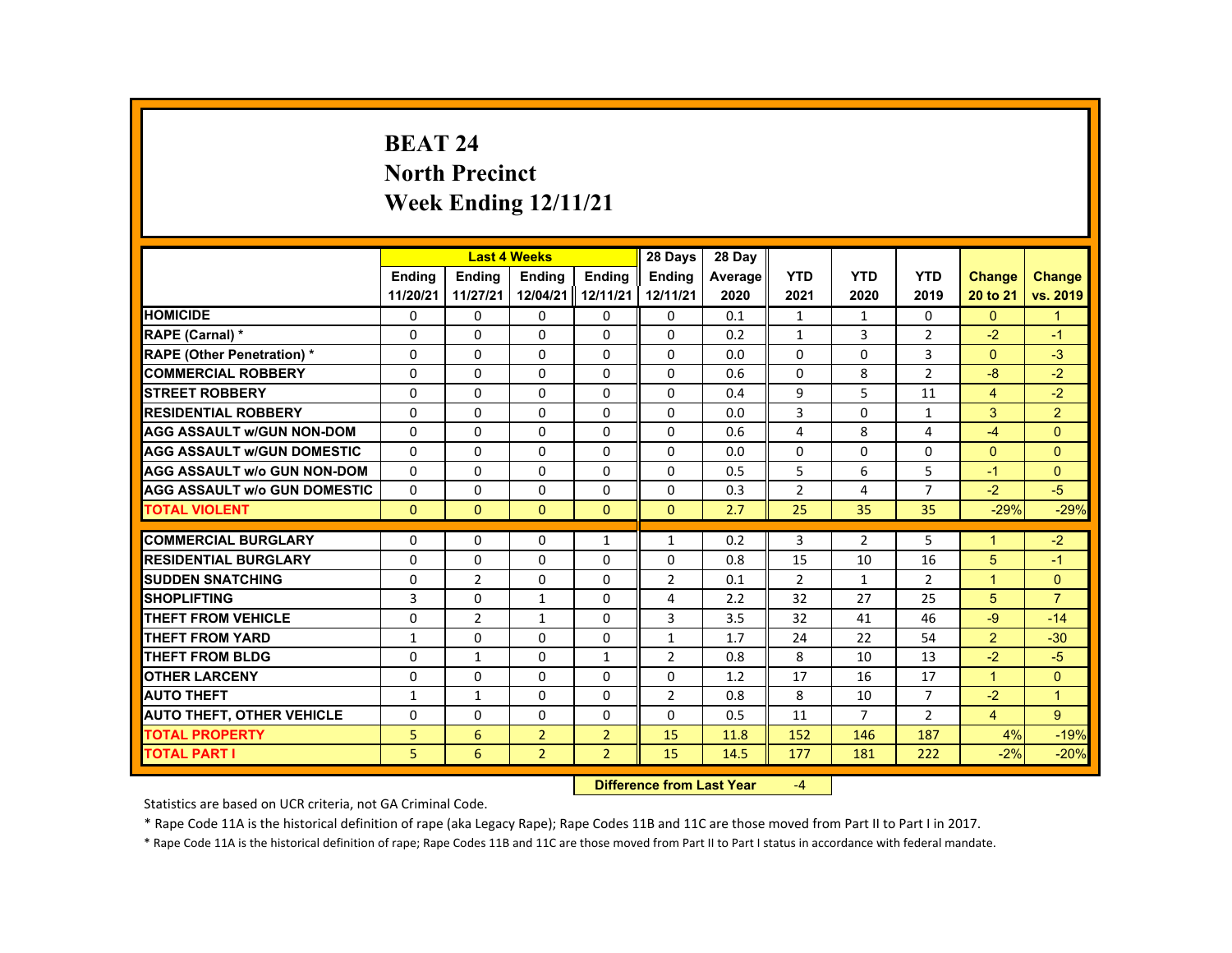# **BEAT 25 North Precinct Week Ending 12/11/21**

| <b>YTD</b><br><b>YTD</b><br><b>YTD</b><br><b>Endina</b><br><b>Endina</b><br><b>Endina</b><br><b>Endina</b><br><b>Endina</b><br><b>Change</b><br><b>Change</b><br>Average<br>11/20/21<br>12/04/21<br>12/11/21<br>12/11/21<br>11/27/21<br>2020<br>2021<br>2020<br>2019<br>20 to 21<br><b>HOMICIDE</b><br>0<br>0<br>0<br>$\Omega$<br>0<br>0<br>0<br>0.1<br>0<br>$-1$<br>1<br>$\Omega$<br>$\Omega$<br>$\Omega$<br>2<br>$\Omega$<br>$\Omega$<br>$\Omega$<br>0.2<br>$\mathbf{1}$<br>$\mathbf{1}$<br>$-1$<br>RAPE (Carnal) *<br><b>RAPE (Other Penetration) *</b><br>$\Omega$<br>$\Omega$<br>$\Omega$<br>$\Omega$<br>$\Omega$<br>0.0<br>$\Omega$<br>$\Omega$<br>$\Omega$<br>$\Omega$<br>$\Omega$<br><b>COMMERCIAL ROBBERY</b><br>$\mathbf{0}$<br>0<br>0<br>0<br>0<br>0<br>$\mathbf{1}$<br>0<br>$\mathbf{1}$<br>$\mathbf{1}$<br>0.0<br>5<br>3<br><b>STREET ROBBERY</b><br>$\Omega$<br>$\Omega$<br>$\Omega$<br>2<br>$\overline{1}$<br>$\mathbf{1}$<br>$\mathbf{1}$<br>0.2<br>4<br><b>RESIDENTIAL ROBBERY</b><br>$\Omega$<br>$\Omega$<br>$\Omega$<br>$\Omega$<br>$\Omega$<br>$\overline{2}$<br>$\Omega$<br>$\overline{1}$<br>0.2<br>$\mathbf{1}$<br>$-1$<br>2<br><b>AGG ASSAULT w/GUN NON-DOM</b><br>$\overline{2}$<br>$\Omega$<br>$\Omega$<br>$\Omega$<br>$\Omega$<br>$\Omega$<br>4<br>$\Omega$<br>$\overline{4}$<br>0.0<br>$\Omega$<br>$\Omega$<br>$\Omega$<br>$\Omega$<br>$\Omega$<br>$\Omega$<br>$\Omega$<br>$\Omega$<br>$\Omega$<br>$\Omega$<br><b>AGG ASSAULT w/GUN DOMESTIC</b><br>0.0<br>$\Omega$<br>$\Omega$<br>$\Omega$<br>$\Omega$<br>$\Omega$<br>6<br>3<br>$-2$<br>$\overline{1}$<br>4<br><b>AGG ASSAULT w/o GUN NON-DOM</b><br>0.5<br>6<br>$\overline{2}$<br>$-5$<br><b>AGG ASSAULT w/o GUN DOMESTIC</b><br>$\Omega$<br>$\Omega$<br>$\Omega$<br>$\Omega$<br>$\Omega$<br>$-1$<br>0.5<br>$\mathbf{1}$<br>13<br>$\mathbf{1}$<br>$\Omega$<br>$\Omega$<br>$\Omega$<br>$\mathbf{1}$<br>1.5<br>17<br>19<br>$-11%$<br><b>TOTAL VIOLENT</b><br><b>COMMERCIAL BURGLARY</b><br>$\Omega$<br>$\Omega$<br>$\Omega$<br>$\Omega$<br>3<br>8<br>9<br>$-5$<br>$-6$<br>$\Omega$<br>0.6<br>5<br><b>RESIDENTIAL BURGLARY</b><br>$\Omega$<br>$\Omega$<br>$\Omega$<br>16<br>$-5$<br>$-11$<br>$\mathbf{1}$<br>$\mathbf{1}$<br>0.8<br>10<br>5<br>3<br><b>SUDDEN SNATCHING</b><br>$\Omega$<br>$\Omega$<br>$\overline{2}$<br>$\overline{4}$<br>$\Omega$<br>0<br>0<br>0.2<br>$\mathbf{1}$<br>35<br><b>SHOPLIFTING</b><br>$\Omega$<br>$\Omega$<br>1.5<br>19<br>19<br>16<br>16<br>$\Omega$<br>$\mathbf{1}$<br>$\mathbf{1}$<br>$\overline{3}$<br>THEFT FROM VEHICLE<br>$\overline{2}$<br>$\Omega$<br>6<br>67<br>63<br>34<br>$\mathbf{1}$<br>3.1<br>33<br>$\overline{4}$<br>8<br><b>THEFT FROM YARD</b><br>$\Omega$<br>$\Omega$<br>$\mathbf{1}$<br>$\Omega$<br>$\mathbf{1}$<br>31<br>17<br>23<br>14<br>1.3<br>9<br>8<br><b>THEFT FROM BLDG</b><br>$\Omega$<br>$\Omega$<br>$\Omega$<br>33<br>25<br>24<br>$\mathbf{1}$<br>$\mathbf{1}$<br>0.8<br>5<br><b>OTHER LARCENY</b><br>0<br>0<br>0<br>$\overline{7}$<br>1<br>$\mathbf{1}$<br>1.1<br>12<br>13<br>$-1$<br>$\overline{2}$<br><b>AUTO THEFT</b><br>$\Omega$<br>$\Omega$<br>$\Omega$<br>$\Omega$<br>$\Omega$<br>0.6<br>14<br>8<br>12<br>6<br>6<br>5<br><b>AUTO THEFT, OTHER VEHICLE</b><br>$\Omega$<br>$\Omega$<br>$\Omega$<br>$\Omega$<br>$\Omega$<br>0.2<br>8<br>$\overline{2}$<br>3 |                       |                |          | <b>Last 4 Weeks</b> |   | 28 Days | 28 Day |     |     |     |     |          |
|----------------------------------------------------------------------------------------------------------------------------------------------------------------------------------------------------------------------------------------------------------------------------------------------------------------------------------------------------------------------------------------------------------------------------------------------------------------------------------------------------------------------------------------------------------------------------------------------------------------------------------------------------------------------------------------------------------------------------------------------------------------------------------------------------------------------------------------------------------------------------------------------------------------------------------------------------------------------------------------------------------------------------------------------------------------------------------------------------------------------------------------------------------------------------------------------------------------------------------------------------------------------------------------------------------------------------------------------------------------------------------------------------------------------------------------------------------------------------------------------------------------------------------------------------------------------------------------------------------------------------------------------------------------------------------------------------------------------------------------------------------------------------------------------------------------------------------------------------------------------------------------------------------------------------------------------------------------------------------------------------------------------------------------------------------------------------------------------------------------------------------------------------------------------------------------------------------------------------------------------------------------------------------------------------------------------------------------------------------------------------------------------------------------------------------------------------------------------------------------------------------------------------------------------------------------------------------------------------------------------------------------------------------------------------------------------------------------------------------------------------------------------------------------------------------------------------------------------------------------------------------------------------------------------------------------------------------------------------------------------------------------------------------------------------------------------------------------------------------------------------------------------------------------------------------------------------------------------------------------------------------------------------------------------------------|-----------------------|----------------|----------|---------------------|---|---------|--------|-----|-----|-----|-----|----------|
|                                                                                                                                                                                                                                                                                                                                                                                                                                                                                                                                                                                                                                                                                                                                                                                                                                                                                                                                                                                                                                                                                                                                                                                                                                                                                                                                                                                                                                                                                                                                                                                                                                                                                                                                                                                                                                                                                                                                                                                                                                                                                                                                                                                                                                                                                                                                                                                                                                                                                                                                                                                                                                                                                                                                                                                                                                                                                                                                                                                                                                                                                                                                                                                                                                                                                                          |                       |                |          |                     |   |         |        |     |     |     |     |          |
|                                                                                                                                                                                                                                                                                                                                                                                                                                                                                                                                                                                                                                                                                                                                                                                                                                                                                                                                                                                                                                                                                                                                                                                                                                                                                                                                                                                                                                                                                                                                                                                                                                                                                                                                                                                                                                                                                                                                                                                                                                                                                                                                                                                                                                                                                                                                                                                                                                                                                                                                                                                                                                                                                                                                                                                                                                                                                                                                                                                                                                                                                                                                                                                                                                                                                                          |                       |                |          |                     |   |         |        |     |     |     |     | vs. 2019 |
|                                                                                                                                                                                                                                                                                                                                                                                                                                                                                                                                                                                                                                                                                                                                                                                                                                                                                                                                                                                                                                                                                                                                                                                                                                                                                                                                                                                                                                                                                                                                                                                                                                                                                                                                                                                                                                                                                                                                                                                                                                                                                                                                                                                                                                                                                                                                                                                                                                                                                                                                                                                                                                                                                                                                                                                                                                                                                                                                                                                                                                                                                                                                                                                                                                                                                                          |                       |                |          |                     |   |         |        |     |     |     |     |          |
|                                                                                                                                                                                                                                                                                                                                                                                                                                                                                                                                                                                                                                                                                                                                                                                                                                                                                                                                                                                                                                                                                                                                                                                                                                                                                                                                                                                                                                                                                                                                                                                                                                                                                                                                                                                                                                                                                                                                                                                                                                                                                                                                                                                                                                                                                                                                                                                                                                                                                                                                                                                                                                                                                                                                                                                                                                                                                                                                                                                                                                                                                                                                                                                                                                                                                                          |                       |                |          |                     |   |         |        |     |     |     |     |          |
|                                                                                                                                                                                                                                                                                                                                                                                                                                                                                                                                                                                                                                                                                                                                                                                                                                                                                                                                                                                                                                                                                                                                                                                                                                                                                                                                                                                                                                                                                                                                                                                                                                                                                                                                                                                                                                                                                                                                                                                                                                                                                                                                                                                                                                                                                                                                                                                                                                                                                                                                                                                                                                                                                                                                                                                                                                                                                                                                                                                                                                                                                                                                                                                                                                                                                                          |                       |                |          |                     |   |         |        |     |     |     |     |          |
|                                                                                                                                                                                                                                                                                                                                                                                                                                                                                                                                                                                                                                                                                                                                                                                                                                                                                                                                                                                                                                                                                                                                                                                                                                                                                                                                                                                                                                                                                                                                                                                                                                                                                                                                                                                                                                                                                                                                                                                                                                                                                                                                                                                                                                                                                                                                                                                                                                                                                                                                                                                                                                                                                                                                                                                                                                                                                                                                                                                                                                                                                                                                                                                                                                                                                                          |                       |                |          |                     |   |         |        |     |     |     |     |          |
|                                                                                                                                                                                                                                                                                                                                                                                                                                                                                                                                                                                                                                                                                                                                                                                                                                                                                                                                                                                                                                                                                                                                                                                                                                                                                                                                                                                                                                                                                                                                                                                                                                                                                                                                                                                                                                                                                                                                                                                                                                                                                                                                                                                                                                                                                                                                                                                                                                                                                                                                                                                                                                                                                                                                                                                                                                                                                                                                                                                                                                                                                                                                                                                                                                                                                                          |                       |                |          |                     |   |         |        |     |     |     |     |          |
|                                                                                                                                                                                                                                                                                                                                                                                                                                                                                                                                                                                                                                                                                                                                                                                                                                                                                                                                                                                                                                                                                                                                                                                                                                                                                                                                                                                                                                                                                                                                                                                                                                                                                                                                                                                                                                                                                                                                                                                                                                                                                                                                                                                                                                                                                                                                                                                                                                                                                                                                                                                                                                                                                                                                                                                                                                                                                                                                                                                                                                                                                                                                                                                                                                                                                                          |                       |                |          |                     |   |         |        |     |     |     |     |          |
|                                                                                                                                                                                                                                                                                                                                                                                                                                                                                                                                                                                                                                                                                                                                                                                                                                                                                                                                                                                                                                                                                                                                                                                                                                                                                                                                                                                                                                                                                                                                                                                                                                                                                                                                                                                                                                                                                                                                                                                                                                                                                                                                                                                                                                                                                                                                                                                                                                                                                                                                                                                                                                                                                                                                                                                                                                                                                                                                                                                                                                                                                                                                                                                                                                                                                                          |                       |                |          |                     |   |         |        |     |     |     |     |          |
|                                                                                                                                                                                                                                                                                                                                                                                                                                                                                                                                                                                                                                                                                                                                                                                                                                                                                                                                                                                                                                                                                                                                                                                                                                                                                                                                                                                                                                                                                                                                                                                                                                                                                                                                                                                                                                                                                                                                                                                                                                                                                                                                                                                                                                                                                                                                                                                                                                                                                                                                                                                                                                                                                                                                                                                                                                                                                                                                                                                                                                                                                                                                                                                                                                                                                                          |                       |                |          |                     |   |         |        |     |     |     |     |          |
|                                                                                                                                                                                                                                                                                                                                                                                                                                                                                                                                                                                                                                                                                                                                                                                                                                                                                                                                                                                                                                                                                                                                                                                                                                                                                                                                                                                                                                                                                                                                                                                                                                                                                                                                                                                                                                                                                                                                                                                                                                                                                                                                                                                                                                                                                                                                                                                                                                                                                                                                                                                                                                                                                                                                                                                                                                                                                                                                                                                                                                                                                                                                                                                                                                                                                                          |                       |                |          |                     |   |         |        |     |     |     |     |          |
|                                                                                                                                                                                                                                                                                                                                                                                                                                                                                                                                                                                                                                                                                                                                                                                                                                                                                                                                                                                                                                                                                                                                                                                                                                                                                                                                                                                                                                                                                                                                                                                                                                                                                                                                                                                                                                                                                                                                                                                                                                                                                                                                                                                                                                                                                                                                                                                                                                                                                                                                                                                                                                                                                                                                                                                                                                                                                                                                                                                                                                                                                                                                                                                                                                                                                                          |                       |                |          |                     |   |         |        |     |     |     |     |          |
|                                                                                                                                                                                                                                                                                                                                                                                                                                                                                                                                                                                                                                                                                                                                                                                                                                                                                                                                                                                                                                                                                                                                                                                                                                                                                                                                                                                                                                                                                                                                                                                                                                                                                                                                                                                                                                                                                                                                                                                                                                                                                                                                                                                                                                                                                                                                                                                                                                                                                                                                                                                                                                                                                                                                                                                                                                                                                                                                                                                                                                                                                                                                                                                                                                                                                                          |                       |                |          |                     |   |         |        |     |     |     |     | 31%      |
|                                                                                                                                                                                                                                                                                                                                                                                                                                                                                                                                                                                                                                                                                                                                                                                                                                                                                                                                                                                                                                                                                                                                                                                                                                                                                                                                                                                                                                                                                                                                                                                                                                                                                                                                                                                                                                                                                                                                                                                                                                                                                                                                                                                                                                                                                                                                                                                                                                                                                                                                                                                                                                                                                                                                                                                                                                                                                                                                                                                                                                                                                                                                                                                                                                                                                                          |                       |                |          |                     |   |         |        |     |     |     |     |          |
|                                                                                                                                                                                                                                                                                                                                                                                                                                                                                                                                                                                                                                                                                                                                                                                                                                                                                                                                                                                                                                                                                                                                                                                                                                                                                                                                                                                                                                                                                                                                                                                                                                                                                                                                                                                                                                                                                                                                                                                                                                                                                                                                                                                                                                                                                                                                                                                                                                                                                                                                                                                                                                                                                                                                                                                                                                                                                                                                                                                                                                                                                                                                                                                                                                                                                                          |                       |                |          |                     |   |         |        |     |     |     |     |          |
|                                                                                                                                                                                                                                                                                                                                                                                                                                                                                                                                                                                                                                                                                                                                                                                                                                                                                                                                                                                                                                                                                                                                                                                                                                                                                                                                                                                                                                                                                                                                                                                                                                                                                                                                                                                                                                                                                                                                                                                                                                                                                                                                                                                                                                                                                                                                                                                                                                                                                                                                                                                                                                                                                                                                                                                                                                                                                                                                                                                                                                                                                                                                                                                                                                                                                                          |                       |                |          |                     |   |         |        |     |     |     |     |          |
|                                                                                                                                                                                                                                                                                                                                                                                                                                                                                                                                                                                                                                                                                                                                                                                                                                                                                                                                                                                                                                                                                                                                                                                                                                                                                                                                                                                                                                                                                                                                                                                                                                                                                                                                                                                                                                                                                                                                                                                                                                                                                                                                                                                                                                                                                                                                                                                                                                                                                                                                                                                                                                                                                                                                                                                                                                                                                                                                                                                                                                                                                                                                                                                                                                                                                                          |                       |                |          |                     |   |         |        |     |     |     |     |          |
|                                                                                                                                                                                                                                                                                                                                                                                                                                                                                                                                                                                                                                                                                                                                                                                                                                                                                                                                                                                                                                                                                                                                                                                                                                                                                                                                                                                                                                                                                                                                                                                                                                                                                                                                                                                                                                                                                                                                                                                                                                                                                                                                                                                                                                                                                                                                                                                                                                                                                                                                                                                                                                                                                                                                                                                                                                                                                                                                                                                                                                                                                                                                                                                                                                                                                                          |                       |                |          |                     |   |         |        |     |     |     |     |          |
|                                                                                                                                                                                                                                                                                                                                                                                                                                                                                                                                                                                                                                                                                                                                                                                                                                                                                                                                                                                                                                                                                                                                                                                                                                                                                                                                                                                                                                                                                                                                                                                                                                                                                                                                                                                                                                                                                                                                                                                                                                                                                                                                                                                                                                                                                                                                                                                                                                                                                                                                                                                                                                                                                                                                                                                                                                                                                                                                                                                                                                                                                                                                                                                                                                                                                                          |                       |                |          |                     |   |         |        |     |     |     |     |          |
|                                                                                                                                                                                                                                                                                                                                                                                                                                                                                                                                                                                                                                                                                                                                                                                                                                                                                                                                                                                                                                                                                                                                                                                                                                                                                                                                                                                                                                                                                                                                                                                                                                                                                                                                                                                                                                                                                                                                                                                                                                                                                                                                                                                                                                                                                                                                                                                                                                                                                                                                                                                                                                                                                                                                                                                                                                                                                                                                                                                                                                                                                                                                                                                                                                                                                                          |                       |                |          |                     |   |         |        |     |     |     |     |          |
|                                                                                                                                                                                                                                                                                                                                                                                                                                                                                                                                                                                                                                                                                                                                                                                                                                                                                                                                                                                                                                                                                                                                                                                                                                                                                                                                                                                                                                                                                                                                                                                                                                                                                                                                                                                                                                                                                                                                                                                                                                                                                                                                                                                                                                                                                                                                                                                                                                                                                                                                                                                                                                                                                                                                                                                                                                                                                                                                                                                                                                                                                                                                                                                                                                                                                                          |                       |                |          |                     |   |         |        |     |     |     |     |          |
|                                                                                                                                                                                                                                                                                                                                                                                                                                                                                                                                                                                                                                                                                                                                                                                                                                                                                                                                                                                                                                                                                                                                                                                                                                                                                                                                                                                                                                                                                                                                                                                                                                                                                                                                                                                                                                                                                                                                                                                                                                                                                                                                                                                                                                                                                                                                                                                                                                                                                                                                                                                                                                                                                                                                                                                                                                                                                                                                                                                                                                                                                                                                                                                                                                                                                                          |                       |                |          |                     |   |         |        |     |     |     |     |          |
|                                                                                                                                                                                                                                                                                                                                                                                                                                                                                                                                                                                                                                                                                                                                                                                                                                                                                                                                                                                                                                                                                                                                                                                                                                                                                                                                                                                                                                                                                                                                                                                                                                                                                                                                                                                                                                                                                                                                                                                                                                                                                                                                                                                                                                                                                                                                                                                                                                                                                                                                                                                                                                                                                                                                                                                                                                                                                                                                                                                                                                                                                                                                                                                                                                                                                                          |                       |                |          |                     |   |         |        |     |     |     |     |          |
|                                                                                                                                                                                                                                                                                                                                                                                                                                                                                                                                                                                                                                                                                                                                                                                                                                                                                                                                                                                                                                                                                                                                                                                                                                                                                                                                                                                                                                                                                                                                                                                                                                                                                                                                                                                                                                                                                                                                                                                                                                                                                                                                                                                                                                                                                                                                                                                                                                                                                                                                                                                                                                                                                                                                                                                                                                                                                                                                                                                                                                                                                                                                                                                                                                                                                                          |                       |                |          |                     |   |         |        |     |     |     |     |          |
|                                                                                                                                                                                                                                                                                                                                                                                                                                                                                                                                                                                                                                                                                                                                                                                                                                                                                                                                                                                                                                                                                                                                                                                                                                                                                                                                                                                                                                                                                                                                                                                                                                                                                                                                                                                                                                                                                                                                                                                                                                                                                                                                                                                                                                                                                                                                                                                                                                                                                                                                                                                                                                                                                                                                                                                                                                                                                                                                                                                                                                                                                                                                                                                                                                                                                                          | <b>TOTAL PROPERTY</b> | $\overline{2}$ | $\Omega$ | 6                   | 3 | 11      | 10.0   | 213 | 121 | 178 | 76% | 20%      |
| $\overline{3}$<br><b>TOTAL PART I</b><br>$\overline{3}$<br>$\mathbf{0}$<br>6<br>12<br>64%<br>11.4<br>230<br>140<br>191                                                                                                                                                                                                                                                                                                                                                                                                                                                                                                                                                                                                                                                                                                                                                                                                                                                                                                                                                                                                                                                                                                                                                                                                                                                                                                                                                                                                                                                                                                                                                                                                                                                                                                                                                                                                                                                                                                                                                                                                                                                                                                                                                                                                                                                                                                                                                                                                                                                                                                                                                                                                                                                                                                                                                                                                                                                                                                                                                                                                                                                                                                                                                                                   |                       |                |          |                     |   |         |        |     |     |     |     | 20%      |

#### **Difference from Last Year**r 90

Statistics are based on UCR criteria, not GA Criminal Code.

\* Rape Code 11A is the historical definition of rape (aka Legacy Rape); Rape Codes 11B and 11C are those moved from Part II to Part I in 2017.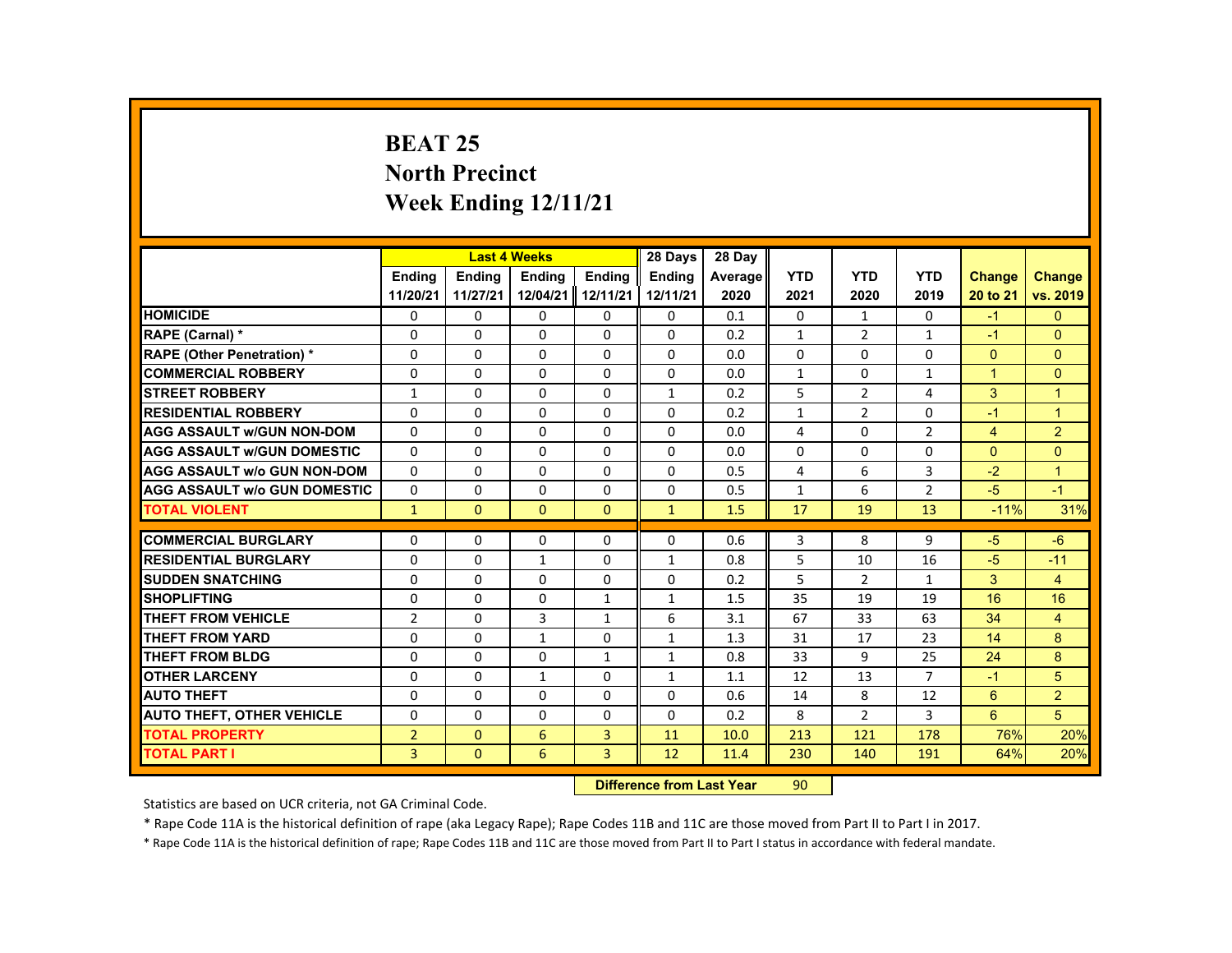# **BEAT 26 North Precinct Week Ending 12/11/21**

|                                     |                |               | <b>Last 4 Weeks</b> |                   | 28 Days        | 28 Day  |                |                |                |                |                |
|-------------------------------------|----------------|---------------|---------------------|-------------------|----------------|---------|----------------|----------------|----------------|----------------|----------------|
|                                     | <b>Endina</b>  | <b>Endina</b> | <b>Endina</b>       | <b>Endina</b>     | <b>Endina</b>  | Average | <b>YTD</b>     | <b>YTD</b>     | <b>YTD</b>     | <b>Change</b>  | <b>Change</b>  |
|                                     | 11/20/21       | 11/27/21      |                     | 12/04/21 12/11/21 | 12/11/21       | 2020    | 2021           | 2020           | 2019           | 20 to 21       | vs. 2019       |
| <b>HOMICIDE</b>                     | $\mathbf{0}$   | $\mathbf{0}$  | 0                   | 0                 | 0              | 0.0     | $\mathbf{0}$   | 0              | $\mathbf{1}$   | $\mathbf{0}$   | $-1$           |
| <b>RAPE (Carnal) *</b>              | $\Omega$       | $\Omega$      | $\Omega$            | $\Omega$          | $\Omega$       | 0.1     | $\Omega$       | 5              | $\overline{2}$ | $-5$           | $-2$           |
| <b>RAPE (Other Penetration) *</b>   | $\Omega$       | $\Omega$      | $\Omega$            | $\Omega$          | $\Omega$       | 0.0     | $\overline{2}$ | $\mathbf{1}$   | $\Omega$       | $\mathbf{1}$   | $\overline{2}$ |
| <b>COMMERCIAL ROBBERY</b>           | 0              | $\mathbf{0}$  | 0                   | 0                 | 0              | 0.0     | 4              | $\mathbf{1}$   | $\mathbf{1}$   | 3              | 3              |
| <b>STREET ROBBERY</b>               | 0              | $\Omega$      | $\Omega$            | $\Omega$          | $\Omega$       | 0.1     | $\overline{7}$ | 10             | 15             | $-3$           | $-8$           |
| <b>RESIDENTIAL ROBBERY</b>          | $\Omega$       | $\Omega$      | $\Omega$            | $\Omega$          | $\Omega$       | 0.0     | $\Omega$       | $\Omega$       | $\Omega$       | $\Omega$       | $\Omega$       |
| <b>AGG ASSAULT w/GUN NON-DOM</b>    | $\Omega$       | $\mathbf{0}$  | 0                   | 0                 | 0              | 0.1     | 4              | 5              | 5              | $-1$           | $-1$           |
| <b>AGG ASSAULT WGUN DOMESTIC</b>    | $\Omega$       | $\Omega$      | $\Omega$            | 0                 | 0              | 0.0     | 0              | 0              | 0              | $\Omega$       | $\Omega$       |
| <b>AGG ASSAULT W/o GUN NON-DOM</b>  | $\Omega$       | $\mathbf{0}$  | 0                   | $\Omega$          | $\Omega$       | 0.3     | 20             | 23             | 16             | $-3$           | $\overline{4}$ |
| <b>AGG ASSAULT W/o GUN DOMESTIC</b> | $\Omega$       | $\Omega$      | $\Omega$            | $\Omega$          | $\Omega$       | 0.1     | 4              | 8              | $\overline{3}$ | $-4$           | $\mathbf{1}$   |
| <b>TOTAL VIOLENT</b>                | $\Omega$       | $\Omega$      | $\Omega$            | $\Omega$          | $\Omega$       | 0.6     | 41             | 53             | 43             | $-23%$         | $-5%$          |
|                                     |                |               |                     |                   |                |         |                |                |                |                |                |
| <b>COMMERCIAL BURGLARY</b>          | $\Omega$       | $\Omega$      | $\Omega$            | $\Omega$          | $\Omega$       | 0.1     | $\overline{2}$ | 13             | 6              | $-11$          | $-4$           |
| <b>RESIDENTIAL BURGLARY</b>         | 0              | $\mathbf{0}$  | 0                   | 0                 | 0              | 0.0     | $\overline{2}$ | 0              | $\overline{2}$ | $\overline{2}$ | $\Omega$       |
| <b>SUDDEN SNATCHING</b>             | $\Omega$       | $\Omega$      | $\Omega$            | $\Omega$          | $\Omega$       | 0.1     | 9              | 6              | 5              | 3              | $\overline{4}$ |
| <b>SHOPLIFTING</b>                  | $\mathbf{1}$   | $\mathbf{1}$  | $\Omega$            | $\Omega$          | $\overline{2}$ | 0.3     | 25             | 30             | 33             | $-5$           | $-8$           |
| THEFT FROM VEHICLE                  | $\mathbf{1}$   | $\mathbf{1}$  | 0                   | 0                 | $\overline{2}$ | 0.4     | 86             | 30             | 37             | 56             | 49             |
| <b>THEFT FROM YARD</b>              | $\Omega$       | $\Omega$      | $\mathbf{1}$        | $\mathbf{1}$      | 2              | 0.2     | 19             | 22             | 21             | $-3$           | $-2$           |
| THEFT FROM BLDG                     | $\Omega$       | $\Omega$      | $\overline{2}$      | $\Omega$          | $\overline{2}$ | 0.2     | 32             | 14             | 28             | 18             | $\overline{4}$ |
| <b>OTHER LARCENY</b>                | 0              | $\mathbf{0}$  | 0                   | 0                 | 0              | 0.0     | 4              | 3              | 5              | $\mathbf{1}$   | $-1$           |
| <b>AUTO THEFT</b>                   | $\Omega$       | $\mathbf{1}$  | $\Omega$            | $\Omega$          | $\mathbf{1}$   | 0.2     | 27             | 14             | $\overline{7}$ | 13             | 20             |
| <b>AUTO THEFT, OTHER VEHICLE</b>    | $\Omega$       | $\Omega$      | $\Omega$            | $\Omega$          | $\Omega$       | 0.2     | 10             | $\overline{2}$ | $\mathbf{1}$   | 8              | 9              |
| <b>TOTAL PROPERTY</b>               | $\overline{2}$ | 3             | 3                   | $\mathbf{1}$      | $\overline{9}$ | 1.7     | 216            | 134            | 145            | 61%            | 49%            |
| <b>TOTAL PART I</b>                 | $\overline{2}$ | 3             | $\overline{3}$      | $\mathbf{1}$      | 9 <sup>°</sup> | 2.3     | 257            | 187            | 188            | 37%            | 37%            |

#### **Difference from Last Year**r 70

Statistics are based on UCR criteria, not GA Criminal Code.

\* Rape Code 11A is the historical definition of rape (aka Legacy Rape); Rape Codes 11B and 11C are those moved from Part II to Part I in 2017.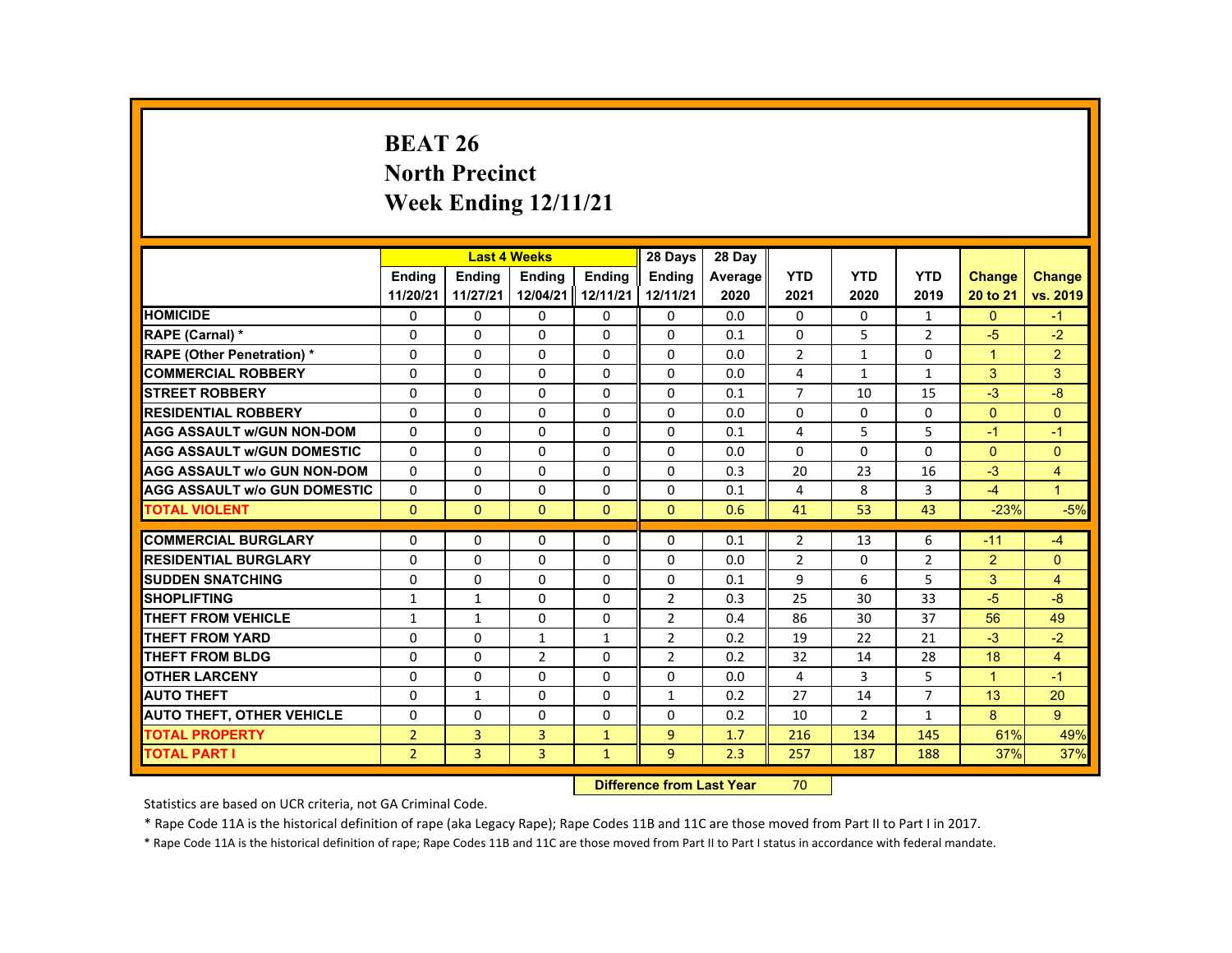# **BEAT 27 North Precinct Week Ending 12/11/21**

|                                     |                |               | <b>Last 4 Weeks</b> |                | 28 Days        | 28 Day  |                |              |                |                |                |
|-------------------------------------|----------------|---------------|---------------------|----------------|----------------|---------|----------------|--------------|----------------|----------------|----------------|
|                                     | <b>Endina</b>  | <b>Endina</b> | <b>Endina</b>       | <b>Endina</b>  | <b>Endina</b>  | Average | <b>YTD</b>     | <b>YTD</b>   | <b>YTD</b>     | <b>Change</b>  | Change         |
|                                     | 11/20/21       | 11/27/21      | 12/04/21 12/11/21   |                | 12/11/21       | 2020    | 2021           | 2020         | 2019           | 20 to 21       | vs. 2019       |
| <b>HOMICIDE</b>                     | 0              | 0             | $\mathbf{1}$        | 0              | $\mathbf{1}$   | 0.0     | 3              | $\Omega$     | $\mathbf{1}$   | 3              | $\overline{2}$ |
| <b>RAPE (Carnal) *</b>              | $\Omega$       | 1             | 1                   | $\Omega$       | $\overline{2}$ | 0.3     | $\overline{7}$ | 4            | $\overline{2}$ | 3              | 5              |
| <b>RAPE (Other Penetration) *</b>   | $\Omega$       | $\Omega$      | $\Omega$            | $\Omega$       | $\Omega$       | 0.1     | $\overline{2}$ | $\mathbf{1}$ | 3              | $\overline{1}$ | $-1$           |
| <b>COMMERCIAL ROBBERY</b>           | $\Omega$       | $\Omega$      | $\Omega$            | $\Omega$       | $\Omega$       | 0.1     | $\Omega$       | $\mathbf{1}$ | $\mathbf{1}$   | $-1$           | $-1$           |
| <b>STREET ROBBERY</b>               | $\mathbf{1}$   | $\Omega$      | $\Omega$            | $\Omega$       | $\mathbf{1}$   | 1.2     | 20             | 15           | 18             | 5              | $\overline{2}$ |
| <b>RESIDENTIAL ROBBERY</b>          | $\Omega$       | $\Omega$      | $\Omega$            | $\Omega$       | $\Omega$       | 0.0     | $\Omega$       | $\Omega$     | $\mathbf{1}$   | $\Omega$       | $-1$           |
| <b>AGG ASSAULT w/GUN NON-GUN</b>    | $\Omega$       | $\Omega$      | $\mathbf{1}$        | $\Omega$       | $\mathbf{1}$   | 1.3     | 13             | 17           | 12             | $-4$           | $\overline{1}$ |
| <b>AGG ASSAULT w/GUN DOMESTIC</b>   | $\Omega$       | $\Omega$      | 1                   | 0              | $\mathbf{1}$   | 0.1     | 3              | $\mathbf{1}$ | 3              | $\overline{2}$ | $\Omega$       |
| <b>AGG ASSAULT w/o GUN NON-DOM</b>  | $\Omega$       | $\Omega$      | $\Omega$            | $\Omega$       | $\Omega$       | 1.8     | 20             | 24           | 16             | $-4$           | $\overline{4}$ |
| <b>AGG ASSAULT W/o GUN DOMESTIC</b> | $\Omega$       | $\Omega$      | $\Omega$            | $\Omega$       | $\Omega$       | 0.6     | 13             | 6            | 17             | $\overline{7}$ | $-4$           |
| <b>TOTAL VIOLENT</b>                | $\mathbf{1}$   | $\mathbf{1}$  | $\overline{4}$      | $\Omega$       | 6              | 5.4     | 81             | 69           | 74             | 17%            | 9%             |
|                                     |                |               |                     |                |                |         |                |              |                |                |                |
| <b>COMMERCIAL BURGLARY</b>          | $\Omega$       | $\Omega$      | $\Omega$            | $\Omega$       | $\Omega$       | 0.3     | 4              | 4            | 5              | $\Omega$       | $-1$           |
| <b>RESIDENTIAL BURGLARY</b>         | $\mathbf{1}$   | $\Omega$      | $\Omega$            | 1              | 2              | 0.4     | $\overline{7}$ | 5            | 5              | 2              | $\overline{2}$ |
| <b>SUDDEN SNATCHING</b>             | $\Omega$       | $\Omega$      | $\Omega$            | $\Omega$       | $\Omega$       | 0.5     | 8              | 6            | 4              | 2              | $\overline{4}$ |
| <b>SHOPLIFTING</b>                  | $\Omega$       | $\Omega$      | $\mathbf{1}$        | $\mathbf{1}$   | $\overline{2}$ | 1.8     | 18             | 24           | 39             | $-6$           | $-21$          |
| <b>THEFT FROM VEHICLE</b>           | $\overline{2}$ | 0             | 0                   | $\mathbf{1}$   | 3              | 1.9     | 88             | 25           | 40             | 63             | 48             |
| <b>THEFT FROM YARD</b>              | $\mathbf{1}$   | $\Omega$      | $\mathbf{1}$        | $\Omega$       | $\overline{2}$ | 1.6     | 14             | 21           | 11             | $-7$           | 3              |
| <b>THEFT FROM BLDG</b>              | $\Omega$       | $\Omega$      | $\Omega$            | $\Omega$       | $\Omega$       | 2.1     | 15             | 26           | 30             | $-11$          | $-15$          |
| <b>OTHER LARCENY</b>                | $\Omega$       | $\Omega$      | $\Omega$            | $\Omega$       | $\Omega$       | 0.0     | $\mathbf{1}$   | 0            | 3              | $\mathbf{1}$   | $-2$           |
| <b>AUTO THEFT</b>                   | $\Omega$       | $\Omega$      | $\Omega$            | $\Omega$       | $\Omega$       | 1.2     | 23             | 14           | 11             | 9              | 12             |
| <b>AUTO THEFT, OTHER VEHICLE</b>    | $\Omega$       | $\Omega$      | $\Omega$            | $\Omega$       | $\Omega$       | 0.2     | $\overline{7}$ | 3            | $\mathbf{1}$   | $\overline{4}$ | 6              |
| <b>TOTAL PROPERTY</b>               | 4              | $\Omega$      | $\overline{2}$      | 3              | $\overline{9}$ | 10.0    | 185            | 128          | 149            | 45%            | 24%            |
| <b>TOTAL PART I</b>                 | 5.             | $\mathbf{1}$  | 6                   | $\overline{3}$ | 15             | 15.5    | 266            | 197          | 223            | 35%            | 19%            |

#### **Difference from Last Year**r 69

Statistics are based on UCR criteria, not GA Criminal Code.

\* Rape Code 11A is the historical definition of rape (aka Legacy Rape); Rape Codes 11B and 11C are those moved from Part II to Part I in 2017.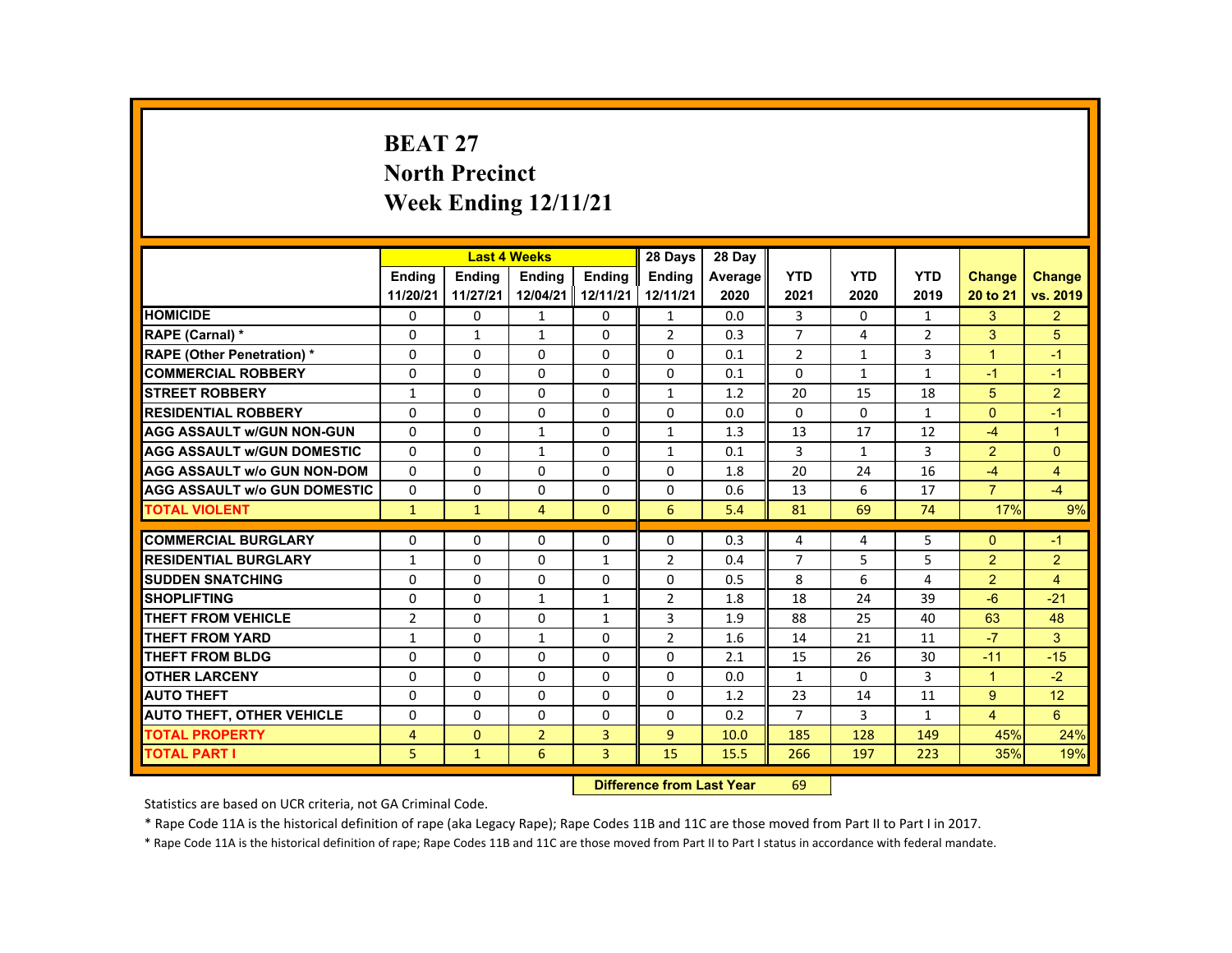# **BEAT 31 Central Precinct Week Ending 12/11/21**

|                                     |                |                | <b>Last 4 Weeks</b> |               | 28 Days        | 28 Day  |                |                |                |                      |                |
|-------------------------------------|----------------|----------------|---------------------|---------------|----------------|---------|----------------|----------------|----------------|----------------------|----------------|
|                                     | <b>Endina</b>  | <b>Endina</b>  | <b>Endina</b>       | <b>Endina</b> | <b>Endina</b>  | Average | <b>YTD</b>     | <b>YTD</b>     | <b>YTD</b>     | <b>Change</b>        | Change         |
|                                     | 11/20/21       | 11/27/21       | 12/04/21   12/11/21 |               | 12/11/21       | 2020    | 2021           | 2020           | 2019           | 20 to 21             | vs. 2019       |
| <b>HOMICIDE</b>                     | 0              | 0              | 0                   | 0             | 0              | 0.1     | 0              | $\mathbf{1}$   | $\mathbf{1}$   | $-1$                 | $-1$           |
| <b>RAPE (Carnal) *</b>              | $\Omega$       | $\Omega$       | $\Omega$            | $\Omega$      | $\Omega$       | 0.3     | $\overline{2}$ | 4              | 4              | $-2$                 | $-2$           |
| <b>RAPE (Other Penetration) *</b>   | $\Omega$       | $\Omega$       | $\Omega$            | $\Omega$      | $\Omega$       | 0.1     | $\Omega$       | $\mathbf{1}$   | $\overline{2}$ | $-1$                 | $-2$           |
| <b>COMMERCIAL ROBBERY</b>           | $\Omega$       | $\Omega$       | $\Omega$            | $\Omega$      | $\Omega$       | 0.1     | $\Omega$       | $\mathbf{1}$   | $\Omega$       | $-1$                 | $\Omega$       |
| <b>STREET ROBBERY</b>               | $\Omega$       | $\Omega$       | $\Omega$            | $\Omega$      | $\Omega$       | 0.3     | $\overline{7}$ | 4              | 8              | 3                    | $-1$           |
| <b>RESIDENTIAL ROBBERY</b>          | $\Omega$       | $\Omega$       | $\Omega$            | $\Omega$      | $\Omega$       | 0.3     | $\mathbf{1}$   | 4              | $\Omega$       | $-3$                 | $\mathbf{1}$   |
| <b>AGG ASSAULT w/GUN NON-DOM</b>    | $\Omega$       | $\Omega$       | $\Omega$            | $\Omega$      | $\Omega$       | 1.2     | 25             | 15             | 13             | 10                   | 12             |
| <b>AGG ASSAULT w/GUN DOMESTIC</b>   | $\Omega$       | $\Omega$       | $\Omega$            | $\Omega$      | $\Omega$       | 0.2     | $\Omega$       | $\overline{2}$ | $\overline{2}$ | $-2$                 | $-2$           |
| <b>AGG ASSAULT w/o GUN NON-DOM</b>  | $\mathbf{1}$   | 0              | 0                   | 0             | $\mathbf{1}$   | 0.5     | $\overline{7}$ | 5              | 9              | 2                    | $-2$           |
| <b>AGG ASSAULT W/o GUN DOMESTIC</b> | $\Omega$       | $\Omega$       | $\Omega$            | $\Omega$      | $\Omega$       | 0.8     | 8              | 10             | 12             | $-2$                 | $-4$           |
| <b>TOTAL VIOLENT</b>                | $\mathbf{1}$   | $\mathbf{0}$   | $\mathbf{0}$        | $\mathbf{0}$  | $\mathbf{1}$   | 3.7     | 50             | 47             | 51             | 6%                   | $-2%$          |
|                                     |                |                |                     |               |                |         |                |                |                |                      |                |
| <b>COMMERCIAL BURGLARY</b>          | $\Omega$       | $\Omega$       | $\Omega$            | $\Omega$      | $\Omega$       | 0.6     | 5              | 8              | 13             | $-3$                 | $-8$           |
| <b>RESIDENTIAL BURGLARY</b>         | $\Omega$       | 0              | 0                   | 0             | 0              | 2.6     | 26             | 33             | 41             | $-7$                 | $-15$          |
| <b>SUDDEN SNATCHING</b>             | $\Omega$       | $\Omega$       | $\Omega$            | $\Omega$      | $\Omega$       | 0.1     | $\overline{2}$ | $\mathbf{1}$   | 4              | $\blacktriangleleft$ | $-2$           |
| <b>SHOPLIFTING</b>                  | $\Omega$       | $\Omega$       | $\Omega$            | $\Omega$      | $\Omega$       | 0.5     | 3              | $\overline{7}$ | 5              | $-4$                 | $-2$           |
| <b>THEFT FROM VEHICLE</b>           | $\mathbf{1}$   | $\mathbf{1}$   | 0                   | 0             | $\overline{2}$ | 2.8     | 52             | 36             | 54             | 16                   | $-2$           |
| <b>THEFT FROM YARD</b>              | $\Omega$       | $\mathbf{1}$   | $\Omega$            | $\mathbf{1}$  | $\overline{2}$ | 2.7     | 25             | 34             | 52             | $-9$                 | $-27$          |
| <b>THEFT FROM BLDG</b>              | $\overline{2}$ | $\Omega$       | $\Omega$            | $\Omega$      | $\overline{2}$ | 1.4     | 14             | 18             | 19             | $-4$                 | $-5$           |
| <b>OTHER LARCENY</b>                | $\mathbf{1}$   | $\Omega$       | $\overline{2}$      | $\Omega$      | 3              | 1.5     | 25             | 19             | 22             | 6                    | 3              |
| <b>AUTO THEFT</b>                   | $\Omega$       | $\Omega$       | $\Omega$            | $\Omega$      | $\Omega$       | 1.6     | 15             | 20             | 13             | $-5$                 | $\overline{2}$ |
| <b>AUTO THEFT, OTHER VEHICLE</b>    | $\Omega$       | 0              | 0                   | 0             | 0              | 0.5     | 15             | 6              | $\mathbf{1}$   | 9                    | 14             |
| <b>TOTAL PROPERTY</b>               | 4              | $\overline{2}$ | $\overline{2}$      | $\mathbf{1}$  | $\overline{9}$ | 14.2    | 182            | 182            | 224            | 0%                   | $-19%$         |
| <b>TOTAL PART I</b>                 | 5.             | $\overline{2}$ | 2 <sup>1</sup>      | $\mathbf{1}$  | 10             | 17.9    | 232            | 229            | 275            | 1%                   | $-16%$         |

#### **Difference from Last Year**r 3

Statistics are based on UCR criteria, not GA Criminal Code.

\* Rape Code 11A is the historical definition of rape (aka Legacy Rape); Rape Codes 11B and 11C are those moved from Part II to Part I in 2017.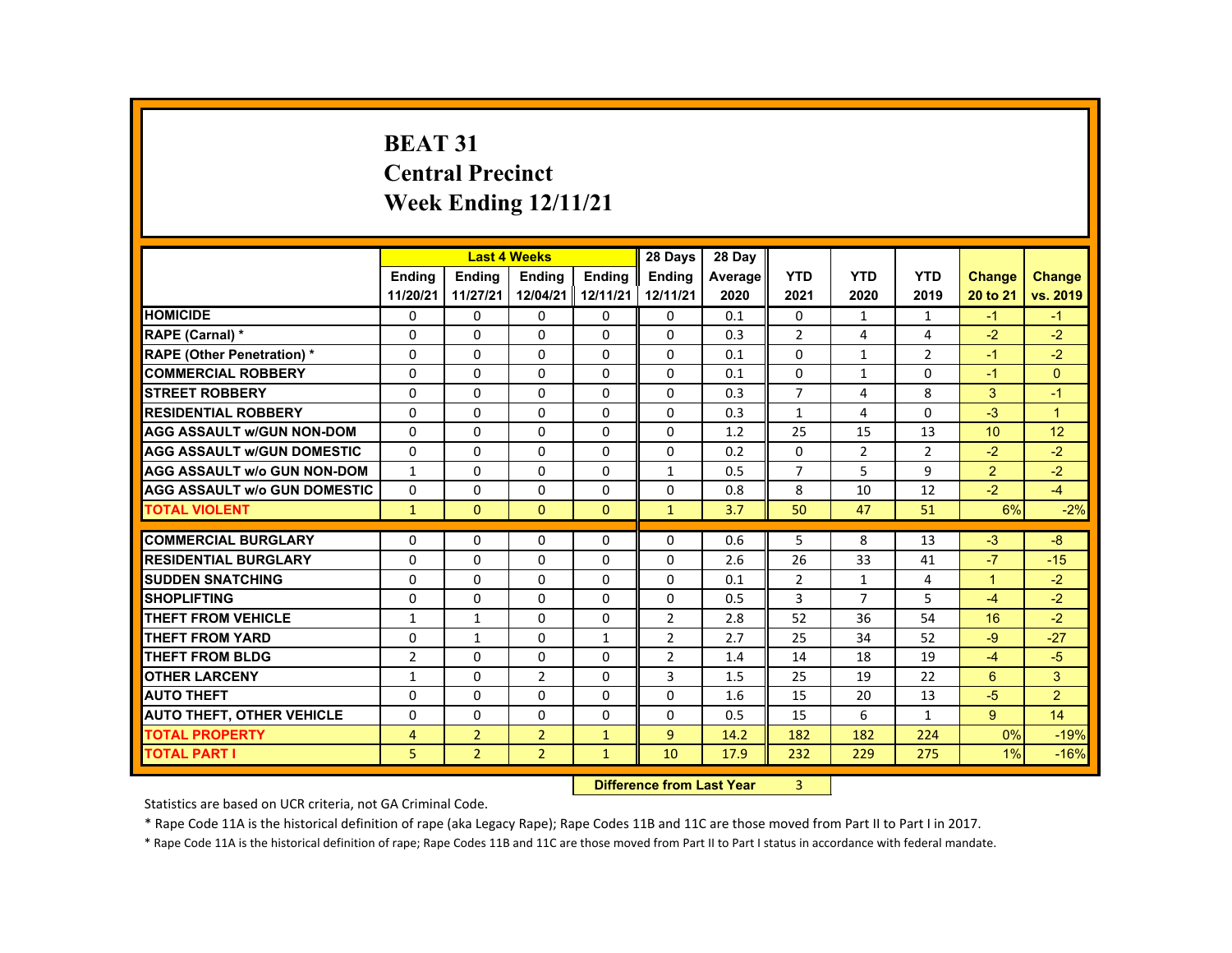# **BEAT 32 Central Precinct Week Ending 12/11/21**

|                                     |                |                | <b>Last 4 Weeks</b> |                | 28 Days        | 28 Day  |                |                |              |                |                |
|-------------------------------------|----------------|----------------|---------------------|----------------|----------------|---------|----------------|----------------|--------------|----------------|----------------|
|                                     | <b>Endina</b>  | <b>Endina</b>  | <b>Endina</b>       | <b>Endina</b>  | <b>Endina</b>  | Average | <b>YTD</b>     | <b>YTD</b>     | <b>YTD</b>   | <b>Change</b>  | <b>Change</b>  |
|                                     | 11/20/21       | 11/27/21       | 12/04/21            | 12/11/21       | 12/11/21       | 2020    | 2021           | 2020           | 2019         | 20 to 21       | vs. 2019       |
| <b>HOMICIDE</b>                     | $\mathbf{0}$   | $\mathbf{0}$   | 0                   | 1              | 1              | 0.0     | $\mathbf{1}$   | 0              | $\mathbf{1}$ | $\mathbf{1}$   | $\mathbf{0}$   |
| <b>RAPE (Carnal) *</b>              | $\Omega$       | $\Omega$       | $\Omega$            | $\Omega$       | $\Omega$       | 0.1     | $\Omega$       | $\mathbf{1}$   | $\mathbf{1}$ | $-1$           | $-1$           |
| <b>RAPE (Other Penetration) *</b>   | $\Omega$       | $\Omega$       | $\Omega$            | $\Omega$       | $\Omega$       | 0.0     | $\overline{2}$ | $\Omega$       | $\mathbf{1}$ | $\overline{2}$ | $\overline{1}$ |
| <b>COMMERCIAL ROBBERY</b>           | 0              | $\mathbf{0}$   | $\mathbf{1}$        | $\mathbf{1}$   | $\overline{2}$ | 0.5     | 3              | 6              | 9            | $-3$           | $-6$           |
| <b>STREET ROBBERY</b>               | 0              | $\Omega$       | $\Omega$            | $\Omega$       | $\Omega$       | 0.2     | $\mathbf{1}$   | 2              | 3            | $-1$           | $-2$           |
| <b>RESIDENTIAL ROBBERY</b>          | $\Omega$       | $\Omega$       | $\Omega$            | $\Omega$       | $\Omega$       | 0.0     | $\mathbf{1}$   | $\Omega$       | $\Omega$     | $\mathbf{1}$   | $\overline{1}$ |
| <b>AGG ASSAULT w/GUN NON-DOM</b>    | $\Omega$       | $\mathbf{0}$   | 0                   | 0              | 0              | 0.5     | 4              | 6              | 3            | $-2$           | $\overline{1}$ |
| <b>AGG ASSAULT WGUN DOMESTIC</b>    | $\Omega$       | $\Omega$       | $\Omega$            | 0              | 0              | 0.1     | 0              | $\mathbf{1}$   | 0            | $-1$           | $\Omega$       |
| <b>AGG ASSAULT W/o GUN NON-DOM</b>  | $\Omega$       | $\mathbf{1}$   | $\Omega$            | $\Omega$       | $\mathbf{1}$   | 0.4     | 8              | 5              | 4            | 3              | $\overline{4}$ |
| <b>AGG ASSAULT W/o GUN DOMESTIC</b> | $\mathbf{1}$   | $\Omega$       | $\Omega$            | $\Omega$       | $\mathbf{1}$   | 0.3     | 4              | 4              | 5            | $\Omega$       | $-1$           |
| <b>TOTAL VIOLENT</b>                | $\mathbf{1}$   | $\mathbf{1}$   | $\mathbf{1}$        | $\overline{2}$ | 5              | 2.1     | 24             | 25             | 27           | $-4%$          | $-11%$         |
|                                     |                |                |                     |                |                |         |                |                |              |                |                |
| <b>COMMERCIAL BURGLARY</b>          | $\Omega$       | $\Omega$       | $\Omega$            | $\Omega$       | $\Omega$       | 0.6     | 6              | $\overline{7}$ | 4            | $-1$           | $\overline{2}$ |
| <b>RESIDENTIAL BURGLARY</b>         | 1              | $\mathbf{1}$   | 0                   | 0              | $\overline{2}$ | 1.9     | 27             | 22             | 23           | 5              | 4              |
| <b>SUDDEN SNATCHING</b>             | $\Omega$       | $\Omega$       | $\Omega$            | $\Omega$       | $\Omega$       | 0.0     | $\Omega$       | $\Omega$       | 3            | $\Omega$       | $-3$           |
| <b>SHOPLIFTING</b>                  | $\overline{2}$ | $\Omega$       | $\overline{2}$      | $\overline{2}$ | 6              | 2.4     | 41             | 28             | 39           | 13             | $\overline{2}$ |
| THEFT FROM VEHICLE                  | $\mathbf{1}$   | $\mathbf{0}$   | 0                   | $\overline{2}$ | 3              | 2.5     | 52             | 33             | 60           | 19             | $-8$           |
| <b>THEFT FROM YARD</b>              | $\Omega$       | $\Omega$       | $\mathbf{1}$        | $\overline{2}$ | 3              | 2.1     | 25             | 28             | 33           | $-3$           | $-8$           |
| THEFT FROM BLDG                     | $\Omega$       | $\mathbf{1}$   | $\Omega$            | $\Omega$       | $\mathbf{1}$   | 1.2     | 11             | 16             | 32           | $-5$           | $-21$          |
| <b>OTHER LARCENY</b>                | $\mathbf{1}$   | $\mathbf{0}$   | 0                   | 0              | 1              | 1.5     | 17             | 20             | 9            | $-3$           | 8              |
| <b>AUTO THEFT</b>                   | $\Omega$       | $\Omega$       | $\mathbf{1}$        | $\Omega$       | $\mathbf{1}$   | 0.8     | 17             | 10             | 13           | $\overline{7}$ | $\overline{4}$ |
| <b>AUTO THEFT, OTHER VEHICLE</b>    | $\Omega$       | $\Omega$       | $\Omega$            | $\mathbf{1}$   | $\mathbf{1}$   | 0.3     | 10             | 4              | $\mathbf{1}$ | 6              | 9              |
| <b>TOTAL PROPERTY</b>               | 5              | $\overline{2}$ | $\overline{4}$      | $\overline{7}$ | 18             | 13.4    | 206            | 168            | 217          | 23%            | $-5%$          |
| <b>TOTAL PART I</b>                 | 6              | 3              | 5                   | 9 <sup>°</sup> | 23             | 15.6    | 230            | 193            | 244          | 19%            | $-6%$          |

#### **Difference from Last Year**r 37

Statistics are based on UCR criteria, not GA Criminal Code.

\* Rape Code 11A is the historical definition of rape (aka Legacy Rape); Rape Codes 11B and 11C are those moved from Part II to Part I in 2017.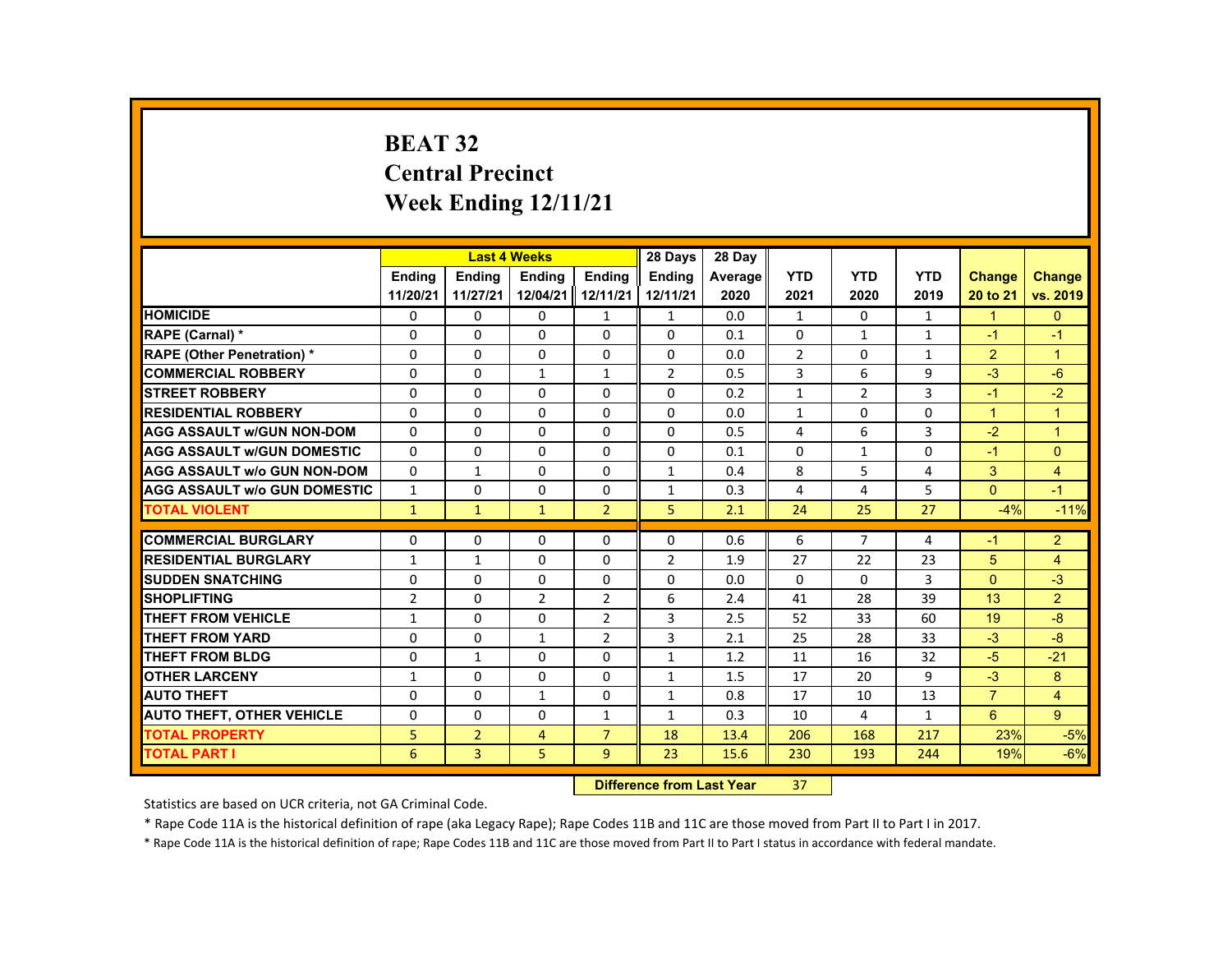# **BEAT 33 Central Precinct Week Ending 12/11/21**

|                                     |               |               | <b>Last 4 Weeks</b> |                | 28 Days        | 28 Dav  |                |                |                |                |                      |
|-------------------------------------|---------------|---------------|---------------------|----------------|----------------|---------|----------------|----------------|----------------|----------------|----------------------|
|                                     | <b>Endina</b> | <b>Endina</b> | Ending              | <b>Endina</b>  | <b>Endina</b>  | Average | <b>YTD</b>     | <b>YTD</b>     | <b>YTD</b>     | <b>Change</b>  | <b>Change</b>        |
|                                     | 11/20/21      | 11/27/21      | 12/04/21            | 12/11/21       | 12/11/21       | 2020    | 2021           | 2020           | 2019           | 20 to 21       | vs. 2019             |
| <b>HOMICIDE</b>                     | $\mathbf{0}$  | 0             | 0                   | 0              | 0              | 0.2     | $\mathbf{1}$   | $\overline{2}$ | $\overline{2}$ | $-1$           | $-1$                 |
| RAPE (Carnal) *                     | 0             | 0             | 0                   | 0              | 0              | 0.2     | $\mathbf{1}$   | $\overline{2}$ | 0              | $-1$           | $\blacktriangleleft$ |
| <b>RAPE (Other Penetration) *</b>   | $\Omega$      | $\Omega$      | $\Omega$            | $\Omega$       | $\Omega$       | 0.0     | $\mathbf{1}$   | $\Omega$       | $\mathbf{1}$   | $\mathbf{1}$   | $\mathbf{0}$         |
| <b>COMMERCIAL ROBBERY</b>           | $\Omega$      | $\Omega$      | $\Omega$            | $\Omega$       | $\Omega$       | 0.3     | $\overline{2}$ | 4              | 3              | $-2$           | $-1$                 |
| <b>STREET ROBBERY</b>               | 0             | $\Omega$      | $\Omega$            | $\Omega$       | $\Omega$       | 1.0     | 10             | 13             | 16             | $-3$           | $-6$                 |
| <b>RESIDENTIAL ROBBERY</b>          | $\Omega$      | $\Omega$      | $\Omega$            | $\Omega$       | $\Omega$       | 0.0     | $\Omega$       | $\Omega$       | 0              | $\Omega$       | $\mathbf{0}$         |
| <b>AGG ASSAULT w/GUN NON-DOM</b>    | $\Omega$      | $\Omega$      | $\Omega$            | $\overline{2}$ | $\overline{2}$ | 0.7     | 11             | 9              | 11             | $\overline{2}$ | $\Omega$             |
| <b>AGG ASSAULT w/GUN DOMESTIC</b>   | 0             | 0             | 0                   | 0              | 0              | 0.1     | 4              | 1              | $\overline{2}$ | 3              | $\overline{2}$       |
| <b>AGG ASSAULT w/o GUN NON-DOM</b>  | $\Omega$      | $\Omega$      | $\Omega$            | $\Omega$       | $\Omega$       | 0.6     | 10             | 8              | 12             | $\overline{2}$ | $-2$                 |
| <b>AGG ASSAULT W/o GUN DOMESTIC</b> | $\Omega$      | $\Omega$      | $\Omega$            | $\Omega$       | $\Omega$       | 0.8     | 3              | 11             | $\mathbf{q}$   | $-8$           | $-6$                 |
| <b>TOTAL VIOLENT</b>                | $\Omega$      | $\Omega$      | $\Omega$            | $\overline{2}$ | $\overline{2}$ | 3.8     | 43             | 50             | 56             | $-14%$         | $-23%$               |
|                                     |               |               |                     |                |                |         |                |                |                |                |                      |
| <b>COMMERCIAL BURGLARY</b>          | $\mathbf{1}$  | 0             | $\mathbf{1}$        | 0              | $\overline{2}$ | 0.8     | 14             | 9              | 14             | 5              | $\mathbf{0}$         |
| <b>RESIDENTIAL BURGLARY</b>         | 0             | 1             | 0                   | 1              | 2              | 1.2     | 16             | 14             | 24             | $\overline{2}$ | -8                   |
| <b>SUDDEN SNATCHING</b>             | $\Omega$      | $\Omega$      | $\Omega$            | $\Omega$       | $\Omega$       | 0.2     | $\Omega$       | 3              | $\mathbf{1}$   | $-3$           | $-1$                 |
| <b>SHOPLIFTING</b>                  | $\mathbf{1}$  | $\Omega$      | $\mathbf{1}$        | $\mathbf{1}$   | 3              | 2.4     | 37             | 29             | 101            | 8              | $-64$                |
| <b>THEFT FROM VEHICLE</b>           | 0             | $\Omega$      | $\Omega$            | $\Omega$       | $\Omega$       | 2.9     | 30             | 37             | 44             | $-7$           | $-14$                |
| <b>THEFT FROM YARD</b>              | 0             | $\Omega$      | $\Omega$            | $\overline{2}$ | $\overline{2}$ | 3.3     | 31             | 43             | 47             | $-12$          | $-16$                |
| <b>THEFT FROM BLDG</b>              | $\Omega$      | $\Omega$      | $\mathbf{1}$        | $\Omega$       | 1              | 1.2     | 15             | 14             | 19             | $\mathbf{1}$   | $-4$                 |
| <b>OTHER LARCENY</b>                | $\Omega$      | 0             | $\Omega$            | $\mathbf{1}$   | $\mathbf{1}$   | 1.0     | 20             | 12             | 27             | 8              | $-7$                 |
| <b>AUTO THEFT</b>                   | $\mathbf{1}$  | $\Omega$      | 0                   | $\Omega$       | $\mathbf{1}$   | 1.0     | 10             | 13             | 14             | $-3$           | $-4$                 |
| <b>AUTO THEFT, OTHER VEHICLE</b>    | 0             | 0             | 0                   | 0              | 0              | 0.5     | 10             | 6              | 3              | $\overline{4}$ | $\overline{7}$       |
| <b>TOTAL PROPERTY</b>               | 3             | $\mathbf{1}$  | 3                   | 5              | 12             | 14.4    | 183            | 180            | 294            | 2%             | $-38%$               |
| <b>TOTAL PART I</b>                 | 3             | $\mathbf{1}$  | 3                   | $\overline{7}$ | 14             | 18.3    | 226            | 230            | 350            | $-2%$          | $-35%$               |

#### **Difference from Last Year**‐4

Statistics are based on UCR criteria, not GA Criminal Code.

\* Rape Code 11A is the historical definition of rape (aka Legacy Rape); Rape Codes 11B and 11C are those moved from Part II to Part I in 2017.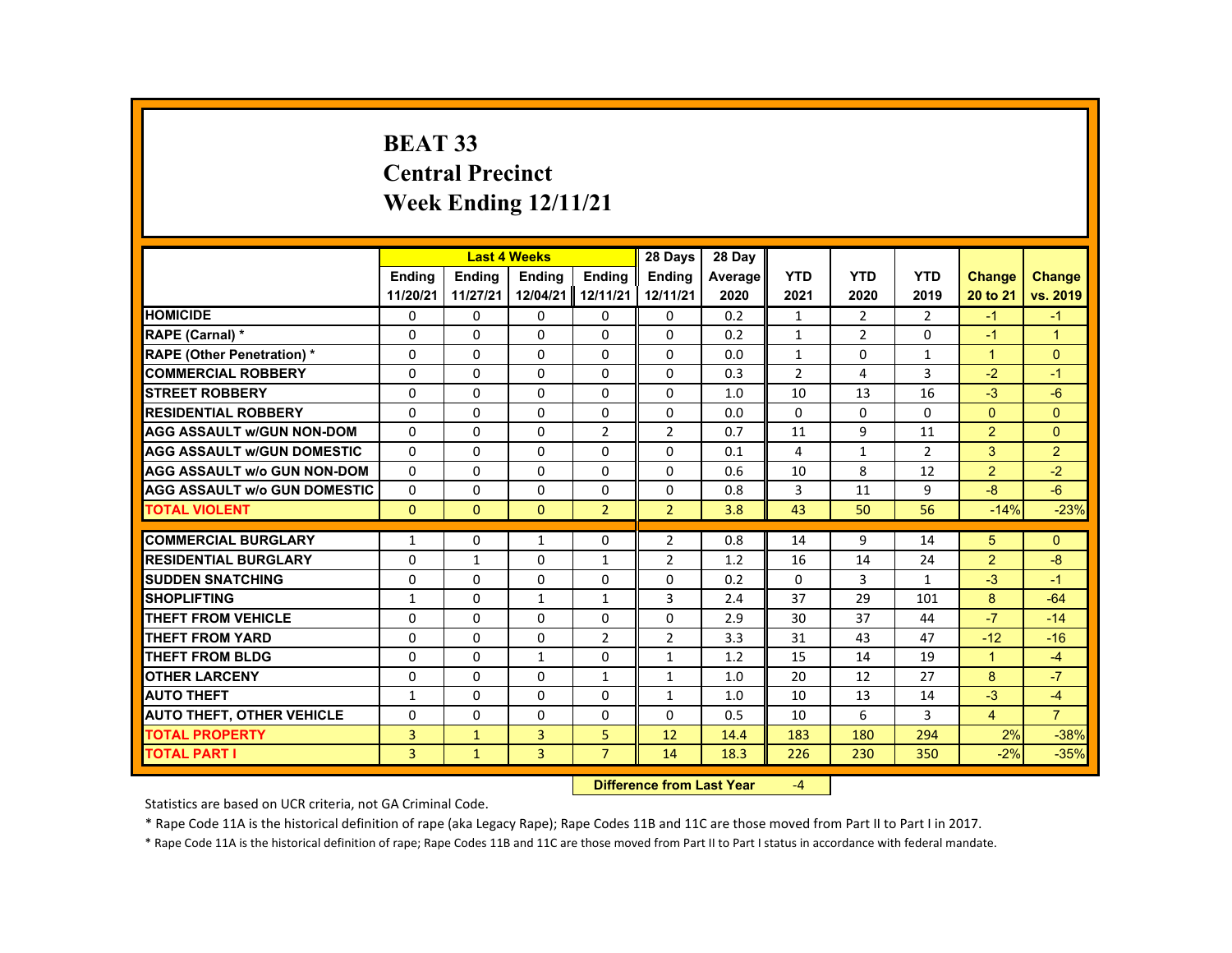# **BEAT 34 Central Precinct Week Ending 12/11/21**

|                                     |                |                | <b>Last 4 Weeks</b> |                | 28 Days        | 28 Day  |                |                |                |                |                |
|-------------------------------------|----------------|----------------|---------------------|----------------|----------------|---------|----------------|----------------|----------------|----------------|----------------|
|                                     | <b>Endina</b>  | <b>Endina</b>  | <b>Endina</b>       | <b>Endina</b>  | <b>Endina</b>  | Average | <b>YTD</b>     | <b>YTD</b>     | <b>YTD</b>     | <b>Change</b>  | <b>Change</b>  |
|                                     | 11/20/21       | 11/27/21       | 12/04/21 12/11/21   |                | 12/11/21       | 2020    | 2021           | 2020           | 2019           | 20 to 21       | vs. 2019       |
| <b>HOMICIDE</b>                     | 0              | 0              | 0                   | 0              | 0              | 0.2     | $\mathbf{1}$   | 3              | $\mathbf{1}$   | $-2$           | $\mathbf{0}$   |
| RAPE (Carnal) *                     | $\Omega$       | $\Omega$       | $\Omega$            | $\Omega$       | $\Omega$       | 0.4     | $\overline{2}$ | 5              | 3              | $-3$           | $-1$           |
| <b>RAPE (Other Penetration) *</b>   | $\Omega$       | $\Omega$       | $\Omega$            | $\Omega$       | $\Omega$       | 0.2     | $\Omega$       | $\overline{2}$ | $\mathbf{1}$   | $-2$           | $-1$           |
| <b>COMMERCIAL ROBBERY</b>           | $\Omega$       | $\Omega$       | $\Omega$            | $\Omega$       | $\Omega$       | 0.1     | $\Omega$       | $\mathbf{1}$   | $\Omega$       | $-1$           | $\Omega$       |
| <b>STREET ROBBERY</b>               | $\mathbf{1}$   | $\mathbf{1}$   | $\Omega$            | $\Omega$       | $\overline{2}$ | 1.1     | 10             | 14             | 12             | $-4$           | $-2$           |
| <b>RESIDENTIAL ROBBERY</b>          | $\Omega$       | $\Omega$       | $\Omega$            | $\Omega$       | $\Omega$       | 0.0     | $\Omega$       | $\Omega$       | $\overline{2}$ | $\Omega$       | $-2$           |
| <b>AGG ASSAULT w/GUN NON-DOM</b>    | $\Omega$       | $\Omega$       | $\Omega$            | $\mathbf{1}$   | 1              | 1.8     | 19             | 23             | 22             | $-4$           | $-3$           |
| <b>AGG ASSAULT w/GUN DOMESTIC</b>   | $\Omega$       | $\Omega$       | $\Omega$            | $\Omega$       | $\Omega$       | 0.0     | $\overline{2}$ | $\Omega$       | 6              | $\overline{2}$ | $-4$           |
| <b>AGG ASSAULT w/o GUN NON-DOM</b>  | $\Omega$       | 0              | $\Omega$            | 0              | $\Omega$       | 1.1     | 8              | 13             | 12             | $-5$           | $-4$           |
| <b>AGG ASSAULT W/o GUN DOMESTIC</b> | $\Omega$       | $\overline{2}$ | $\mathbf{1}$        | $\Omega$       | 3              | 1.4     | 30             | 19             | 21             | 11             | 9              |
| <b>TOTAL VIOLENT</b>                | $\mathbf{1}$   | $\overline{3}$ | $\mathbf{1}$        | $\mathbf{1}$   | 6              | 6.1     | 72             | 80             | 80             | $-10%$         | $-10%$         |
|                                     |                |                |                     |                |                |         |                |                |                |                |                |
| <b>COMMERCIAL BURGLARY</b>          | $\Omega$       | $\Omega$       | $\Omega$            | 0              | $\Omega$       | 0.5     | 4              | 5              | 6              | $-1$           | $-2$           |
| <b>RESIDENTIAL BURGLARY</b>         | $\Omega$       | $\mathbf{1}$   | $\Omega$            | $\mathbf{1}$   | $\overline{2}$ | 2.0     | 33             | 25             | 41             | 8              | $-8$           |
| <b>SUDDEN SNATCHING</b>             | $\Omega$       | $\Omega$       | $\Omega$            | $\Omega$       | $\Omega$       | 0.1     | 4              | $\mathbf{1}$   | $\overline{2}$ | 3              | 2              |
| <b>SHOPLIFTING</b>                  | $\Omega$       | $\Omega$       | $\Omega$            | $\mathbf{1}$   | $\mathbf{1}$   | 0.6     | 6              | $\overline{7}$ | 16             | $-1$           | $-10$          |
| <b>THEFT FROM VEHICLE</b>           | 0              | 0              | 0                   | 0              | 0              | 2.3     | 24             | 28             | 29             | $-4$           | $-5$           |
| <b>THEFT FROM YARD</b>              | $\mathbf{1}$   | $\Omega$       | $\mathbf{1}$        | $\Omega$       | $\overline{2}$ | 1.3     | 21             | 16             | 30             | 5              | $-9$           |
| <b>THEFT FROM BLDG</b>              | $\Omega$       | $\Omega$       | $\overline{2}$      | $\Omega$       | $\overline{2}$ | 1.4     | 21             | 16             | 17             | 5              | $\overline{4}$ |
| <b>OTHER LARCENY</b>                | $\mathbf{1}$   | $\Omega$       | $\mathbf{1}$        | 0              | 2              | 0.4     | 19             | 5              | 4              | 14             | 15             |
| <b>AUTO THEFT</b>                   | $\Omega$       | $\mathbf{1}$   | $\Omega$            | $\Omega$       | $\mathbf{1}$   | 1.8     | 19             | 22             | 22             | $-3$           | $-3$           |
| <b>AUTO THEFT, OTHER VEHICLE</b>    | $\Omega$       | $\Omega$       | $\Omega$            | $\Omega$       | $\Omega$       | 0.3     | $\overline{7}$ | 4              | $\overline{2}$ | 3              | 5              |
| <b>TOTAL PROPERTY</b>               | $\overline{2}$ | $\overline{2}$ | $\overline{4}$      | $\overline{2}$ | 10             | 10.7    | 158            | 129            | 169            | 22%            | $-7%$          |
| <b>TOTAL PART I</b>                 | $\overline{3}$ | 5              | 5                   | $\overline{3}$ | 16             | 16.8    | 230            | 209            | 249            | 10%            | $-8%$          |

#### **Difference from Last Year**r 21

Statistics are based on UCR criteria, not GA Criminal Code.

\* Rape Code 11A is the historical definition of rape (aka Legacy Rape); Rape Codes 11B and 11C are those moved from Part II to Part I in 2017.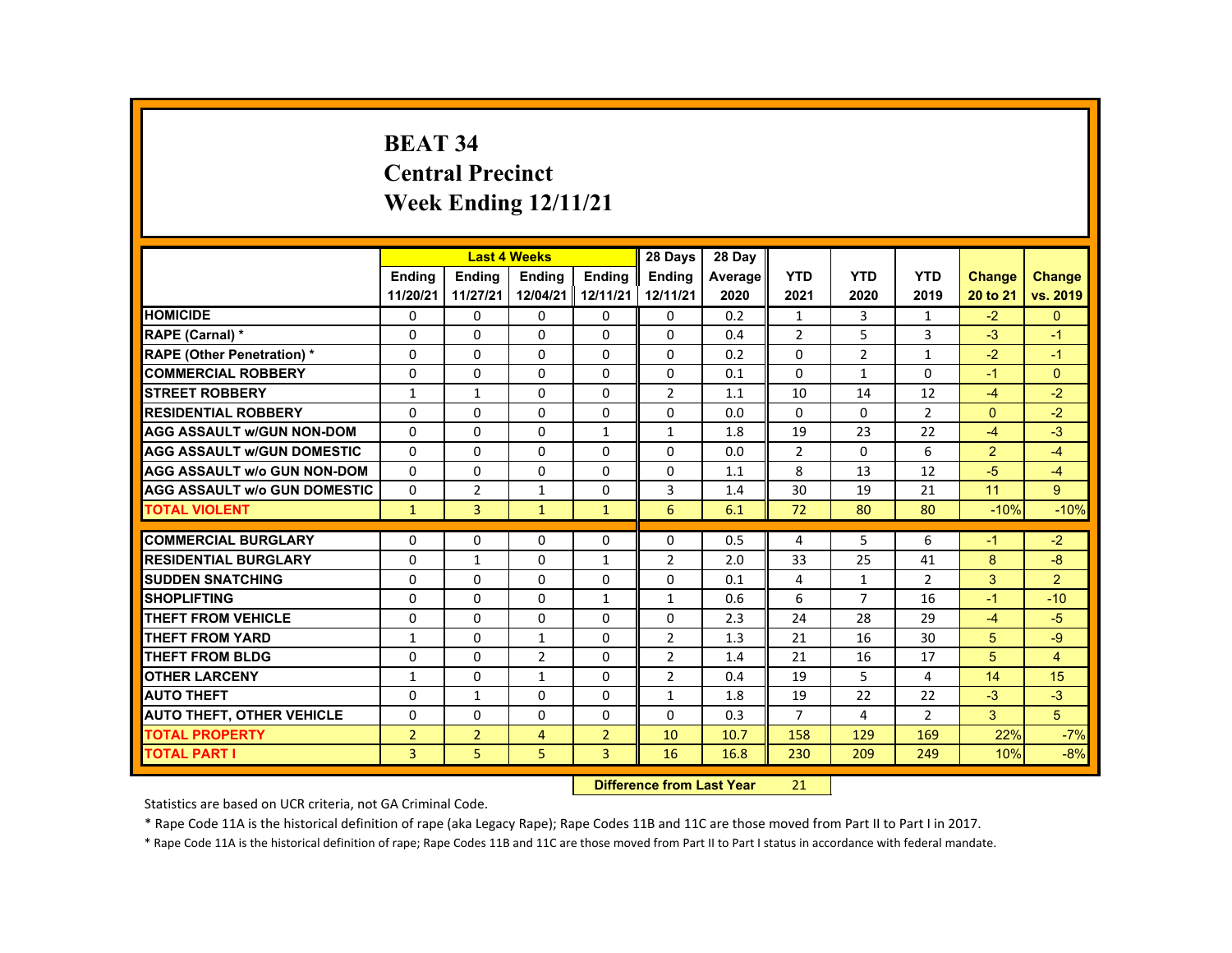# **BEAT 35 Central Precinct Week Ending 12/11/21**

|                                     |               |                | <b>Last 4 Weeks</b> |                | 28 Days        | 28 Day  |                |                |                |                      |                      |
|-------------------------------------|---------------|----------------|---------------------|----------------|----------------|---------|----------------|----------------|----------------|----------------------|----------------------|
|                                     | <b>Endina</b> | <b>Endina</b>  | <b>Endina</b>       | <b>Endina</b>  | <b>Endina</b>  | Average | <b>YTD</b>     | <b>YTD</b>     | <b>YTD</b>     | <b>Change</b>        | <b>Change</b>        |
|                                     | 11/20/21      | 11/27/21       | 12/04/21 12/11/21   |                | 12/11/21       | 2020    | 2021           | 2020           | 2019           | 20 to 21             | vs. 2019             |
| <b>HOMICIDE</b>                     | $\mathbf{0}$  | $\mathbf{0}$   | 0                   | 0              | $\mathbf{0}$   | 0.5     | $\overline{2}$ | 6              | $\Omega$       | $-4$                 | $\overline{2}$       |
| <b>RAPE (Carnal) *</b>              | $\Omega$      | $\Omega$       | $\Omega$            | $\Omega$       | $\Omega$       | 0.2     | 2              | 2              | $\Omega$       | $\Omega$             | $\overline{2}$       |
| <b>RAPE (Other Penetration) *</b>   | $\Omega$      | $\Omega$       | $\Omega$            | $\Omega$       | $\Omega$       | 0.1     | $\Omega$       | $\mathbf{1}$   | $\Omega$       | $-1$                 | $\Omega$             |
| <b>COMMERCIAL ROBBERY</b>           | $\Omega$      | $\Omega$       | $\mathbf{1}$        | $\mathbf{0}$   | $\mathbf{1}$   | 0.3     | 4              | 4              | $\overline{2}$ | $\Omega$             | $\overline{2}$       |
| <b>STREET ROBBERY</b>               | $\Omega$      | $\Omega$       | 2                   | $\Omega$       | 2              | 0.5     | $\overline{7}$ | 6              | 13             | $\blacktriangleleft$ | $-6$                 |
| <b>RESIDENTIAL ROBBERY</b>          | $\Omega$      | $\Omega$       | $\Omega$            | $\mathbf{1}$   | $\mathbf{1}$   | 0.1     | $\mathbf{1}$   | $\mathbf{1}$   | $\Omega$       | $\mathbf{0}$         | $\blacktriangleleft$ |
| <b>AGG ASSAULT w/GUN NON-DOM</b>    | $\Omega$      | $\mathbf{1}$   | $\Omega$            | $\Omega$       | $\mathbf{1}$   | 1.7     | 19             | 19             | 28             | $\Omega$             | $-9$                 |
| <b>AGG ASSAULT w/GUN DOMESTIC</b>   | $\Omega$      | $\Omega$       | $\Omega$            | $\Omega$       | $\Omega$       | 0.2     | 3              | 3              | $\overline{2}$ | $\Omega$             | $\overline{1}$       |
| <b>AGG ASSAULT w/o GUN NON-DOM</b>  | $\Omega$      | $\Omega$       | $\Omega$            | $\Omega$       | $\Omega$       | 0.5     | $\overline{7}$ | 6              | 8              | $\overline{1}$       | $-1$                 |
| <b>AGG ASSAULT W/o GUN DOMESTIC</b> | $\mathbf{1}$  | $\Omega$       | $\Omega$            | $\Omega$       | $\mathbf{1}$   | 1.1     | 14             | 13             | 12             | $\blacktriangleleft$ | $\overline{2}$       |
| <b>TOTAL VIOLENT</b>                | $\mathbf{1}$  | $\mathbf{1}$   | $\overline{3}$      | $\mathbf{1}$   | 6              | 5.1     | 59             | 61             | 65             | $-3%$                | $-9%$                |
|                                     |               |                |                     |                |                |         |                |                |                |                      |                      |
| <b>COMMERCIAL BURGLARY</b>          | $\Omega$      | $\Omega$       | $\Omega$            | $\mathbf{1}$   | $\mathbf{1}$   | 0.5     | 6              | $\overline{7}$ | 15             | $-1$                 | $-9$                 |
| <b>RESIDENTIAL BURGLARY</b>         | $\mathbf{1}$  | $\mathbf{0}$   | $\mathbf{1}$        | 0              | $\overline{2}$ | 2.3     | 19             | 29             | 36             | $-10$                | $-17$                |
| <b>SUDDEN SNATCHING</b>             | $\mathbf{1}$  | $\Omega$       | $\Omega$            | $\Omega$       | $\mathbf{1}$   | 0.0     | $\mathbf{1}$   | $\Omega$       | $\overline{2}$ | $\blacktriangleleft$ | $-1$                 |
| <b>SHOPLIFTING</b>                  | $\Omega$      | $\mathbf{1}$   | $\Omega$            | $\overline{2}$ | 3              | 2.5     | 35             | 32             | 30             | 3                    | 5                    |
| <b>THEFT FROM VEHICLE</b>           | $\mathbf{1}$  | $\overline{2}$ | 3                   | $\mathbf{1}$   | $\overline{7}$ | 3.0     | 58             | 38             | 82             | 20                   | $-24$                |
| <b>THEFT FROM YARD</b>              | $\mathbf{1}$  | $\mathbf{1}$   | $\Omega$            | $\overline{2}$ | 4              | 0.5     | 23             | 5              | 18             | 18                   | 5                    |
| <b>THEFT FROM BLDG</b>              | $\mathbf{1}$  | $\Omega$       | $\Omega$            | $\Omega$       | $\mathbf{1}$   | 1.2     | 12             | 14             | 22             | $-2$                 | $-10$                |
| <b>OTHER LARCENY</b>                | $\Omega$      | $\Omega$       | $\Omega$            | $\mathbf{1}$   | $\mathbf{1}$   | 0.3     | 5              | 4              | 13             | $\mathbf{1}$         | $-8$                 |
| <b>AUTO THEFT</b>                   | $\Omega$      | $\Omega$       | $\Omega$            | $\Omega$       | $\Omega$       | 2.5     | 24             | 32             | 26             | $-8$                 | $-2$                 |
| <b>AUTO THEFT, OTHER VEHICLE</b>    | $\Omega$      | $\Omega$       | $\Omega$            | $\Omega$       | $\Omega$       | 0.2     | $\mathbf{1}$   | 3              | $\Omega$       | $-2$                 | $\overline{1}$       |
| <b>TOTAL PROPERTY</b>               | 5             | $\overline{4}$ | $\overline{4}$      | $\overline{7}$ | 20             | 13.1    | 184            | 164            | 244            | 12%                  | $-25%$               |
| <b>TOTAL PART I</b>                 | 6             | 5              | $\overline{7}$      | 8              | 26             | 18.3    | 243            | 225            | 309            | 8%                   | $-21%$               |

#### **Difference from Last Year**r 18

Statistics are based on UCR criteria, not GA Criminal Code.

\* Rape Code 11A is the historical definition of rape (aka Legacy Rape); Rape Codes 11B and 11C are those moved from Part II to Part I in 2017.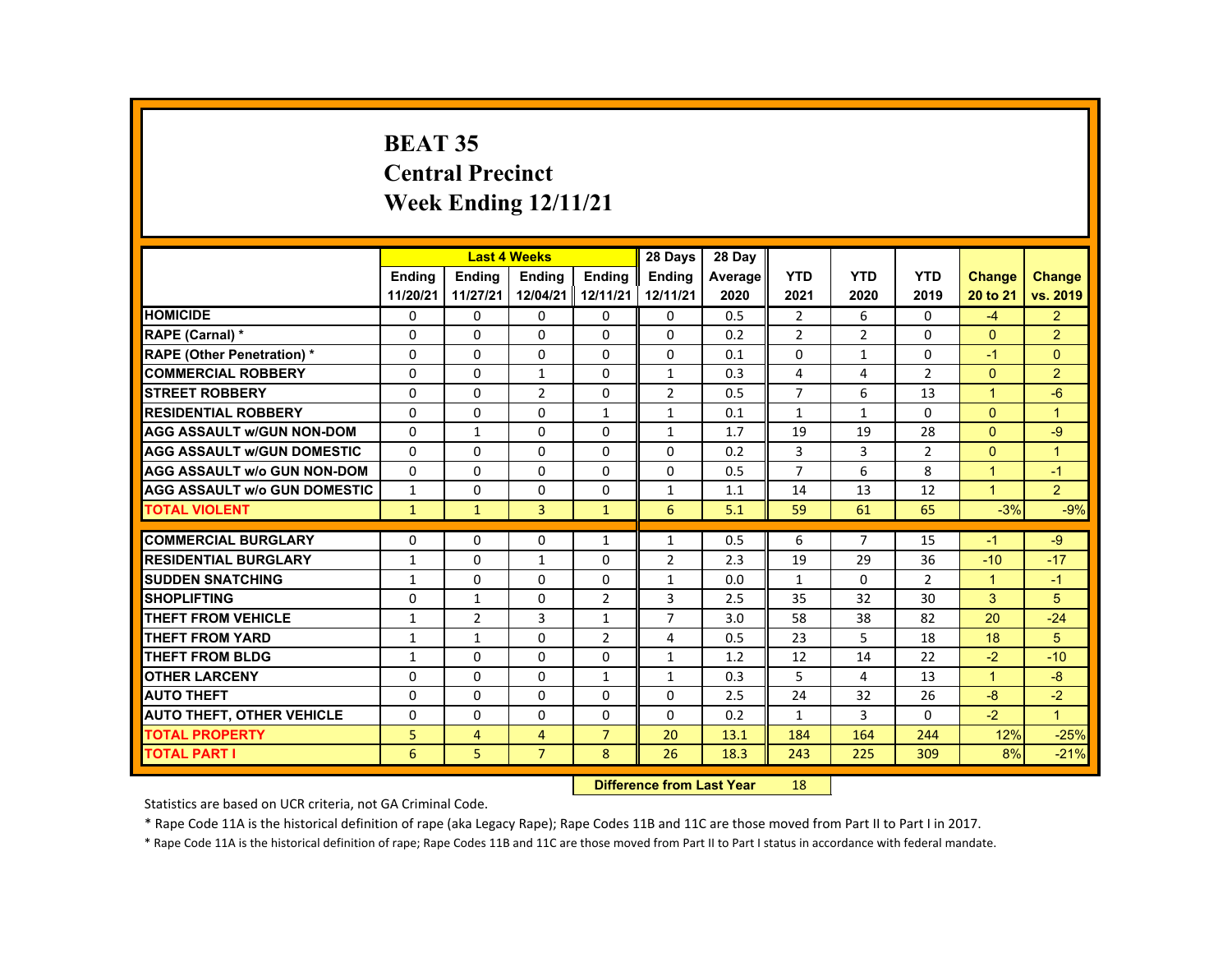## **BEAT 36 Central Precinct Week Ending 12/11/21**

|                                     |                | <b>Last 4 Weeks</b> |                |                    | 28 Days                     | 28 Day  |                |                |                |                |                |
|-------------------------------------|----------------|---------------------|----------------|--------------------|-----------------------------|---------|----------------|----------------|----------------|----------------|----------------|
|                                     | <b>Endina</b>  | <b>Endina</b>       | <b>Ending</b>  | <b>Endina</b>      | <b>Endina</b>               | Average | <b>YTD</b>     | <b>YTD</b>     | <b>YTD</b>     | Change         | <b>Change</b>  |
|                                     | 11/20/21       | 11/27/21            | 12/04/21       | 12/11/21           | 12/11/21                    | 2020    | 2021           | 2020           | 2019           | 20 to 21       | vs. 2019       |
| <b>HOMICIDE</b>                     | 0              | 1                   | 0              | 0                  | 1                           | 0.2     | 2              | 2              | 0              | $\Omega$       | $\overline{2}$ |
| RAPE (Carnal) *                     | $\Omega$       | $\Omega$            | $\Omega$       | $\Omega$           | $\Omega$                    | 0.4     | $\mathbf{1}$   | 5              | $\overline{2}$ | $-4$           | $-1$           |
| <b>RAPE (Other Penetration) *</b>   | $\Omega$       | $\Omega$            | $\Omega$       | $\Omega$           | $\Omega$                    | 0.0     | $\mathbf{1}$   | $\Omega$       | 0              | $\overline{1}$ | $\overline{1}$ |
| <b>COMMERCIAL ROBBERY</b>           | 0              | $\Omega$            | $\Omega$       | $\Omega$           | $\Omega$                    | 0.0     | $\overline{2}$ | $\Omega$       | 3              | $\overline{2}$ | $-1$           |
| <b>STREET ROBBERY</b>               | $\Omega$       | $\Omega$            | $\Omega$       | $\Omega$           | $\Omega$                    | 0.2     | 5              | $\overline{2}$ | 6              | 3              | $-1$           |
| <b>RESIDENTIAL ROBBERY</b>          | $\Omega$       | $\Omega$            | $\Omega$       | $\Omega$           | $\Omega$                    | 0.3     | $\overline{2}$ | 4              | $\mathbf{1}$   | $-2$           | $\overline{1}$ |
| <b>AGG ASSAULT W/GUN NON-DOM</b>    | $\Omega$       | 0                   | 0              | 0                  | 0                           | 0.4     | 12             | 4              | 11             | 8              | $\overline{1}$ |
| <b>AGG ASSAULT w/GUN DOMESTIC</b>   | $\Omega$       | 0                   | 0              | 0                  | 0                           | 0.2     | $\mathbf{1}$   | 2              | $\overline{2}$ | $-1$           | $-1$           |
| <b>AGG ASSAULT w/o GUN NON-DOM</b>  | $\mathcal{P}$  | $\mathbf{1}$        | $\mathbf{1}$   | $\Omega$           | 4                           | 0.5     | 14             | 5              | 4              | 9              | 10             |
| <b>AGG ASSAULT W/o GUN DOMESTIC</b> | $\Omega$       | $\Omega$            | 1              | $\mathbf{1}$       | $\overline{2}$              | 1.0     | 12             | 13             | 4              | $-1$           | 8              |
| <b>TOTAL VIOLENT</b>                | $\overline{2}$ | $\overline{2}$      | $\overline{2}$ | $\mathbf{1}$       | $\overline{7}$              | 3.0     | 52             | 37             | 33             | 41%            | 58%            |
|                                     |                |                     |                |                    |                             |         |                |                |                |                |                |
| <b>COMMERCIAL BURGLARY</b>          | 0              | 1                   | 1              | $\mathbf{1}$       | 3                           | 0.6     | 16             | 7              | 11             | 9              | 5              |
| <b>RESIDENTIAL BURGLARY</b>         | 0              | 0                   | $\Omega$       | 0                  | 0                           | 1.0     | 9              | 12             | 30             | $-3$           | $-21$          |
| <b>SUDDEN SNATCHING</b>             | $\Omega$       | $\Omega$            | $\Omega$       | $\Omega$           | $\Omega$                    | 0.2     | $\overline{2}$ | $\overline{2}$ | $\mathbf{1}$   | $\Omega$       | $\overline{1}$ |
| <b>SHOPLIFTING</b>                  | $\Omega$       | $\Omega$            | $\mathbf{1}$   | $\Omega$           | $\mathbf{1}$                | 3.9     | 37             | 51             | 47             | $-14$          | $-10$          |
| <b>THEFT FROM VEHICLE</b>           | 1              | $\Omega$            | $\overline{2}$ | $\mathbf{1}$       | 4                           | 2.8     | 46             | 35             | 42             | 11             | 4              |
| <b>THEFT FROM YARD</b>              | $\Omega$       | $\Omega$            | $\Omega$       | $\mathbf{1}$       | $\mathbf{1}$                | 1.4     | 14             | 18             | 9              | $-4$           | 5              |
| <b>THEFT FROM BLDG</b>              | 0              | 0                   | $\overline{2}$ | 1                  | 3                           | 1.5     | 15             | 17             | 20             | $-2$           | $-5$           |
| <b>OTHER LARCENY</b>                | $\Omega$       | $\Omega$            | $\Omega$       | $\Omega$           | $\Omega$                    | 0.2     | $\overline{7}$ | 3              | 3              | $\overline{4}$ | $\overline{4}$ |
| <b>AUTO THEFT</b>                   | $\Omega$       | $\mathbf{1}$        | $\mathbf{1}$   | $\mathbf{1}$       | 3                           | 2.3     | 28             | 29             | 22             | $-1$           | 6              |
| <b>AUTO THEFT, OTHER VEHICLE</b>    | $\Omega$       | $\Omega$            | $\Omega$       | $\Omega$           | $\Omega$                    | 0.2     | $\mathbf{1}$   | 3              | $\mathbf{1}$   | $-2$           | $\Omega$       |
| <b>TOTAL PROPERTY</b>               | $\mathbf{1}$   | $\overline{2}$      | $\overline{7}$ | 5                  | 15                          | 14.0    | 175            | 177            | 186            | $-1%$          | $-6%$          |
| <b>TOTAL PART I</b>                 | 3              | $\overline{4}$      | 9              | 6                  | 22                          | 17.0    | 227            | 214            | 219            | 6%             | 4%             |
|                                     |                |                     |                | <b>CARLO CARDS</b> | the Common Commission March |         | $\sim$         |                |                |                |                |

 **Difference from Last Year**r 13

Statistics are based on UCR criteria, not GA Criminal Code.

\* Rape Code 11A is the historical definition of rape (aka Legacy Rape); Rape Codes 11B and 11C are those moved from Part II to Part I in 2017.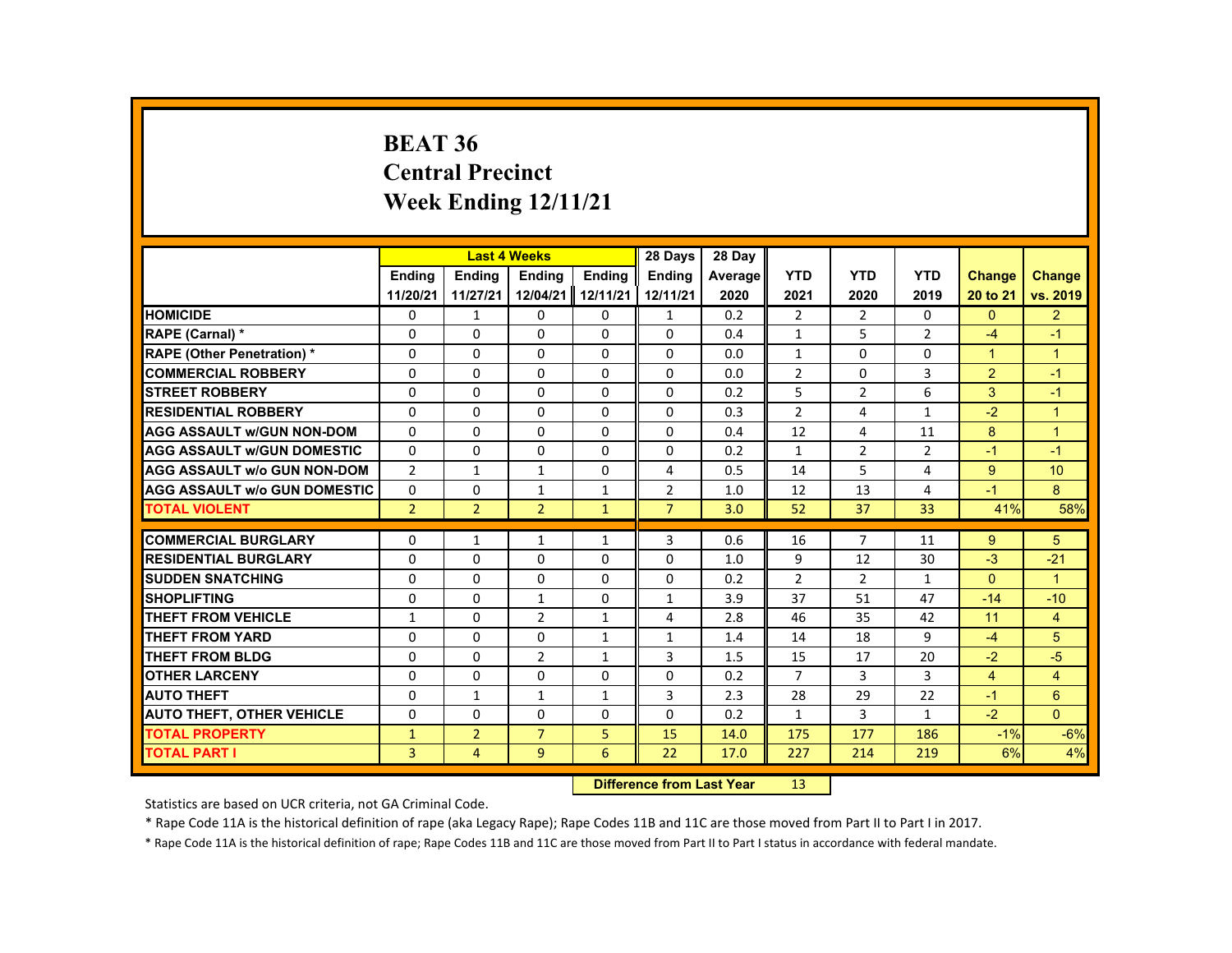# **BEAT 41 South Precinct Week Ending 12/11/21**

|                                     |                |                | <b>Last 4 Weeks</b> |                   | 28 Days        | 28 Day  |                |                |                |               |                |
|-------------------------------------|----------------|----------------|---------------------|-------------------|----------------|---------|----------------|----------------|----------------|---------------|----------------|
|                                     | <b>Ending</b>  | <b>Endina</b>  | <b>Ending</b>       | <b>Ending</b>     | <b>Ending</b>  | Average | <b>YTD</b>     | <b>YTD</b>     | <b>YTD</b>     | <b>Change</b> | Change         |
|                                     | 11/20/21       | 11/27/21       |                     | 12/04/21 12/11/21 | 12/11/21       | 2020    | 2021           | 2020           | 2019           | 20 to 21      | vs. 2019       |
| <b>HOMICIDE</b>                     | 0              | 0              | 0                   | 0                 | 0              | 0.0     | 1              | 0              | $\mathbf{1}$   | 1             | $\mathbf{0}$   |
| RAPE (Carnal) *                     | $\Omega$       | $\Omega$       | $\Omega$            | $\Omega$          | $\Omega$       | 0.1     | $\mathbf{1}$   | $\mathbf{1}$   | 4              | $\Omega$      | $-3$           |
| <b>RAPE (Other Penetration) *</b>   | $\Omega$       | $\Omega$       | $\Omega$            | $\Omega$          | $\Omega$       | 0.1     | 3              | $\Omega$       | $\Omega$       | 3             | 3              |
| <b>COMMERCIAL ROBBERY</b>           | 0              | 0              | 0                   | 0                 | 0              | 0.2     | $\mathbf{1}$   | $\overline{2}$ | $\overline{7}$ | $-1$          | $-6$           |
| <b>STREET ROBBERY</b>               | $\Omega$       | $\Omega$       | $\Omega$            | $\Omega$          | $\Omega$       | 0.6     | 5              | $\overline{7}$ | 10             | $-2$          | $-5$           |
| <b>RESIDENTIAL ROBBERY</b>          | $\Omega$       | $\Omega$       | $\Omega$            | $\Omega$          | $\Omega$       | 0.1     | $\Omega$       | $\mathbf{1}$   | $\mathbf{1}$   | $-1$          | $-1$           |
| <b>AGG ASSAULT w/GUN NON-DOM</b>    | $\Omega$       | $\Omega$       | $\Omega$            | $\Omega$          | $\Omega$       | 0.5     | $\overline{7}$ | 5              | $\overline{2}$ | 2             | 5              |
| <b>AGG ASSAULT w/GUN DOMESTIC</b>   | $\Omega$       | $\mathbf{1}$   | $\Omega$            | $\Omega$          | $\mathbf{1}$   | 0.1     | $\mathbf{1}$   | $\mathbf{1}$   | $\mathbf{1}$   | $\Omega$      | $\Omega$       |
| <b>AGG ASSAULT w/o GUN NON-DOM</b>  | $\Omega$       | $\mathbf{1}$   | $\Omega$            | $\Omega$          | $\mathbf{1}$   | 0.5     | 6              | 6              | 4              | $\Omega$      | $\overline{2}$ |
| <b>AGG ASSAULT w/o GUN DOMESTIC</b> | $\Omega$       | $\Omega$       | $\Omega$            | $\Omega$          | $\Omega$       | 0.6     | 5              | $\overline{7}$ | $\overline{7}$ | $-2$          | $-2$           |
| <b>TOTAL VIOLENT</b>                | $\Omega$       | $\overline{2}$ | $\mathbf{0}$        | $\Omega$          | $\overline{2}$ | 2.6     | 30             | 30             | 37             | 0%            | $-19%$         |
|                                     |                |                |                     |                   |                |         |                |                |                |               |                |
| <b>COMMERCIAL BURGLARY</b>          | $\Omega$       | $\Omega$       | $\Omega$            | $\Omega$          | $\Omega$       | 0.5     | 9              | $\overline{7}$ | 14             | 2             | $-5$           |
| <b>RESIDENTIAL BURGLARY</b>         | 1              | $\Omega$       | $\Omega$            | $\Omega$          | $\mathbf{1}$   | 0.9     | $\overline{7}$ | 11             | 10             | $-4$          | $-3$           |
| <b>SUDDEN SNATCHING</b>             | $\Omega$       | $\Omega$       | $\Omega$            | $\Omega$          | $\Omega$       | 0.1     | 3              | $\mathbf{1}$   | $\overline{2}$ | 2             | $\overline{1}$ |
| <b>SHOPLIFTING</b>                  | $\overline{2}$ | $\Omega$       | $\mathbf{1}$        | $\Omega$          | 3              | 0.9     | 22             | 11             | 23             | 11            | $-1$           |
| <b>THEFT FROM VEHICLE</b>           | $\Omega$       | $\Omega$       | $\Omega$            | $\mathbf{1}$      | $\mathbf{1}$   | 3.5     | 32             | 42             | 65             | $-10$         | $-33$          |
| <b>THEFT FROM YARD</b>              | $\Omega$       | $\Omega$       | $\mathbf{1}$        | $\Omega$          | $\mathbf{1}$   | 0.8     | 13             | 10             | 10             | 3             | 3              |
| <b>THEFT FROM BLDG</b>              | $\Omega$       | $\mathbf{1}$   | $\mathbf{1}$        | $\Omega$          | $\overline{2}$ | 2.3     | 17             | 29             | 39             | $-12$         | $-22$          |
| <b>OTHER LARCENY</b>                | 0              | 0              | 0                   | $\mathbf{1}$      | 1              | 0.4     | 9              | 4              | 4              | 5             | 5              |
| <b>AUTO THEFT</b>                   | $\Omega$       | $\Omega$       | $\mathbf{1}$        | $\Omega$          | $\mathbf{1}$   | 1.2     | 12             | 14             | 19             | $-2$          | $-7$           |
| <b>AUTO THEFT, OTHER VEHICLE</b>    | $\Omega$       | $\Omega$       | $\Omega$            | $\Omega$          | $\Omega$       | 0.5     | 3              | 6              | $\mathbf{1}$   | $-3$          | $\overline{2}$ |
| <b>TOTAL PROPERTY</b>               | 3              | $\mathbf{1}$   | $\overline{4}$      | $\overline{2}$    | 10             | 11.1    | 127            | 135            | 187            | $-6%$         | $-32%$         |
| <b>TOTAL PART I</b>                 | $\overline{3}$ | $\overline{3}$ | $\overline{4}$      | $\overline{2}$    | 12             | 13.7    | 157            | 165            | 224            | $-5%$         | $-30%$         |

#### **Difference from Last Year**‐8

Statistics are based on UCR criteria, not GA Criminal Code.

\* Rape Code 11A is the historical definition of rape (aka Legacy Rape); Rape Codes 11B and 11C are those moved from Part II to Part I in 2017.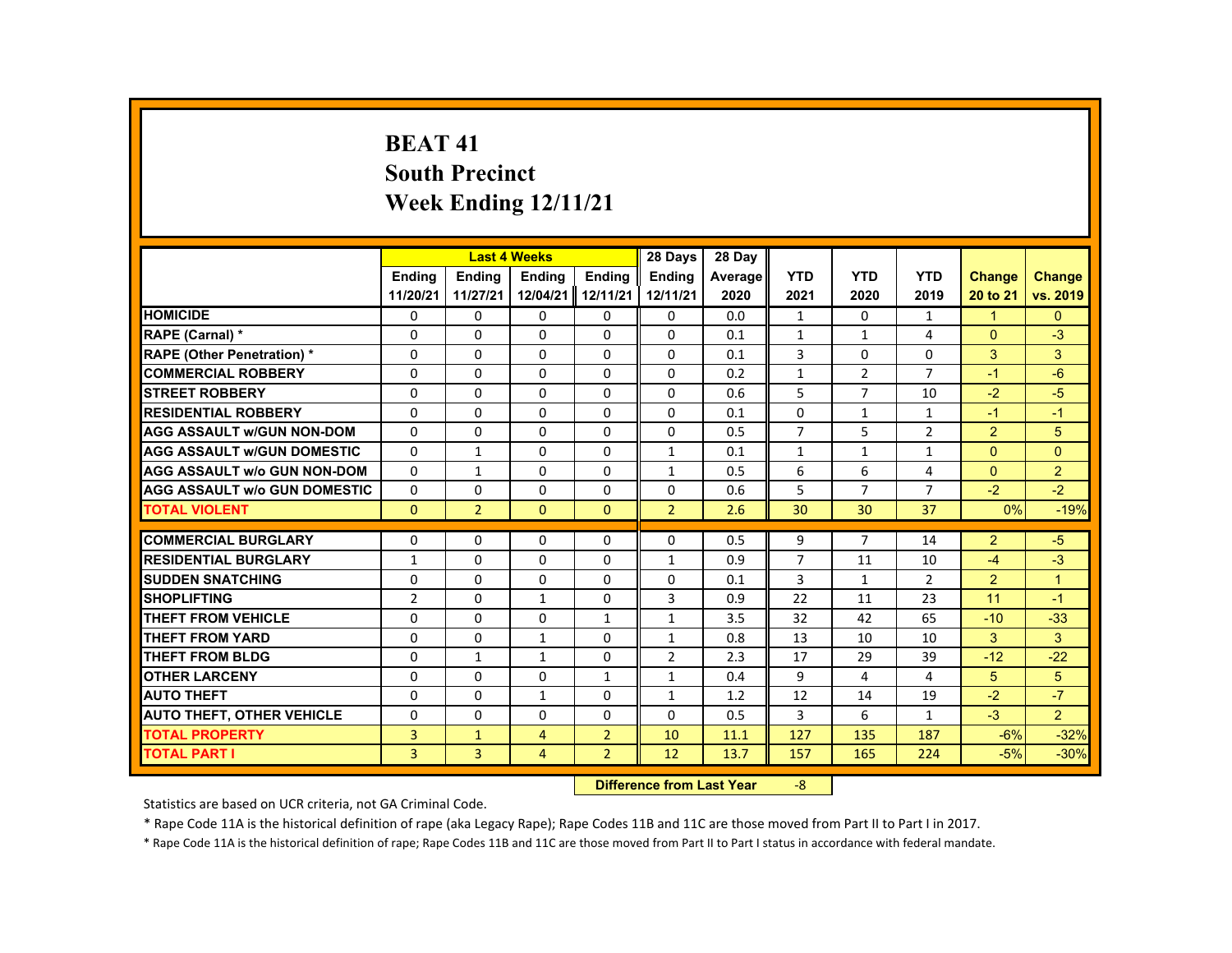# **BEAT 42 South Precinct Week Ending 12/11/21**

|                                     |                |                | <b>Last 4 Weeks</b> |                   | 28 Days        | 28 Day  |                |                |                |                |                |
|-------------------------------------|----------------|----------------|---------------------|-------------------|----------------|---------|----------------|----------------|----------------|----------------|----------------|
|                                     | <b>Endina</b>  | <b>Endina</b>  | <b>Endina</b>       | <b>Endina</b>     | <b>Endina</b>  | Average | <b>YTD</b>     | <b>YTD</b>     | <b>YTD</b>     | <b>Change</b>  | <b>Change</b>  |
|                                     | 11/20/21       | 11/27/21       |                     | 12/04/21 12/11/21 | 12/11/21       | 2020    | 2021           | 2020           | 2019           | 20 to 21       | vs. 2019       |
| <b>HOMICIDE</b>                     | 0              | $\mathbf{0}$   | 0                   | 0                 | 0              | 0.0     | $\mathbf{1}$   | 0              | $\mathbf{1}$   | $\mathbf{1}$   | $\mathbf{0}$   |
| <b>RAPE (Carnal) *</b>              | $\Omega$       | $\Omega$       | $\Omega$            | $\mathbf{1}$      | $\mathbf{1}$   | 0.3     | $\overline{2}$ | 4              | 3              | $-2$           | $-1$           |
| <b>RAPE (Other Penetration) *</b>   | $\Omega$       | $\Omega$       | $\Omega$            | $\Omega$          | $\Omega$       | 0.2     | $\Omega$       | $\overline{2}$ | $\mathbf{1}$   | $-2$           | $-1$           |
| <b>COMMERCIAL ROBBERY</b>           | 0              | $\mathbf{0}$   | 0                   | 0                 | 0              | 0.5     | $\overline{2}$ | 6              | 3              | $-4$           | $-1$           |
| <b>STREET ROBBERY</b>               | $\Omega$       | $\Omega$       | $\Omega$            | $\Omega$          | $\Omega$       | 0.2     | 5              | 2              | 5              | 3              | $\Omega$       |
| <b>RESIDENTIAL ROBBERY</b>          | $\Omega$       | $\Omega$       | $\Omega$            | $\Omega$          | $\Omega$       | 0.2     | $\overline{2}$ | $\overline{2}$ | $\mathbf{1}$   | $\Omega$       | $\overline{1}$ |
| <b>AGG ASSAULT W/GUN NON-DOM</b>    | $\mathbf{1}$   | $\mathbf{1}$   | $\Omega$            | $\Omega$          | $\overline{2}$ | 0.3     | 8              | 4              | 5              | $\overline{4}$ | 3              |
| <b>AGG ASSAULT W/GUN DOMESTIC</b>   | $\Omega$       | $\Omega$       | $\Omega$            | $\Omega$          | $\Omega$       | 0.0     | $\Omega$       | $\Omega$       | $\mathbf{1}$   | $\Omega$       | $-1$           |
| <b>AGG ASSAULT W/o GUN NON-DOM</b>  | $\Omega$       | $\Omega$       | $\Omega$            | $\Omega$          | $\Omega$       | 0.6     | 6              | 8              | 3              | $-2$           | 3              |
| <b>AGG ASSAULT W/o GUN DOMESTIC</b> | $\Omega$       | $\Omega$       | $\Omega$            | $\Omega$          | $\Omega$       | 0.2     | 3              | 3              | $\overline{4}$ | $\Omega$       | $-1$           |
| <b>TOTAL VIOLENT</b>                | $\mathbf{1}$   | $\mathbf{1}$   | $\mathbf{0}$        | $\mathbf{1}$      | $\overline{3}$ | 2.5     | 29             | 31             | 27             | $-6%$          | 7%             |
| <b>COMMERCIAL BURGLARY</b>          | $\Omega$       | $\Omega$       | $\Omega$            | $\Omega$          | $\Omega$       | 0.7     | 9              | 9              | 12             | $\Omega$       | $-3$           |
| <b>RESIDENTIAL BURGLARY</b>         | 0              | $\mathbf{0}$   | $\Omega$            | $\Omega$          | $\Omega$       | 0.2     | 6              | 3              | 10             | 3              | $-4$           |
| <b>SUDDEN SNATCHING</b>             | $\Omega$       | $\Omega$       | $\Omega$            | $\Omega$          | $\Omega$       | 0.2     | $\mathbf{1}$   | $\overline{2}$ | $\overline{2}$ | $-1$           | $-1$           |
| <b>SHOPLIFTING</b>                  | $\overline{7}$ | 5              | $\mathbf{1}$        | 5                 | 18             | 13.3    | 155            | 162            | 227            | $-7$           | $-72$          |
| THEFT FROM VEHICLE                  | $\Omega$       | $\mathbf{0}$   | $\mathbf{1}$        | $\Omega$          | 1              | 3.8     | 50             | 50             | 42             | $\Omega$       | 8              |
| <b>THEFT FROM YARD</b>              | $\Omega$       | $\mathbf{1}$   | $\mathbf{1}$        | $\Omega$          | 2              | 1.4     | 22             | 18             | $\overline{7}$ | 4              | 15             |
| <b>THEFT FROM BLDG</b>              | $\Omega$       | $\Omega$       | $\Omega$            | $\mathbf{1}$      | $\mathbf{1}$   | 2.1     | 12             | 26             | 27             | $-14$          | $-15$          |
| <b>OTHER LARCENY</b>                | 0              | $\mathbf{0}$   | 0                   | 0                 | 0              | 0.6     | 9              | $\overline{7}$ | 9              | $\overline{2}$ | $\Omega$       |
| <b>AUTO THEFT</b>                   | $\Omega$       | $\overline{2}$ | $\Omega$            | $\mathbf{1}$      | 3              | 1.2     | 17             | 15             | 18             | $\overline{2}$ | $-1$           |
| <b>AUTO THEFT, OTHER VEHICLE</b>    | 0              | $\mathbf{0}$   | 0                   | $\mathbf{1}$      | $\mathbf{1}$   | 0.6     | 6              | 8              | $\overline{7}$ | $-2$           | $-1$           |
| <b>TOTAL PROPERTY</b>               | $\overline{7}$ | 8              | 3                   | 8                 | 26             | 24.1    | 287            | 300            | 361            | $-4%$          | $-20%$         |
| <b>TOTAL PART I</b>                 | 8              | 9              | $\overline{3}$      | 9                 | 29             | 26.5    | 316            | 331            | 388            | $-5%$          | $-19%$         |
|                                     |                |                |                     |                   |                |         |                |                |                |                |                |

#### **Difference from Last Year**r -15

Statistics are based on UCR criteria, not GA Criminal Code.

\* Rape Code 11A is the historical definition of rape (aka Legacy Rape); Rape Codes 11B and 11C are those moved from Part II to Part I in 2017.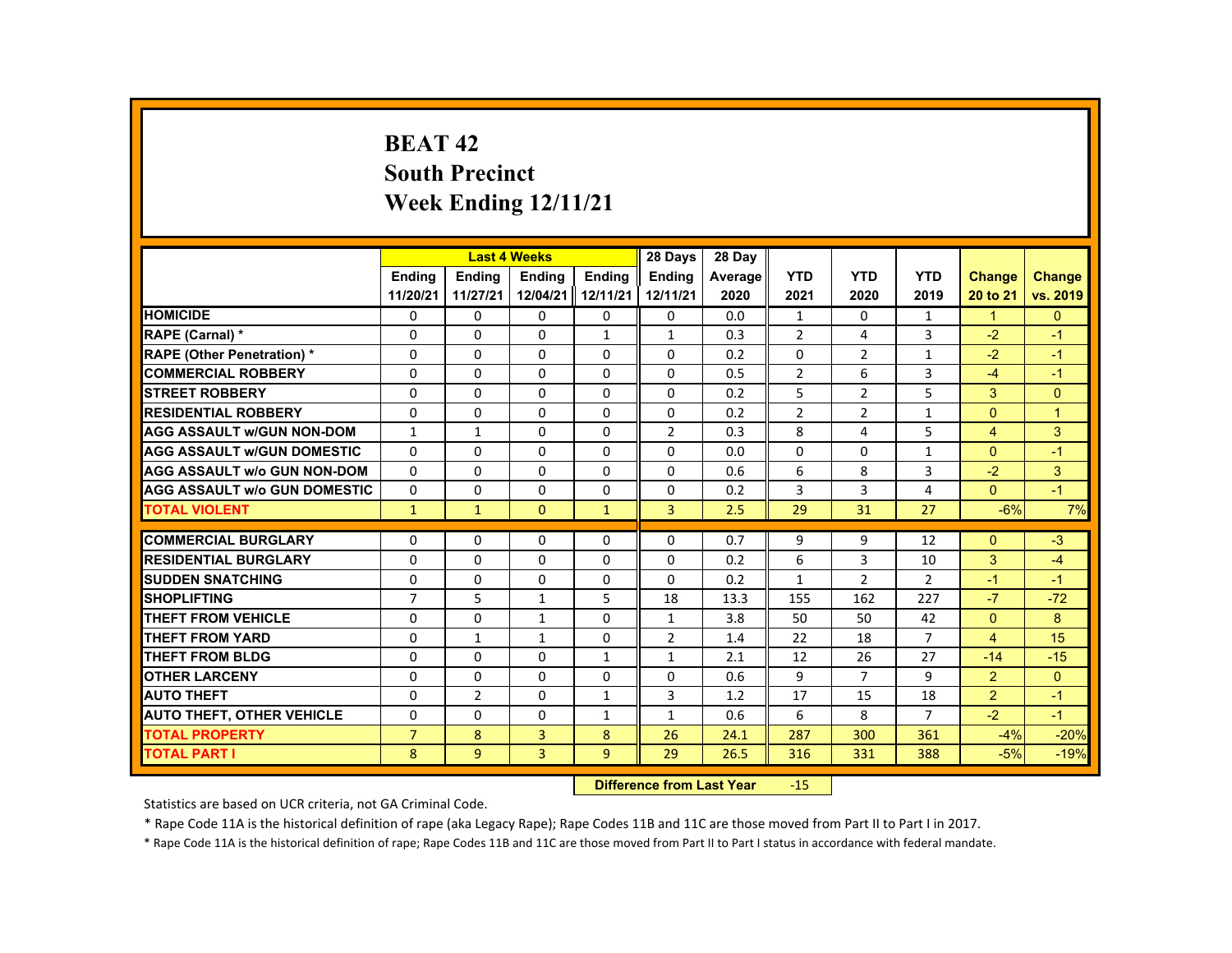# **BEAT 43 South Precinct Week Ending 12/11/21**

|                                     |                |                | <b>Last 4 Weeks</b> |                | 28 Days        | 28 Day  |                |              |                |                      |                      |
|-------------------------------------|----------------|----------------|---------------------|----------------|----------------|---------|----------------|--------------|----------------|----------------------|----------------------|
|                                     | <b>Endina</b>  | <b>Endina</b>  | <b>Endina</b>       | <b>Endina</b>  | <b>Endina</b>  | Average | <b>YTD</b>     | <b>YTD</b>   | <b>YTD</b>     | <b>Change</b>        | Change               |
|                                     | 11/20/21       | 11/27/21       | 12/04/21 12/11/21   |                | 12/11/21       | 2020    | 2021           | 2020         | 2019           | 20 to 21             | vs. 2019             |
| <b>HOMICIDE</b>                     | 0              | 0              | 0                   | 0              | 0              | 0.0     | $\overline{2}$ | $\Omega$     | $\overline{2}$ | $\overline{2}$       | $\mathbf{0}$         |
| <b>RAPE (Carnal) *</b>              | $\Omega$       | $\Omega$       | $\Omega$            | $\Omega$       | $\Omega$       | 0.0     | 3              | 2            | $\overline{2}$ | $\blacktriangleleft$ | $\blacktriangleleft$ |
| <b>RAPE (Other Penetration) *</b>   | $\Omega$       | $\Omega$       | $\Omega$            | $\Omega$       | $\Omega$       | 0.0     | $\Omega$       | $\mathbf{1}$ | $\mathbf{1}$   | $-1$                 | $-1$                 |
| <b>COMMERCIAL ROBBERY</b>           | $\Omega$       | $\Omega$       | $\Omega$            | $\Omega$       | $\Omega$       | 0.1     | $\mathbf{1}$   | 9            | 3              | $-8$                 | $-2$                 |
| <b>STREET ROBBERY</b>               | $\Omega$       | $\Omega$       | $\Omega$            | $\Omega$       | $\Omega$       | 0.1     | 4              | 4            | 8              | $\Omega$             | $-4$                 |
| <b>RESIDENTIAL ROBBERY</b>          | $\Omega$       | $\Omega$       | $\mathbf{1}$        | $\mathbf{1}$   | 2              | 0.0     | 5              | $\Omega$     | $\mathbf{1}$   | 5                    | $\overline{4}$       |
| <b>AGG ASSAULT w/GUN ON-DOM</b>     | $\Omega$       | $\Omega$       | $\Omega$            | $\Omega$       | $\Omega$       | 0.2     | 11             | 18           | 8              | $-7$                 | 3                    |
| <b>AGG ASSAULT w/GUN DOMESTIC</b>   | $\Omega$       | $\Omega$       | $\Omega$            | $\Omega$       | $\Omega$       | 0.0     | $\Omega$       | 3            | $\overline{2}$ | $-3$                 | $-2$                 |
| <b>AGG ASSAULT w/o GUN NON-DOM</b>  | $\Omega$       | $\Omega$       | $\mathbf{1}$        | $\Omega$       | $\mathbf{1}$   | 0.1     | 5              | 8            | 8              | $-3$                 | $-3$                 |
| <b>AGG ASSAULT W/o GUN DOMESTIC</b> | $\Omega$       | $\mathbf{1}$   | $\mathbf{1}$        | $\Omega$       | 2              | 0.2     | 16             | 15           | 8              | $\blacktriangleleft$ | 8                    |
| <b>TOTAL VIOLENT</b>                | $\mathbf{0}$   | $\mathbf{1}$   | $\overline{3}$      | $\mathbf{1}$   | 5              | 0.7     | 47             | 60           | 43             | $-22%$               | 9%                   |
|                                     |                |                |                     |                |                |         |                |              |                |                      |                      |
| <b>COMMERCIAL BURGLARY</b>          | $\Omega$       | $\Omega$       | $\Omega$            | $\Omega$       | $\Omega$       | 0.1     | 5              | 8            | 14             | $-3$                 | $-9$                 |
| <b>RESIDENTIAL BURGLARY</b>         | $\Omega$       | $\mathbf{1}$   | $\Omega$            | $\Omega$       | 1              | 0.3     | 9              | 22           | 27             | $-13$                | $-18$                |
| <b>SUDDEN SNATCHING</b>             | $\Omega$       | $\Omega$       | $\Omega$            | $\Omega$       | $\Omega$       | 0.0     | $\overline{2}$ | 2            | $\overline{2}$ | $\Omega$             | $\Omega$             |
| <b>SHOPLIFTING</b>                  | $\mathbf{1}$   | $\Omega$       | $\Omega$            | $\overline{2}$ | 3              | 0.4     | 42             | 37           | 87             | $\overline{5}$       | $-45$                |
| <b>THEFT FROM VEHICLE</b>           | 0              | 0              | 0                   | $\overline{2}$ | 2              | 0.6     | 39             | 52           | 33             | $-13$                | 6                    |
| <b>THEFT FROM YARD</b>              | $\mathbf{1}$   | $\mathbf{1}$   | $\Omega$            | $\mathbf{1}$   | 3              | 0.2     | 23             | 17           | 14             | 6                    | 9                    |
| <b>THEFT FROM BLDG</b>              | $\mathbf{1}$   | $\Omega$       | $\mathbf{1}$        | $\Omega$       | $\overline{2}$ | 0.2     | 18             | 14           | 26             | $\overline{4}$       | $-8$                 |
| <b>OTHER LARCENY</b>                | $\Omega$       | $\Omega$       | $\Omega$            | $\Omega$       | $\Omega$       | 0.1     | 8              | 8            | 6              | $\Omega$             | $\overline{2}$       |
| <b>AUTO THEFT</b>                   | $\Omega$       | $\Omega$       | $\mathbf{1}$        | $\Omega$       | $\mathbf{1}$   | 0.2     | 14             | 15           | 17             | $-1$                 | $-3$                 |
| <b>AUTO THEFT, OTHER VEHICLE</b>    | $\Omega$       | $\Omega$       | $\mathbf{1}$        | $\Omega$       | $\mathbf{1}$   | 0.6     | 5              | 8            | 3              | $-3$                 | $\overline{2}$       |
| <b>TOTAL PROPERTY</b>               | 3              | $\overline{2}$ | 3                   | 5              | 13             | 2.7     | 165            | 183          | 229            | $-10%$               | $-28%$               |
| <b>TOTAL PART I</b>                 | $\overline{3}$ | $\overline{3}$ | 6                   | 6              | 18             | 3.4     | 212            | 243          | 272            | $-13%$               | $-22%$               |

#### **Difference from Last Year**‐31

Statistics are based on UCR criteria, not GA Criminal Code.

\* Rape Code 11A is the historical definition of rape (aka Legacy Rape); Rape Codes 11B and 11C are those moved from Part II to Part I in 2017.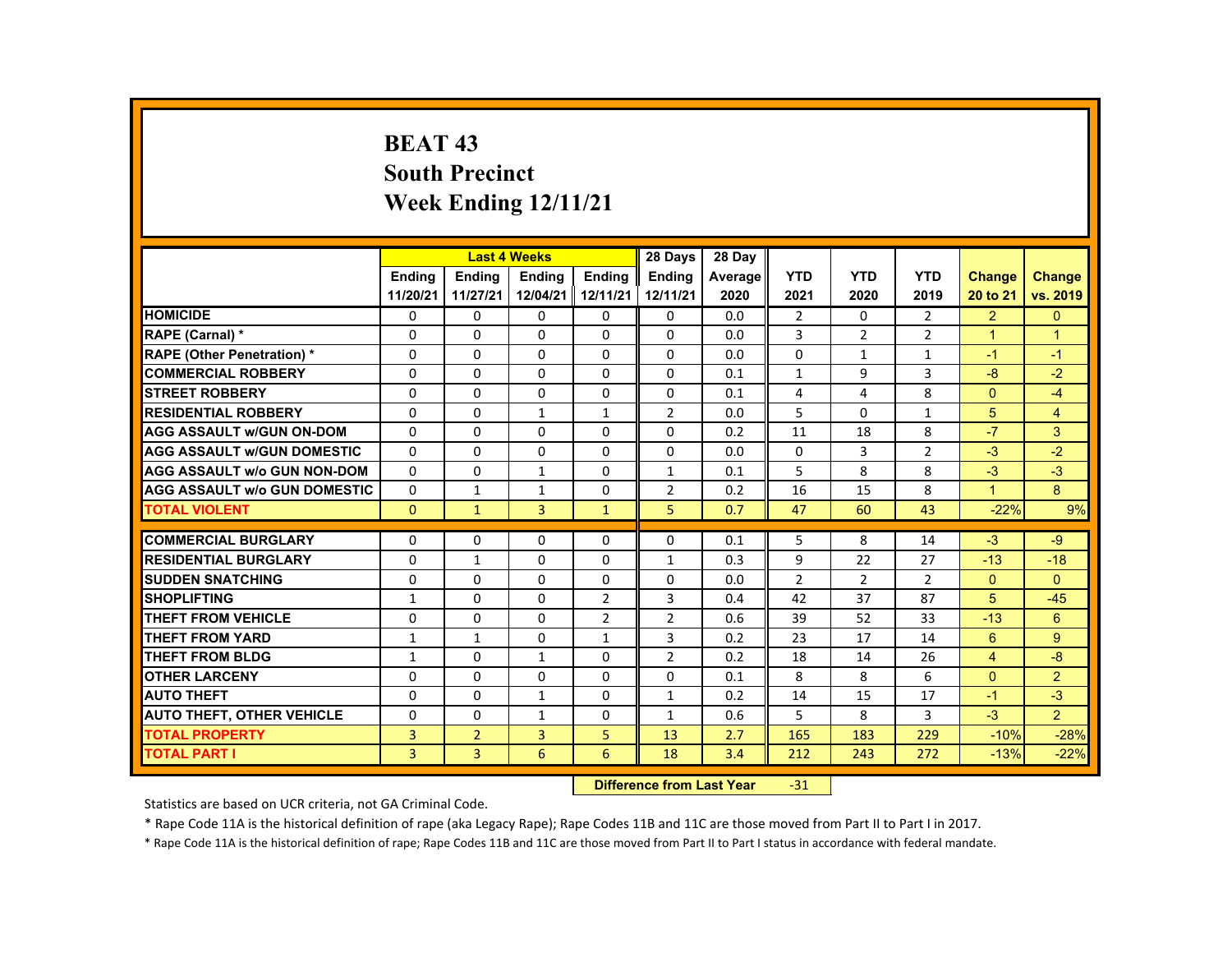# **BEAT 44 South Precinct Week Ending 12/11/21**

|                                     |                |                | <b>Last 4 Weeks</b> |                | 28 Days        | 28 Day  |                |                |                |                      |                |
|-------------------------------------|----------------|----------------|---------------------|----------------|----------------|---------|----------------|----------------|----------------|----------------------|----------------|
|                                     | <b>Endina</b>  | <b>Endina</b>  | <b>Endina</b>       | <b>Endina</b>  | <b>Endina</b>  | Average | <b>YTD</b>     | <b>YTD</b>     | <b>YTD</b>     | <b>Change</b>        | Change         |
|                                     | 11/20/21       | 11/27/21       | 12/04/21 12/11/21   |                | 12/11/21       | 2020    | 2021           | 2020           | 2019           | 20 to 21             | vs. 2019       |
| <b>HOMICIDE</b>                     | 0              | 0              | 0                   | 0              | 0              | 0.1     | $\overline{2}$ | $\mathbf{1}$   | $\mathbf{1}$   | $\blacktriangleleft$ | 1              |
| <b>RAPE (Carnal) *</b>              | $\Omega$       | $\Omega$       | $\Omega$            | $\Omega$       | $\Omega$       | 0.2     | 3              | 2              | $\overline{2}$ | $\blacktriangleleft$ | 1              |
| <b>RAPE (Other Penetration) *</b>   | $\Omega$       | $\Omega$       | $\Omega$            | $\Omega$       | $\Omega$       | 0.2     | $\Omega$       | $\overline{2}$ | $\Omega$       | $-2$                 | $\Omega$       |
| <b>COMMERCIAL ROBBERY</b>           | $\Omega$       | $\Omega$       | $\Omega$            | $\Omega$       | $\Omega$       | 0.1     | $\mathbf{1}$   | $\mathbf{1}$   | $\Omega$       | $\Omega$             | $\overline{1}$ |
| <b>STREET ROBBERY</b>               | $\Omega$       | $\Omega$       | $\Omega$            | $\Omega$       | $\Omega$       | 0.5     | $\overline{2}$ | 6              | 6              | $-4$                 | $-4$           |
| <b>RESIDENTIAL ROBBERY</b>          | $\Omega$       | $\Omega$       | $\Omega$            | $\Omega$       | $\Omega$       | 0.2     | 5              | 2              | $\Omega$       | 3                    | 5              |
| <b>AGG ASSAULT w/GUN NON-DOM</b>    | $\Omega$       | $\Omega$       | $\Omega$            | $\Omega$       | $\Omega$       | 0.9     | 9              | 12             | 10             | $-3$                 | $-1$           |
| <b>AGG ASSAULT w/GUN DOMESTIC</b>   | $\Omega$       | $\Omega$       | $\Omega$            | $\Omega$       | 0              | 0.1     | $\Omega$       | $\mathbf{1}$   | $\overline{2}$ | -1                   | $-2$           |
| <b>AGG ASSAULT w/o GUN NON-DOM</b>  | $\Omega$       | $\Omega$       | $\Omega$            | $\Omega$       | $\Omega$       | 0.5     | 5              | 5              | 5              | $\Omega$             | $\Omega$       |
| <b>AGG ASSAULT W/o GUN DOMESTIC</b> | $\mathbf{1}$   | $\Omega$       | $\mathbf{1}$        | $\mathbf{1}$   | 3              | 1.1     | 16             | 15             | 14             | $\blacktriangleleft$ | $\overline{2}$ |
| <b>TOTAL VIOLENT</b>                | $\mathbf{1}$   | $\Omega$       | $\mathbf{1}$        | $\mathbf{1}$   | $\overline{3}$ | 3.6     | 43             | 47             | 40             | $-9%$                | 8%             |
|                                     |                |                |                     |                |                |         |                |                |                |                      |                |
| <b>COMMERCIAL BURGLARY</b>          | $\Omega$       | $\Omega$       | $\Omega$            | $\Omega$       | $\Omega$       | 0.2     | 5              | $\overline{2}$ | 11             | 3                    | $-6$           |
| <b>RESIDENTIAL BURGLARY</b>         | $\Omega$       | $\Omega$       | $\Omega$            | 1              | 1              | 2.1     | 8              | 26             | 19             | $-18$                | $-11$          |
| <b>SUDDEN SNATCHING</b>             | $\Omega$       | $\Omega$       | $\Omega$            | $\Omega$       | $\Omega$       | 0.0     | $\Omega$       | $\Omega$       | 3              | $\Omega$             | $-3$           |
| <b>SHOPLIFTING</b>                  | $\Omega$       | $\mathbf{1}$   | $\Omega$            | $\Omega$       | $\mathbf{1}$   | 1.8     | 29             | 22             | 33             | $\overline{7}$       | $-4$           |
| <b>THEFT FROM VEHICLE</b>           | $\Omega$       | $\mathbf{1}$   | 1                   | 0              | $\overline{2}$ | 3.8     | 50             | 47             | 85             | 3                    | $-35$          |
| <b>THEFT FROM YARD</b>              | $\mathbf{1}$   | $\Omega$       | $\mathbf{1}$        | $\Omega$       | $\overline{2}$ | 1.0     | 20             | 12             | 9              | 8                    | 11             |
| <b>THEFT FROM BLDG</b>              | $\Omega$       | $\Omega$       | $\Omega$            | $\Omega$       | $\Omega$       | 2.1     | 30             | 24             | 18             | 6                    | 12             |
| <b>OTHER LARCENY</b>                | $\mathbf{1}$   | 0              | $\Omega$            | $\mathbf{1}$   | 2              | 0.7     | 20             | 8              | 10             | 12                   | 10             |
| <b>AUTO THEFT</b>                   | $\Omega$       | $\Omega$       | $\overline{2}$      | $\Omega$       | $\overline{2}$ | 1.1     | 16             | 14             | 27             | $\overline{2}$       | $-11$          |
| <b>AUTO THEFT, OTHER VEHICLE</b>    | $\Omega$       | $\Omega$       | $\Omega$            | $\Omega$       | $\Omega$       | 0.6     | 5              | 8              | 5              | $-3$                 | $\Omega$       |
| <b>TOTAL PROPERTY</b>               | $\overline{2}$ | $\overline{2}$ | $\overline{4}$      | $\overline{2}$ | 10             | 13.2    | 183            | 163            | 220            | 12%                  | $-17%$         |
| <b>TOTAL PART I</b>                 | $\overline{3}$ | $\overline{2}$ | 5                   | $\overline{3}$ | 13             | 16.8    | 226            | 210            | 260            | 8%                   | $-13%$         |

#### **Difference from Last Year**r 16

Statistics are based on UCR criteria, not GA Criminal Code.

\* Rape Code 11A is the historical definition of rape (aka Legacy Rape); Rape Codes 11B and 11C are those moved from Part II to Part I in 2017.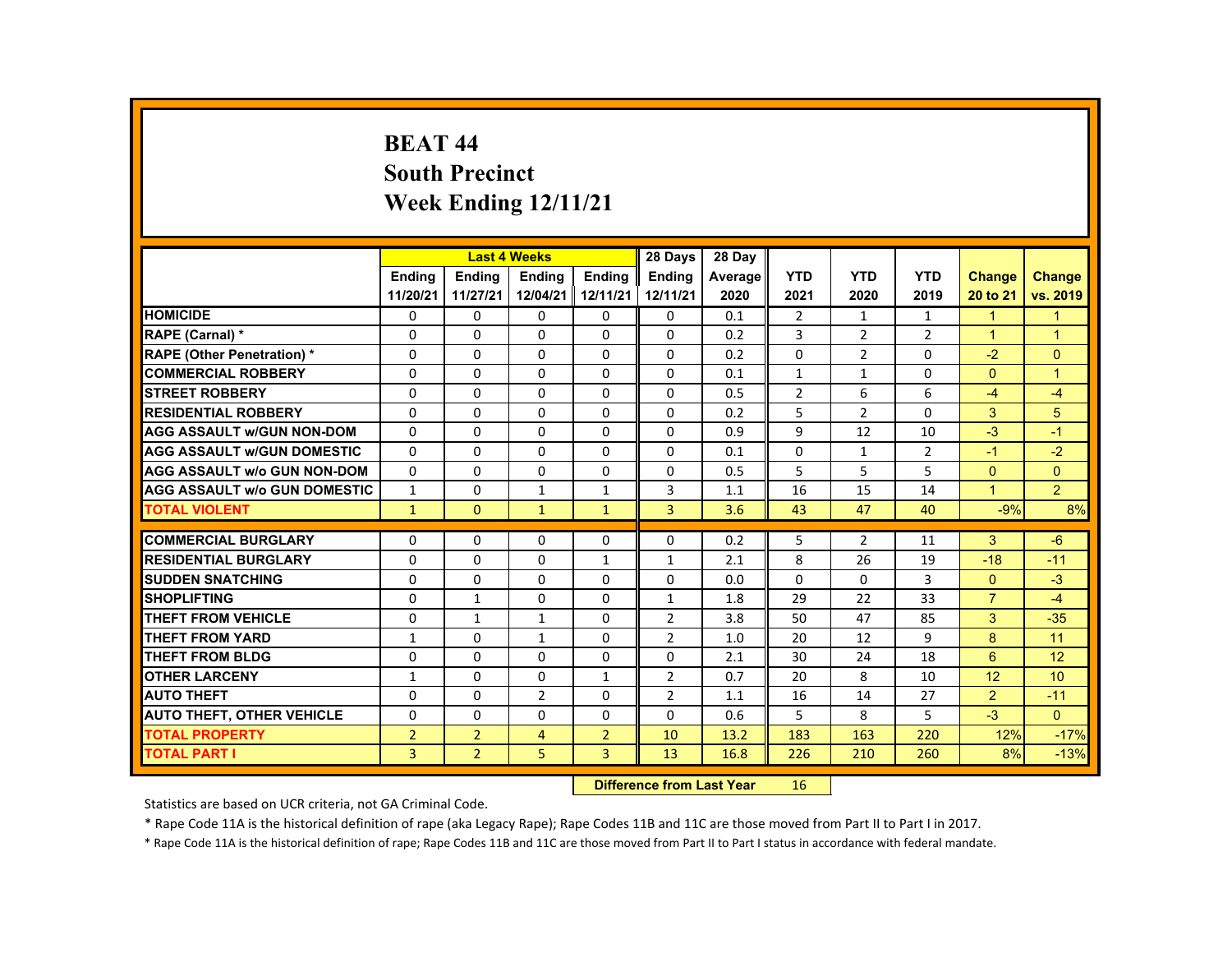# **BEAT 45 South Precinct Week Ending 12/11/21**

|                                     |                |                | <b>Last 4 Weeks</b> |                | 28 Days        | 28 Dav  |                |                |                |               |                      |
|-------------------------------------|----------------|----------------|---------------------|----------------|----------------|---------|----------------|----------------|----------------|---------------|----------------------|
|                                     | <b>Endina</b>  | <b>Endina</b>  | <b>Endina</b>       | <b>Endina</b>  | <b>Endina</b>  | Average | <b>YTD</b>     | <b>YTD</b>     | <b>YTD</b>     | <b>Change</b> | <b>Change</b>        |
|                                     | 11/20/21       | 11/27/21       | 12/04/21            | 12/11/21       | 12/11/21       | 2020    | 2021           | 2020           | 2019           | 20 to 21      | vs. 2019             |
| <b>HOMICIDE</b>                     | $\mathbf{0}$   | $\Omega$       | $\Omega$            | 0              | 0              | 0.1     | $\mathbf{1}$   | 1              | 0              | $\Omega$      | 1                    |
| RAPE (Carnal) *                     | $\Omega$       | $\Omega$       | $\Omega$            | $\Omega$       | $\Omega$       | 0.2     | 5              | 3              | $\mathbf{1}$   | 2             | $\overline{4}$       |
| <b>RAPE (Other Penetration) *</b>   | $\Omega$       | $\Omega$       | $\Omega$            | $\Omega$       | $\Omega$       | 0.1     | $\Omega$       | $\mathbf{1}$   | 0              | $-1$          | $\Omega$             |
| <b>COMMERCIAL ROBBERY</b>           | $\mathbf{1}$   | $\Omega$       | $\Omega$            | $\Omega$       | $\mathbf{1}$   | 0.3     | $\mathbf{1}$   | 4              | $\overline{2}$ | $-3$          | $-1$                 |
| <b>STREET ROBBERY</b>               | $\Omega$       | $\Omega$       | $\mathbf{1}$        | $\Omega$       | $\mathbf{1}$   | 0.2     | 5              | 3              | 4              | 2             | $\overline{1}$       |
| <b>RESIDENTIAL ROBBERY</b>          | $\Omega$       | 0              | 0                   | 0              | 0              | 0.1     | $\overline{2}$ | $\mathbf{1}$   | $\mathbf{1}$   | $\mathbf{1}$  | $\overline{1}$       |
| <b>AGG ASSAULT w/GUN NON-DOM</b>    | $\Omega$       | $\Omega$       | $\Omega$            | $\Omega$       | $\Omega$       | 0.6     | $\mathbf{1}$   | 8              | 6              | $-7$          | $-5$                 |
| <b>AGG ASSAULT w/GUN DOMESTIC</b>   | $\Omega$       | $\Omega$       | $\Omega$            | $\Omega$       | $\Omega$       | 0.2     | $\overline{2}$ | 2              | $\overline{2}$ | $\Omega$      | $\Omega$             |
| <b>AGG ASSAULT w/o GUN NON-DOM</b>  | $\mathbf{1}$   | $\Omega$       | $\Omega$            | $\Omega$       | $\mathbf{1}$   | 0.6     | 9              | $\overline{7}$ | $\mathbf{1}$   | 2             | 8                    |
| <b>AGG ASSAULT W/o GUN DOMESTIC</b> | $\Omega$       | $\Omega$       | $\Omega$            | $\Omega$       | $\Omega$       | 0.5     | 18             | $\overline{7}$ | 6              | 11            | 12                   |
| <b>TOTAL VIOLENT</b>                | $\overline{2}$ | $\mathbf{0}$   | $\mathbf{1}$        | $\mathbf{0}$   | 3              | 2.9     | 44             | 37             | 23             | 19%           | 91%                  |
|                                     |                |                |                     |                |                |         |                |                |                |               |                      |
| <b>COMMERCIAL BURGLARY</b>          | $\Omega$       | $\Omega$       | $\Omega$            | $\Omega$       | $\Omega$       | 0.2     | $\mathbf{1}$   | 3              | $\overline{2}$ | $-2$          | $-1$                 |
| <b>RESIDENTIAL BURGLARY</b>         | $\Omega$       | 0              | $\Omega$            | 0              | $\Omega$       | 0.8     | 14             | 11             | 14             | 3             | $\Omega$             |
| <b>SUDDEN SNATCHING</b>             | $\Omega$       | $\Omega$       | $\Omega$            | $\Omega$       | $\Omega$       | 0.1     | $\mathbf{1}$   | $\mathbf{1}$   | $\mathbf{1}$   | $\Omega$      | $\Omega$             |
| <b>SHOPLIFTING</b>                  | $\Omega$       | $\mathbf{1}$   | $\overline{2}$      | $\mathbf{1}$   | 4              | 2.5     | 66             | 27             | 104            | 39            | $-38$                |
| <b>THEFT FROM VEHICLE</b>           | $\Omega$       | 3              | $\overline{2}$      | $\Omega$       | 5              | 3.7     | 48             | 45             | 39             | 3             | 9                    |
| <b>THEFT FROM YARD</b>              | $\mathbf{1}$   | $\Omega$       | $\mathbf{1}$        | $\Omega$       | $\overline{2}$ | 1.2     | 10             | 15             | 15             | $-5$          | $-5$                 |
| <b>THEFT FROM BLDG</b>              | $\mathbf{1}$   | $\mathbf{1}$   | $\Omega$            | $\Omega$       | $\overline{2}$ | 1.0     | 19             | 13             | 14             | 6             | 5                    |
| <b>OTHER LARCENY</b>                | $\overline{2}$ | $\Omega$       | $\Omega$            | $\mathbf{1}$   | 3              | 0.7     | 16             | 8              | 6              | 8             | 10                   |
| <b>AUTO THEFT</b>                   | $\Omega$       | $\Omega$       | $\Omega$            | $\mathbf{1}$   | $\mathbf{1}$   | 1.3     | 10             | 17             | 9              | $-7$          | $\blacktriangleleft$ |
| <b>AUTO THEFT, OTHER VEHICLE</b>    | $\Omega$       | $\Omega$       | $\Omega$            | $\Omega$       | $\Omega$       | 0.4     | $\overline{2}$ | 5              | $\mathbf{1}$   | $-3$          | $\overline{1}$       |
| <b>TOTAL PROPERTY</b>               | 4              | 5              | 5                   | 3              | 17             | 11.9    | 187            | 145            | 205            | 29%           | $-9%$                |
| <b>TOTAL PART I</b>                 | 6              | 5 <sub>5</sub> | 6                   | $\overline{3}$ | 20             | 14.8    | 231            | 182            | 228            | 27%           | 1%                   |

#### **Difference from Last Year**r 49

Statistics are based on UCR criteria, not GA Criminal Code.

\* Rape Code 11A is the historical definition of rape (aka Legacy Rape); Rape Codes 11B and 11C are those moved from Part II to Part I in 2017.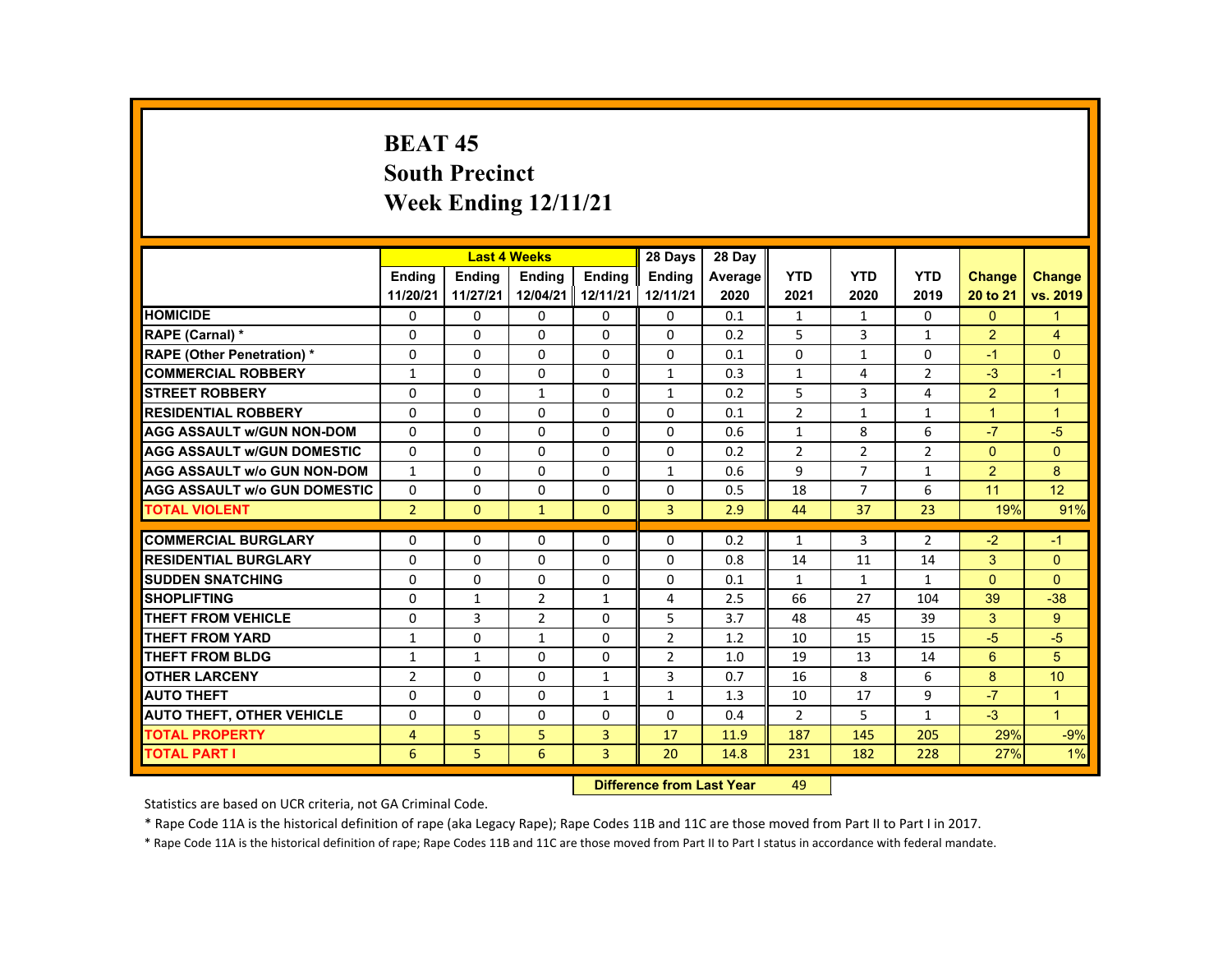# **BEAT 46 South Precinct Week Ending 12/11/21**

|                                     |                |                | <b>Last 4 Weeks</b> |                | 28 Days        | 28 Day  |                |                |                |                |                |
|-------------------------------------|----------------|----------------|---------------------|----------------|----------------|---------|----------------|----------------|----------------|----------------|----------------|
|                                     | <b>Endina</b>  | <b>Endina</b>  | <b>Endina</b>       | <b>Endina</b>  | <b>Endina</b>  | Average | <b>YTD</b>     | <b>YTD</b>     | <b>YTD</b>     | <b>Change</b>  | <b>Change</b>  |
|                                     | 11/20/21       | 11/27/21       | 12/04/21            | 12/11/21       | 12/11/21       | 2020    | 2021           | 2020           | 2019           | 20 to 21       | vs. 2020       |
| <b>HOMICIDE</b>                     | 0              | 0              | 0                   | $\mathbf{0}$   | $\mathbf{0}$   | 0.0     | $\overline{2}$ | 0              | 2              | $\overline{2}$ | $\mathbf{0}$   |
| <b>RAPE (Carnal) *</b>              | $\mathbf{1}$   | $\Omega$       | $\Omega$            | $\Omega$       | $\mathbf{1}$   | 0.4     | $\overline{2}$ | 5              | $\overline{2}$ | $-3$           | $\Omega$       |
| <b>RAPE (Other Penetration) *</b>   | $\Omega$       | $\Omega$       | $\Omega$            | $\Omega$       | $\Omega$       | 0.1     | $\mathbf{1}$   | $\mathbf{1}$   | 0              | $\Omega$       | $\overline{1}$ |
| <b>COMMERCIAL ROBBERY</b>           | 0              | $\mathbf{1}$   | 0                   | 0              | $\mathbf{1}$   | 0.1     | $\overline{2}$ | $\mathbf{1}$   | $\overline{2}$ | $\mathbf{1}$   | $\mathbf{0}$   |
| <b>STREET ROBBERY</b>               | $\Omega$       | $\mathbf{1}$   | $\Omega$            | $\mathbf{1}$   | $\overline{2}$ | 0.5     | 4              | 6              | $\overline{2}$ | $-2$           | $\overline{2}$ |
| <b>RESIDENTIAL ROBBERY</b>          | $\mathbf{1}$   | $\Omega$       | $\Omega$            | $\Omega$       | $\mathbf{1}$   | 0.0     | $\overline{2}$ | $\Omega$       | $\Omega$       | $\overline{2}$ | $\overline{2}$ |
| <b>AGG ASSAULT w/GUN NON-DOM</b>    | $\mathbf{1}$   | $\Omega$       | $\Omega$            | $\Omega$       | $\mathbf{1}$   | 0.8     | $\overline{7}$ | 9              | 4              | $-2$           | 3              |
| <b>AGG ASSAULT W/GUN DOMESTIC</b>   | $\Omega$       | $\Omega$       | $\Omega$            | $\Omega$       | $\Omega$       | 0.2     | $\overline{2}$ | 2              | 3              | $\Omega$       | $-1$           |
| <b>AGG ASSAULT W/o GUN NON-DOM</b>  | $\mathbf{1}$   | $\Omega$       | $\Omega$            | $\Omega$       | $\mathbf{1}$   | 0.5     | 6              | 8              | 5              | $-2$           | $\mathbf{1}$   |
| <b>AGG ASSAULT W/o GUN DOMESTIC</b> | $\mathbf{1}$   | $\Omega$       | $\Omega$            | $\mathbf{1}$   | 2              | 0.7     | 18             | 8              | 12             | 10             | 6              |
| <b>TOTAL VIOLENT</b>                | 5              | $\overline{2}$ | $\mathbf{0}$        | $\overline{2}$ | 9              | 3.1     | 46             | 40             | 32             | 15%            | 44%            |
| <b>COMMERCIAL BURGLARY</b>          | $\Omega$       | $\Omega$       | $\Omega$            | $\Omega$       | $\Omega$       |         |                |                | 9              |                | $-1$           |
|                                     |                |                |                     |                |                | 0.3     | 8              | 4              |                | $\overline{4}$ |                |
| <b>RESIDENTIAL BURGLARY</b>         | 1              | 0              | $\Omega$            | $\Omega$       | $\mathbf{1}$   | 1.6     | 6              | 19             | 26             | $-13$          | $-20$          |
| <b>SUDDEN SNATCHING</b>             | $\Omega$       | $\Omega$       | $\Omega$            | $\mathbf{1}$   | $\mathbf{1}$   | 0.2     | $\mathbf{1}$   | $\overline{2}$ | 4              | $-1$           | $-3$           |
| <b>SHOPLIFTING</b>                  | $\overline{3}$ | 8              | $\overline{7}$      | 5              | 23             | 5.6     | 129            | 66             | 119            | 63             | 10             |
| <b>THEFT FROM VEHICLE</b>           | $\mathbf{1}$   | $\overline{2}$ | 3                   | 0              | 6              | 2.5     | 53             | 32             | 52             | 21             | $\overline{1}$ |
| <b>THEFT FROM YARD</b>              | $\mathbf{1}$   | $\Omega$       | $\mathbf{1}$        | $\mathbf{1}$   | 3              | 0.9     | 17             | 12             | 8              | 5              | 9              |
| THEFT FROM BLDG                     | $\Omega$       | $\Omega$       | $\Omega$            | $\mathbf{1}$   | $\mathbf{1}$   | 1.5     | 13             | 19             | 22             | $-6$           | $-9$           |
| <b>OTHER LARCENY</b>                | 0              | 0              | 0                   | $\mathbf{0}$   | 0              | 0.4     | 13             | 5              | 10             | 8              | 3              |
| <b>AUTO THEFT</b>                   | 0              | $\mathbf{1}$   | 0                   | 0              | $\mathbf{1}$   | 0.5     | 22             | 6              | 20             | 16             | $\overline{2}$ |
| <b>AUTO THEFT, OTHER VEHICLE</b>    | 0              | 0              | $\Omega$            | 0              | 0              | 0.2     | 8              | 3              | $\overline{2}$ | 5              | $6\phantom{a}$ |
| <b>TOTAL PROPERTY</b>               | 6              | 11             | 11                  | 8              | 36             | 13.7    | 270            | 168            | 272            | 61%            | $-1%$          |
| TOTAL PART I                        | 11             | 13             | 11                  | 10             | 45             | 16.8    | 316            | 208            | 304            | 52%            | 4%             |

#### **Difference from Last Year**r 108

Statistics are based on UCR criteria, not GA Criminal Code.

\* Rape Code 11A is the historical definition of rape (aka Legacy Rape); Rape Codes 11B and 11C are those moved from Part II to Part I in 2017.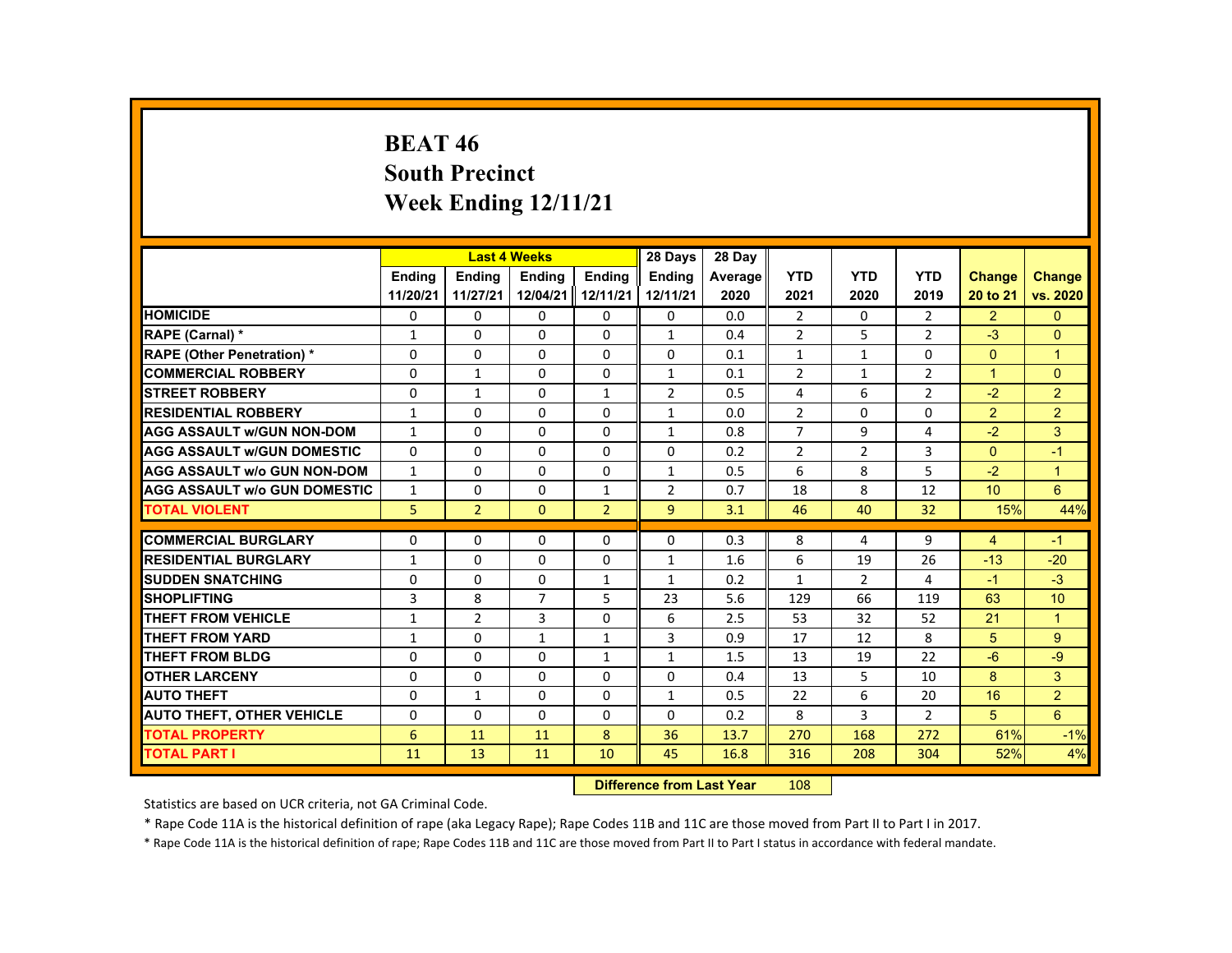# **BEAT 47 South Precinct Week Ending 12/11/21**

|                                     |                |               | <b>Last 4 Weeks</b> |                | 28 Days       | 28 Day  |                |                |                |                |                      |
|-------------------------------------|----------------|---------------|---------------------|----------------|---------------|---------|----------------|----------------|----------------|----------------|----------------------|
|                                     | <b>Endina</b>  | <b>Endina</b> | <b>Endina</b>       | <b>Endina</b>  | <b>Endina</b> | Average | <b>YTD</b>     | <b>YTD</b>     | <b>YTD</b>     | Change         | <b>Change</b>        |
|                                     | 11/20/21       | 11/27/21      | 12/04/21            | 12/11/21       | 12/11/21      | 2020    | 2021           | 2020           | 2019           | 20 to 21       | vs. 2019             |
| <b>HOMICIDE</b>                     | 0              | 0             | 0                   | 0              | 0             | 0.1     | 0              | $\mathbf{1}$   | 0              | $-1$           | $\mathbf{0}$         |
| RAPE (Carnal) *                     | $\Omega$       | $\Omega$      | $\Omega$            | $\Omega$       | $\Omega$      | 0.0     | $\Omega$       | $\Omega$       | $\Omega$       | $\Omega$       | $\Omega$             |
| <b>RAPE (Other Penetration) *</b>   | $\Omega$       | $\Omega$      | $\Omega$            | $\Omega$       | $\Omega$      | 0.0     | $\Omega$       | $\Omega$       | $\Omega$       | $\Omega$       | $\Omega$             |
| <b>COMMERCIAL ROBBERY</b>           | 0              | $\mathbf{0}$  | 0                   | 0              | 0             | 0.0     | 0              | 0              | 0              | $\mathbf{0}$   | $\mathbf{0}$         |
| <b>STREET ROBBERY</b>               | $\Omega$       | $\Omega$      | $\Omega$            | $\Omega$       | $\Omega$      | 0.0     | $\Omega$       | $\Omega$       | $\mathbf{1}$   | $\Omega$       | $-1$                 |
| <b>RESIDENTIAL ROBBERY</b>          | $\Omega$       | $\Omega$      | $\Omega$            | $\Omega$       | $\Omega$      | 0.1     | $\Omega$       | $\mathbf{1}$   | $\Omega$       | $-1$           | $\Omega$             |
| <b>AGG ASSAULT w/GUN NON-GUN</b>    | $\Omega$       | $\Omega$      | $\Omega$            | $\Omega$       | $\Omega$      | 0.1     | $\Omega$       | $\mathbf{1}$   | 3              | $-1$           | $-3$                 |
| <b>AGG ASSAULT W/GUN DOMESTIC</b>   | $\Omega$       | $\Omega$      | $\Omega$            | $\Omega$       | $\Omega$      | 0.0     | $\overline{2}$ | 0              | $\mathbf{1}$   | $\overline{2}$ | $\blacktriangleleft$ |
| <b>AGG ASSAULT W/o GUN NON-DOM</b>  | $\Omega$       | $\Omega$      | $\Omega$            | $\Omega$       | $\Omega$      | 0.0     | $\Omega$       | $\Omega$       | 4              | $\Omega$       | $-4$                 |
| <b>AGG ASSAULT w/o GUN DOMESTIC</b> | $\Omega$       | $\Omega$      | $\Omega$            | $\mathbf{1}$   | $\mathbf{1}$  | 0.2     | 4              | 2              | 4              | $\overline{2}$ | $\Omega$             |
| <b>TOTAL VIOLENT</b>                | $\Omega$       | $\Omega$      | $\Omega$            | $\mathbf{1}$   | $\mathbf{1}$  | 0.4     | 6              | 5              | 13             | 20%            | $-54%$               |
|                                     |                |               |                     |                |               |         |                |                |                |                |                      |
| <b>COMMERCIAL BURGLARY</b>          | $\Omega$       | $\Omega$      | $\Omega$            | $\Omega$       | $\Omega$      | 0.0     | $\Omega$       | 0              | $\mathbf{1}$   | $\Omega$       | $-1$                 |
| <b>RESIDENTIAL BURGLARY</b>         | $\Omega$       | $\Omega$      | $\Omega$            | $\Omega$       | $\Omega$      | 0.5     | $\overline{7}$ | 5              | 4              | $\overline{2}$ | 3                    |
| <b>SUDDEN SNATCHING</b>             | 0              | $\mathbf{0}$  | $\Omega$            | $\Omega$       | $\Omega$      | 0.0     | $\Omega$       | $\Omega$       | $\Omega$       | $\Omega$       | $\mathbf{0}$         |
| <b>SHOPLIFTING</b>                  | $\Omega$       | $\Omega$      | $\Omega$            | $\Omega$       | $\Omega$      | 0.0     | $\overline{2}$ | $\Omega$       | $\mathbf{1}$   | $\overline{2}$ | $\overline{1}$       |
| THEFT FROM VEHICLE                  | $\mathbf{1}$   | $\mathbf{0}$  | $\Omega$            | $\overline{2}$ | 3             | 1.0     | 14             | 11             | 16             | 3              | $-2$                 |
| <b>THEFT FROM YARD</b>              | $\mathbf{1}$   | $\Omega$      | $\Omega$            | $\Omega$       | $\mathbf{1}$  | 0.5     | $\overline{7}$ | $\overline{7}$ | 9              | $\Omega$       | $-2$                 |
| THEFT FROM BLDG                     | $\Omega$       | $\Omega$      | $\Omega$            | $\Omega$       | $\Omega$      | 0.2     | $\overline{7}$ | $\overline{2}$ | $\overline{7}$ | 5              | $\Omega$             |
| <b>OTHER LARCENY</b>                | 0              | $\mathbf{0}$  | 0                   | $\mathbf{1}$   | $\mathbf{1}$  | 0.2     | $\overline{7}$ | 3              | 10             | $\overline{4}$ | $-3$                 |
| <b>AUTO THEFT</b>                   | $\Omega$       | $\Omega$      | $\Omega$            | $\Omega$       | $\Omega$      | 0.5     | 4              | 6              | 6              | $-2$           | $-2$                 |
| <b>AUTO THEFT, OTHER VEHICLE</b>    | $\Omega$       | $\Omega$      | $\Omega$            | $\Omega$       | $\Omega$      | 0.2     | $\Omega$       | $\overline{2}$ | $\Omega$       | $-2$           | $\Omega$             |
| <b>TOTAL PROPERTY</b>               | $\overline{2}$ | $\mathbf{0}$  | $\Omega$            | $\overline{3}$ | 5             | 3.1     | 48             | 36             | 54             | 33%            | $-11%$               |
| <b>TOTAL PART I</b>                 | $\overline{2}$ | $\mathbf{0}$  | $\mathbf{0}$        | $\overline{4}$ | 6             | 3.5     | 54             | 41             | 67             | 32%            | $-19%$               |
|                                     |                |               |                     |                |               |         |                |                |                |                |                      |

#### **Difference from Last Year**r 13

Statistics are based on UCR criteria, not GA Criminal Code.

\* Rape Code 11A is the historical definition of rape (aka Legacy Rape); Rape Codes 11B and 11C are those moved from Part II to Part I in 2017.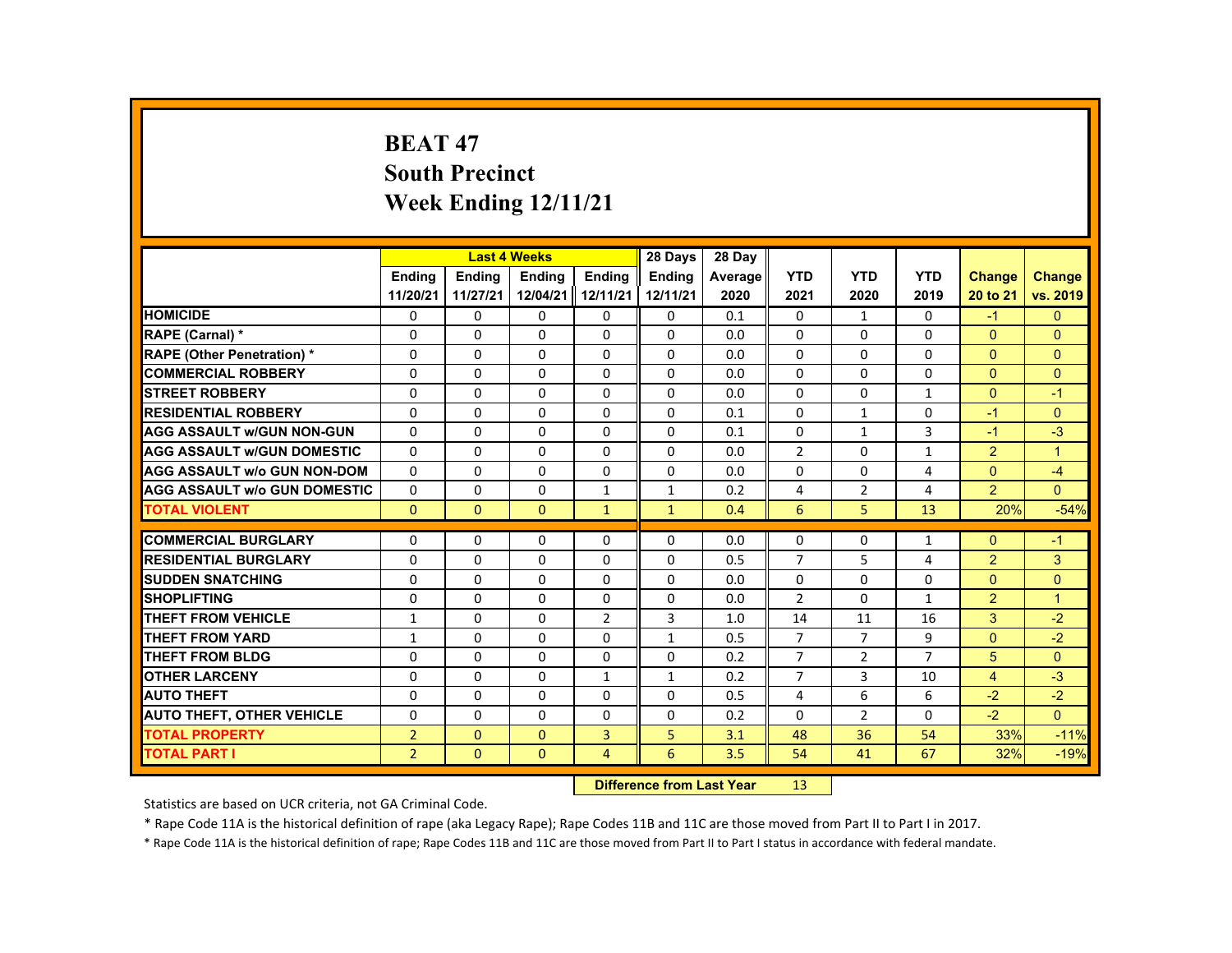# **BEAT 51 East Precinct Week Ending 12/11/21**

|                                     |                | <b>Last 4 Weeks</b> |                |                | 28 Days        | 28 Day  |                |                |                |                      |                |
|-------------------------------------|----------------|---------------------|----------------|----------------|----------------|---------|----------------|----------------|----------------|----------------------|----------------|
|                                     | <b>Endina</b>  | <b>Endina</b>       | <b>Endina</b>  | <b>Endina</b>  | <b>Endina</b>  | Average | <b>YTD</b>     | <b>YTD</b>     | <b>YTD</b>     | <b>Change</b>        | <b>Change</b>  |
|                                     | 11/20/21       | 11/27/21            | 12/04/21       | 12/11/21       | 12/11/21       | 2020    | 2021           | 2020           | 2019           | 20 to 21             | vs. 2019       |
| <b>HOMICIDE</b>                     | 0              | $\Omega$            | $\mathbf{0}$   | $\Omega$       | 0              | 0.2     | 4              | $\overline{2}$ | $\overline{2}$ | $\overline{2}$       | $\overline{2}$ |
| RAPE (Carnal) *                     | $\Omega$       | $\Omega$            | $\Omega$       | $\Omega$       | $\Omega$       | 0.1     | 5              | $\mathbf{1}$   | $\overline{2}$ | $\overline{4}$       | 3              |
| <b>RAPE (Other Penetration) *</b>   | $\Omega$       | $\Omega$            | $\Omega$       | $\Omega$       | $\Omega$       | 0.1     | $\overline{2}$ | $\mathbf{1}$   | $\mathbf{1}$   | $\overline{1}$       | $\overline{1}$ |
| <b>COMMERCIAL ROBBERY</b>           | $\Omega$       | $\Omega$            | $\Omega$       | $\Omega$       | $\Omega$       | 0.0     | $\mathbf{1}$   | $\Omega$       | $\mathbf{1}$   | $\blacktriangleleft$ | $\Omega$       |
| <b>STREET ROBBERY</b>               | $\Omega$       | $\Omega$            | $\Omega$       | $\Omega$       | $\Omega$       | 0.3     | 9              | 3              | 14             | 6                    | $-5$           |
| <b>RESIDENTIAL ROBBERY</b>          | $\Omega$       | $\Omega$            | $\Omega$       | $\Omega$       | $\Omega$       | 0.1     | 6              | $\mathbf{1}$   | $\overline{2}$ | $\overline{5}$       | $\overline{4}$ |
| <b>AGG ASSAULT W/GUN NON-DOM</b>    | $\Omega$       | $\Omega$            | $\overline{2}$ | $\Omega$       | $\overline{2}$ | 2.1     | 12             | 29             | 18             | $-17$                | $-6$           |
| <b>AGG ASSAULT W/GUN DOMESTIC</b>   | $\Omega$       | $\Omega$            | $\Omega$       | $\Omega$       | $\Omega$       | 0.2     | $\overline{2}$ | 3              | 6              | $-1$                 | $-4$           |
| <b>AGG ASSAULT w/o GUN NON-DOM</b>  | $\Omega$       | $\Omega$            | $\mathbf{0}$   | 0              | 0              | 1.5     | 16             | 18             | 39             | $-2$                 | $-23$          |
| <b>AGG ASSAULT W/o GUN DOMESTIC</b> | $\Omega$       | $\Omega$            | $\Omega$       | $\Omega$       | $\Omega$       | 1.5     | 11             | 16             | 11             | $-5$                 | $\Omega$       |
| <b>TOTAL VIOLENT</b>                | $\Omega$       | $\Omega$            | $\overline{2}$ | $\Omega$       | $\overline{2}$ | 6.0     | 68             | 74             | 96             | $-8%$                | $-29%$         |
|                                     |                |                     |                |                |                |         |                |                |                |                      |                |
| <b>COMMERCIAL BURGLARY</b>          | $\Omega$       | $\Omega$            | $\Omega$       | $\Omega$       | $\Omega$       | 0.3     | $\overline{2}$ | 3              | $\overline{2}$ | $-1$                 | $\Omega$       |
| <b>RESIDENTIAL BURGLARY</b>         | 3              | $\mathbf{1}$        | $\Omega$       | 0              | 4              | 1.5     | 25             | 19             | 35             | 6                    | $-10$          |
| <b>SUDDEN SNATCHING</b>             | $\Omega$       | $\Omega$            | $\Omega$       | $\Omega$       | $\Omega$       | 0.1     | $\mathbf{1}$   | $\mathbf{1}$   | $\Omega$       | $\Omega$             | $\mathbf{1}$   |
| <b>SHOPLIFTING</b>                  | $\Omega$       | $\overline{2}$      | $\Omega$       | $\Omega$       | $\overline{2}$ | 1.2     | 15             | 16             | 26             | $-1$                 | $-11$          |
| <b>THEFT FROM VEHICLE</b>           | $\mathbf{0}$   | $\overline{2}$      | 3              | $\mathbf{0}$   | 5              | 2.2     | 48             | 29             | 27             | 19                   | 21             |
| <b>THEFT FROM YARD</b>              | $\Omega$       | $\Omega$            | $\Omega$       | $\Omega$       | $\Omega$       | 1.2     | 14             | 15             | 16             | $-1$                 | $-2$           |
| <b>THEFT FROM BLDG</b>              | $\Omega$       | $\mathbf{1}$        | $\Omega$       | $\mathbf{1}$   | $\overline{2}$ | 1.8     | 20             | 23             | 17             | $-3$                 | 3              |
| <b>OTHER LARCENY</b>                | $\Omega$       | $\Omega$            | $\Omega$       | $\Omega$       | $\Omega$       | 0.6     | 10             | 8              | 17             | $\overline{2}$       | $-7$           |
| <b>AUTO THEFT</b>                   | $\Omega$       | $\Omega$            | $\Omega$       | $\overline{2}$ | $\overline{2}$ | 1.3     | 15             | 15             | 25             | $\Omega$             | $-10$          |
| <b>AUTO THEFT, OTHER VEHICLE</b>    | $\Omega$       | $\Omega$            | $\Omega$       | $\Omega$       | $\Omega$       | 0.2     | 4              | $\overline{2}$ | 3              | $\overline{2}$       | $\mathbf{1}$   |
| <b>TOTAL PROPERTY</b>               | 3              | 6                   | 3              | $\overline{3}$ | 15             | 10.4    | 154            | 131            | 168            | 18%                  | $-8%$          |
| <b>TOTAL PART I</b>                 | $\overline{3}$ | 6                   | 5              | $\overline{3}$ | 17             | 16.3    | 222            | 205            | 264            | 8%                   | $-16%$         |
|                                     |                |                     |                |                |                |         |                |                |                |                      |                |

#### **Difference from Last Year**r 17

Statistics are based on UCR criteria, not GA Criminal Code.

\* Rape Code 11A is the historical definition of rape (aka Legacy Rape); Rape Codes 11B and 11C are those moved from Part II to Part I in 2017.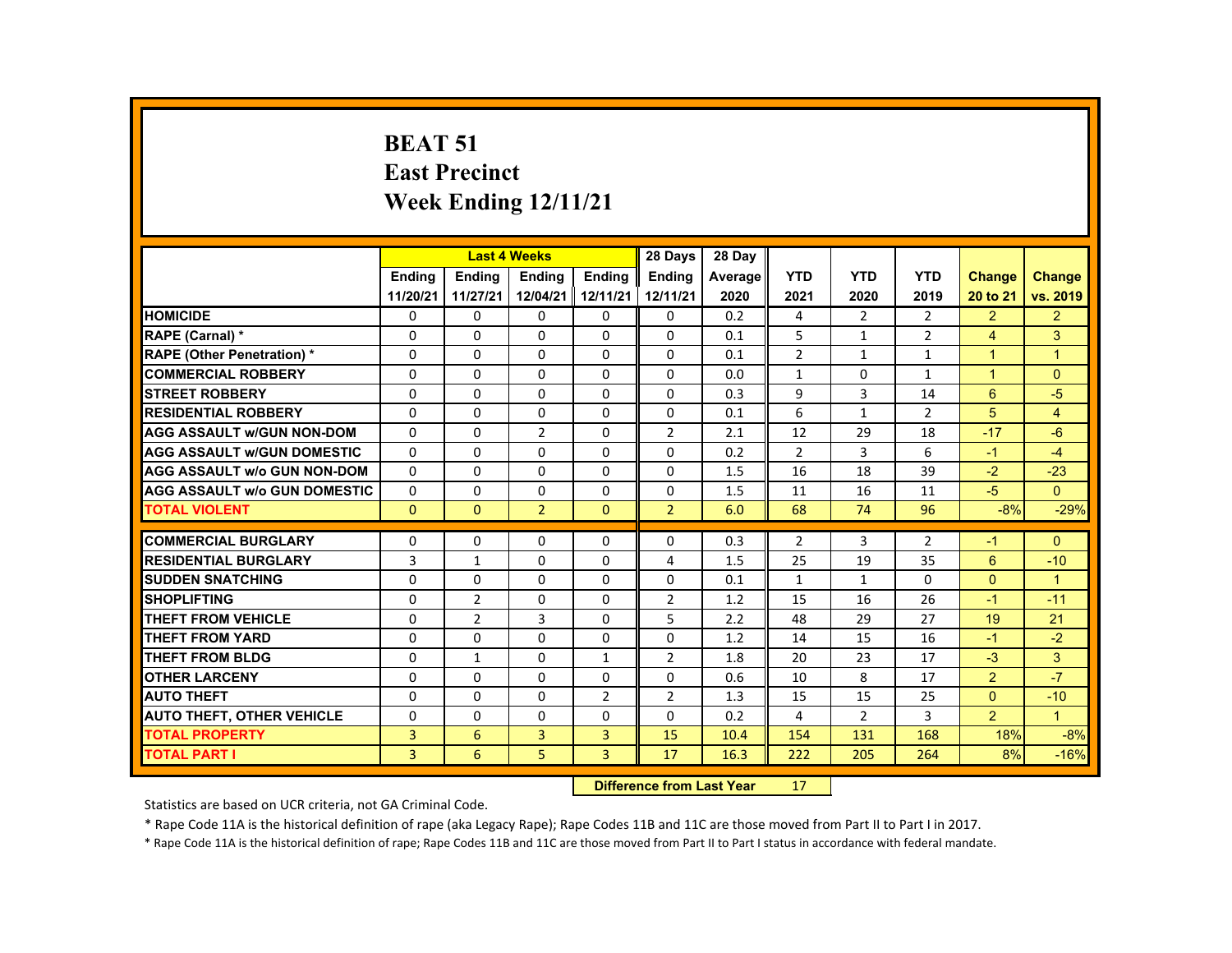# **BEAT 52 East Precinct Week Ending 12/11/21**

|                                     |                |                | <b>Last 4 Weeks</b> |               | 28 Days        | 28 Day  |                |                |                |                      |                |
|-------------------------------------|----------------|----------------|---------------------|---------------|----------------|---------|----------------|----------------|----------------|----------------------|----------------|
|                                     | <b>Endina</b>  | <b>Endina</b>  | <b>Endina</b>       | <b>Endina</b> | <b>Endina</b>  | Average | <b>YTD</b>     | <b>YTD</b>     | <b>YTD</b>     | <b>Change</b>        | Change         |
|                                     | 11/20/21       | 11/27/21       | 12/04/21 12/11/21   |               | 12/11/21       | 2020    | 2021           | 2020           | 2019           | 20 to 21             | vs. 2019       |
| <b>HOMICIDE</b>                     | 0              | 0              | 0                   | 0             | 0              | 0.0     | 0              | $\Omega$       | $\mathbf{1}$   | $\mathbf{0}$         | $-1$           |
| <b>RAPE (Carnal) *</b>              | $\Omega$       | $\Omega$       | $\Omega$            | $\Omega$      | $\Omega$       | 0.0     | 1              | 1              | 4              | $\Omega$             | $-3$           |
| <b>RAPE (Other Penetration) *</b>   | $\mathbf{1}$   | $\Omega$       | $\Omega$            | $\Omega$      | $\mathbf{1}$   | 0.0     | $\mathbf{1}$   | $\Omega$       | $\Omega$       | $\blacktriangleleft$ | $\overline{1}$ |
| <b>COMMERCIAL ROBBERY</b>           | $\Omega$       | $\Omega$       | $\Omega$            | $\Omega$      | $\Omega$       | 0.0     | $\Omega$       | 2              | $\overline{2}$ | $-2$                 | $-2$           |
| <b>STREET ROBBERY</b>               | $\Omega$       | $\Omega$       | $\Omega$            | $\Omega$      | $\Omega$       | 0.1     | 5              | 5              | 11             | $\Omega$             | $-6$           |
| <b>RESIDENTIAL ROBBERY</b>          | $\Omega$       | $\Omega$       | $\mathbf{1}$        | $\Omega$      | $\mathbf{1}$   | 0.0     | $\overline{2}$ | $\mathbf{1}$   | $\overline{2}$ | $\overline{1}$       | $\Omega$       |
| <b>AGG ASSAULT w/GUN NON-DOM</b>    | $\Omega$       | $\Omega$       | $\mathbf{1}$        | $\Omega$      | $\mathbf{1}$   | 0.1     | 11             | 12             | 11             | $-1$                 | $\Omega$       |
| <b>AGG ASSAULT w/GUN DOMESTIC</b>   | $\Omega$       | $\Omega$       | $\Omega$            | 0             | $\Omega$       | 0.0     | 3              | 4              | 3              | $-1$                 | $\Omega$       |
| <b>AGG ASSAULT w/o GUN NON-DOM</b>  | $\Omega$       | $\Omega$       | $\Omega$            | $\Omega$      | $\Omega$       | 0.1     | 4              | 12             | 23             | -8                   | $-19$          |
| <b>AGG ASSAULT W/o GUN DOMESTIC</b> | $\Omega$       | $\Omega$       | $\Omega$            | $\mathbf{1}$  | $\mathbf{1}$   | 0.2     | 9              | 13             | 9              | $-4$                 | $\Omega$       |
| <b>TOTAL VIOLENT</b>                | $\mathbf{1}$   | $\Omega$       | $\overline{2}$      | $\mathbf{1}$  | $\overline{4}$ | 0.6     | 36             | 50             | 66             | $-28%$               | $-45%$         |
|                                     |                |                |                     |               |                |         |                |                |                |                      |                |
| <b>COMMERCIAL BURGLARY</b>          | $\Omega$       | $\Omega$       | $\Omega$            | $\Omega$      | $\Omega$       | 0.0     | $\mathbf{1}$   | 3              | $\mathbf{1}$   | $-2$                 | $\Omega$       |
| <b>RESIDENTIAL BURGLARY</b>         | $\overline{2}$ | $\Omega$       | 2                   | $\Omega$      | 4              | 0.4     | 29             | 30             | 57             | -1                   | $-28$          |
| <b>SUDDEN SNATCHING</b>             | $\Omega$       | $\Omega$       | $\Omega$            | $\Omega$      | $\Omega$       | 0.0     | $\overline{2}$ | 2              | $\overline{2}$ | $\Omega$             | $\Omega$       |
| <b>SHOPLIFTING</b>                  | $\Omega$       | $\Omega$       | $\Omega$            | $\Omega$      | $\Omega$       | 0.1     | 5              | 8              | $\overline{7}$ | $-3$                 | $-2$           |
| <b>THEFT FROM VEHICLE</b>           | $\Omega$       | 0              | $\overline{2}$      | 0             | 2              | 0.7     | 37             | 58             | 61             | $-21$                | $-24$          |
| <b>THEFT FROM YARD</b>              | $\Omega$       | $\mathbf{1}$   | $\Omega$            | $\Omega$      | $\mathbf{1}$   | 0.3     | 21             | 26             | 32             | $-5$                 | $-11$          |
| <b>THEFT FROM BLDG</b>              | $\Omega$       | $\Omega$       | $\Omega$            | $\Omega$      | $\Omega$       | 0.2     | 13             | 20             | 35             | $-7$                 | $-22$          |
| <b>OTHER LARCENY</b>                | $\overline{2}$ | $\mathbf{1}$   | $\Omega$            | $\Omega$      | 3              | 0.3     | 19             | 22             | 10             | $-3$                 | 9              |
| <b>AUTO THEFT</b>                   | $\Omega$       | $\Omega$       | $\Omega$            | $\Omega$      | $\Omega$       | 0.2     | 13             | 17             | 19             | $-4$                 | $-6$           |
| <b>AUTO THEFT, OTHER VEHICLE</b>    | $\Omega$       | $\Omega$       | $\Omega$            | $\Omega$      | $\Omega$       | 0.2     | 3              | $\overline{2}$ | 4              | $\blacktriangleleft$ | $-1$           |
| <b>TOTAL PROPERTY</b>               | 4              | $\overline{2}$ | $\overline{4}$      | $\Omega$      | 10             | 2.4     | 143            | 188            | 228            | $-24%$               | $-37%$         |
| <b>TOTAL PART I</b>                 | 5              | $\overline{2}$ | 6                   | $\mathbf{1}$  | 14             | 3.0     | 179            | 238            | 294            | $-25%$               | $-39%$         |

#### **Difference from Last Year**‐59

Statistics are based on UCR criteria, not GA Criminal Code.

\* Rape Code 11A is the historical definition of rape (aka Legacy Rape); Rape Codes 11B and 11C are those moved from Part II to Part I in 2017.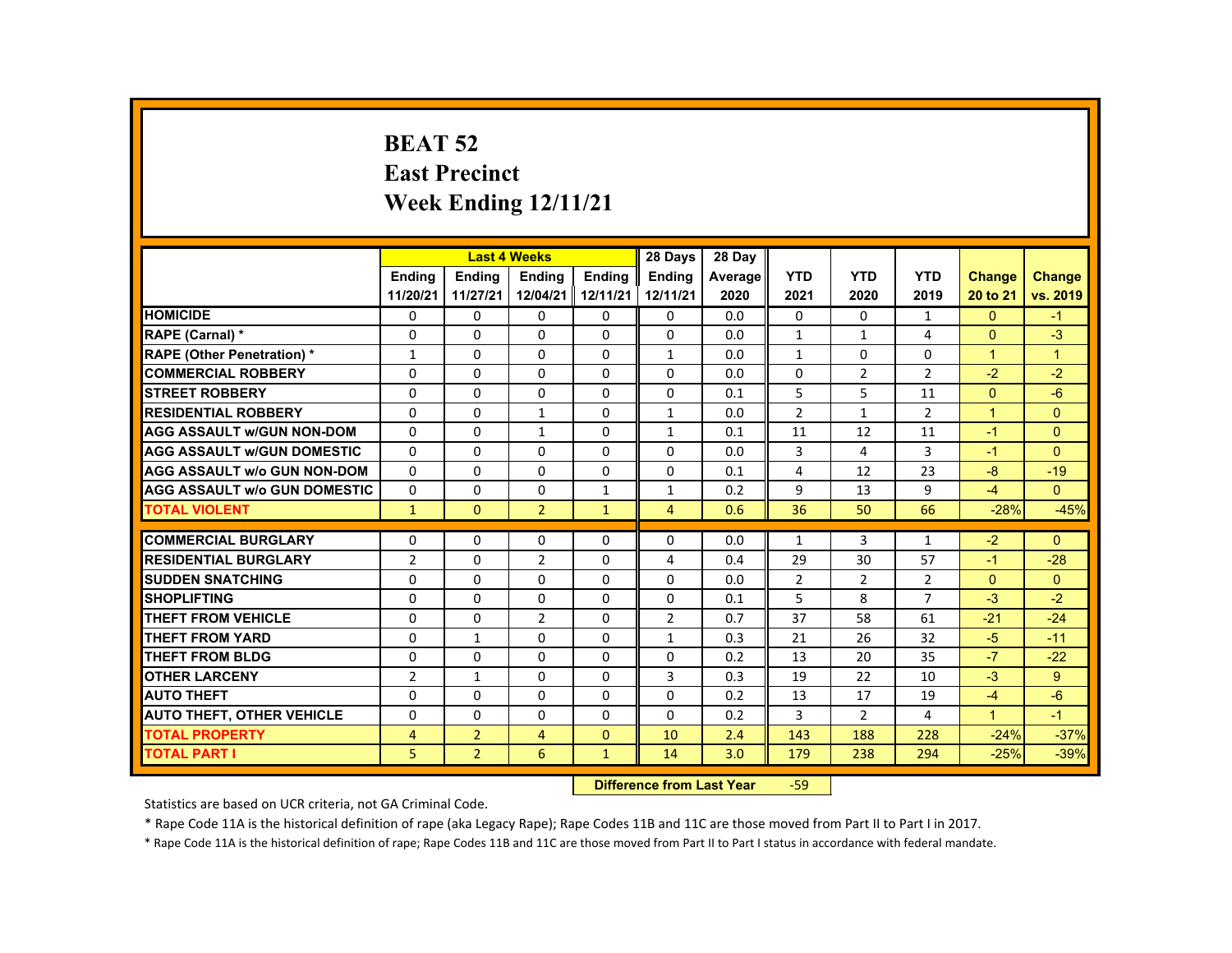# **BEAT 53 East Precinct Week Ending 12/11/21**

|                                     |                |                | <b>Last 4 Weeks</b> |                | 28 Days        | 28 Dav  |                |                |                |                |                |
|-------------------------------------|----------------|----------------|---------------------|----------------|----------------|---------|----------------|----------------|----------------|----------------|----------------|
|                                     | <b>Ending</b>  | <b>Endina</b>  | <b>Ending</b>       | <b>Ending</b>  | <b>Ending</b>  | Average | <b>YTD</b>     | <b>YTD</b>     | <b>YTD</b>     | <b>Change</b>  | Change         |
|                                     | 11/20/21       | 11/27/21       | 12/04/21 12/11/21   |                | 12/11/21       | 2020    | 2021           | 2020           | 2019           | 20 to 21       | vs. 2019       |
| <b>HOMICIDE</b>                     | 0              | 0              | 0                   | 0              | 0              | 0.1     | $\overline{2}$ | 1              | 0              | 1              | $\overline{2}$ |
| RAPE (Carnal) *                     | $\Omega$       | $\Omega$       | $\Omega$            | $\Omega$       | $\Omega$       | 0.0     | 3              | $\Omega$       | $\Omega$       | 3              | 3              |
| <b>RAPE (Other Penetration) *</b>   | $\Omega$       | $\Omega$       | $\Omega$            | $\Omega$       | $\Omega$       | 0.2     | $\Omega$       | $\overline{2}$ | $\mathbf{1}$   | $-2$           | $-1$           |
| <b>COMMERCIAL ROBBERY</b>           | 0              | 0              | 0                   | 0              | 0              | 0.0     | 0              | 0              | 0              | $\Omega$       | $\Omega$       |
| <b>STREET ROBBERY</b>               | $\Omega$       | $\Omega$       | $\Omega$            | $\Omega$       | $\Omega$       | 0.6     | 5              | 8              | 9              | $-3$           | $-4$           |
| <b>RESIDENTIAL ROBBERY</b>          | $\Omega$       | $\Omega$       | $\Omega$            | $\Omega$       | $\Omega$       | 0.1     | $\Omega$       | $\mathbf{1}$   | $\Omega$       | $-1$           | $\Omega$       |
| <b>AGG ASSAULT w/GUN NON-DOM</b>    | $\Omega$       | $\mathbf{1}$   | $\Omega$            | $\overline{2}$ | 3              | 1.2     | 12             | 15             | 8              | $-3$           | $\overline{4}$ |
| <b>AGG ASSAULT w/GUN DOMESTIC</b>   | $\Omega$       | $\Omega$       | $\Omega$            | $\mathbf{1}$   | $\mathbf{1}$   | 0.4     | $\overline{2}$ | 5              | $\overline{2}$ | $-3$           | $\Omega$       |
| <b>AGG ASSAULT w/o GUN NON-DOM</b>  | $\mathbf{1}$   | $\Omega$       | $\Omega$            | $\Omega$       | $\mathbf{1}$   | 1.2     | 9              | 13             | 24             | $-4$           | $-15$          |
| <b>AGG ASSAULT w/o GUN DOMESTIC</b> | $\Omega$       | $\mathbf{1}$   | $\Omega$            | $\Omega$       | $\mathbf{1}$   | 1.5     | 18             | 18             | 20             | $\mathbf{0}$   | $-2$           |
| <b>TOTAL VIOLENT</b>                | $\mathbf{1}$   | $\overline{2}$ | $\mathbf{0}$        | $\overline{3}$ | 6              | 5.2     | 51             | 63             | 64             | $-19%$         | $-20%$         |
|                                     |                |                |                     |                |                |         |                |                |                |                |                |
| <b>COMMERCIAL BURGLARY</b>          | $\Omega$       | $\Omega$       | $\Omega$            | $\Omega$       | $\Omega$       | 0.2     | $\mathbf{1}$   | $\overline{2}$ | $\overline{2}$ | $-1$           | $-1$           |
| <b>RESIDENTIAL BURGLARY</b>         | $\Omega$       | $\Omega$       | $\Omega$            | $\Omega$       | $\Omega$       | 3.0     | 36             | 37             | 48             | $-1$           | $-12$          |
| <b>SUDDEN SNATCHING</b>             | $\Omega$       | $\Omega$       | $\Omega$            | $\Omega$       | $\Omega$       | 0.0     | $\Omega$       | $\Omega$       | 3              | $\Omega$       | $-3$           |
| <b>SHOPLIFTING</b>                  | $\Omega$       | $\Omega$       | $\Omega$            | $\Omega$       | $\Omega$       | 0.2     | $\overline{2}$ | $\overline{2}$ | 4              | $\Omega$       | $-2$           |
| <b>THEFT FROM VEHICLE</b>           | $\Omega$       | $\mathbf{1}$   | $\mathbf{1}$        | $\overline{2}$ | 4              | 3.6     | 49             | 42             | 48             | $\overline{7}$ | $\overline{1}$ |
| <b>THEFT FROM YARD</b>              | $\overline{2}$ | $\Omega$       | $\mathbf{1}$        | $\Omega$       | $\overline{3}$ | 1.0     | 13             | 13             | 16             | $\Omega$       | $-3$           |
| <b>THEFT FROM BLDG</b>              | $\Omega$       | $\Omega$       | $\Omega$            | $\Omega$       | $\Omega$       | 2.4     | 21             | 30             | 33             | $-9$           | $-12$          |
| <b>OTHER LARCENY</b>                | 0              | 0              | 0                   | 0              | 0              | 0.5     | 3              | 5              | 14             | $-2$           | $-11$          |
| <b>AUTO THEFT</b>                   | $\Omega$       | $\Omega$       | $\Omega$            | $\Omega$       | $\Omega$       | 1.5     | 16             | 18             | 14             | $-2$           | $\overline{2}$ |
| <b>AUTO THEFT, OTHER VEHICLE</b>    | $\Omega$       | $\Omega$       | $\Omega$            | $\Omega$       | $\Omega$       | 0.2     | 8              | $\overline{2}$ | 3              | 6              | 5              |
| <b>TOTAL PROPERTY</b>               | $\overline{2}$ | $\mathbf{1}$   | $\overline{2}$      | $\overline{2}$ | $\overline{7}$ | 12.4    | 149            | 151            | 185            | $-1%$          | $-19%$         |
| <b>TOTAL PART I</b>                 | $\overline{3}$ | $\overline{3}$ | $\overline{2}$      | 5              | 13             | 17.6    | 200            | 214            | 249            | $-7%$          | $-20%$         |

#### **Difference from Last Year**r -14

Statistics are based on UCR criteria, not GA Criminal Code.

\* Rape Code 11A is the historical definition of rape (aka Legacy Rape); Rape Codes 11B and 11C are those moved from Part II to Part I in 2017.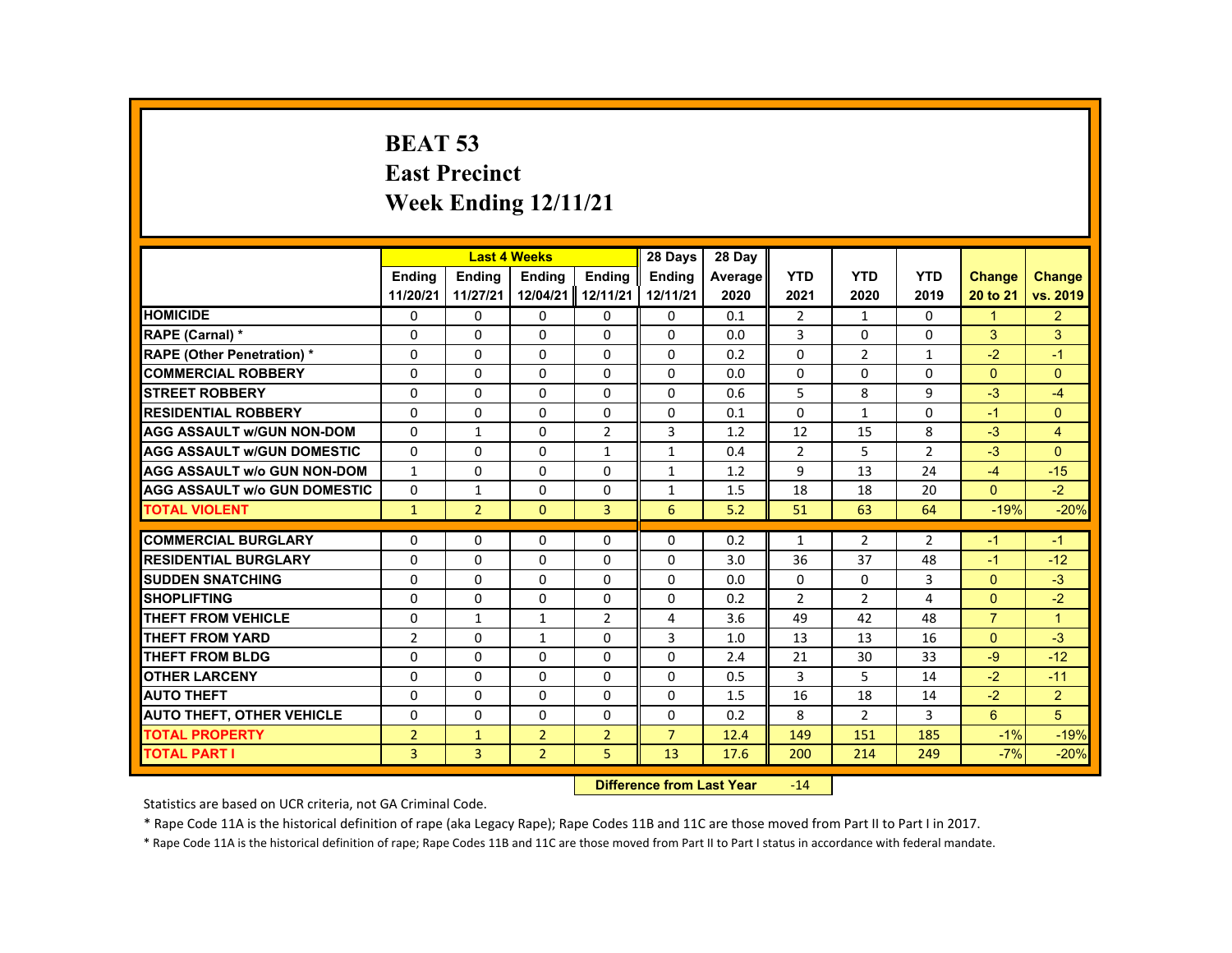# **BEAT 54 East Precinct Week Ending 12/11/21**

|                                     |                |                | <b>Last 4 Weeks</b> |                | 28 Days        | 28 Day  |                |                |                |                      |                      |
|-------------------------------------|----------------|----------------|---------------------|----------------|----------------|---------|----------------|----------------|----------------|----------------------|----------------------|
|                                     | <b>Endina</b>  | <b>Endina</b>  | <b>Endina</b>       | <b>Endina</b>  | <b>Endina</b>  | Average | <b>YTD</b>     | <b>YTD</b>     | <b>YTD</b>     | <b>Change</b>        | Change               |
|                                     | 11/20/21       | 11/27/21       | 12/04/21 12/11/21   |                | 12/11/21       | 2020    | 2021           | 2020           | 2019           | 20 to 21             | vs. 2019             |
| <b>HOMICIDE</b>                     | 0              | 0              | 0                   | 0              | 0              | 0.0     | 0              | $\Omega$       | $\Omega$       | $\mathbf{0}$         | $\mathbf{0}$         |
| <b>RAPE (Carnal) *</b>              | $\Omega$       | 1              | $\Omega$            | $\Omega$       | 1              | 0.0     | 3              | $\Omega$       | $\overline{2}$ | 3                    | $\blacktriangleleft$ |
| <b>RAPE (Other Penetration) *</b>   | $\Omega$       | $\Omega$       | $\Omega$            | $\Omega$       | $\Omega$       | 0.2     | $\Omega$       | $\overline{2}$ | $\mathbf{1}$   | $-2$                 | $-1$                 |
| <b>COMMERCIAL ROBBERY</b>           | $\Omega$       | $\Omega$       | $\Omega$            | $\mathbf{1}$   | $\mathbf{1}$   | 0.5     | 4              | $\overline{7}$ | 3              | $-3$                 | $\overline{1}$       |
| <b>STREET ROBBERY</b>               | $\Omega$       | $\Omega$       | $\Omega$            | $\Omega$       | $\Omega$       | 0.5     | 6              | 4              | $\overline{7}$ | 2                    | $-1$                 |
| <b>RESIDENTIAL ROBBERY</b>          | $\Omega$       | $\Omega$       | $\Omega$            | $\Omega$       | $\Omega$       | 0.0     | $\overline{2}$ | $\Omega$       | $\overline{2}$ | 2                    | $\Omega$             |
| <b>AGG ASSAULT w/GUN NON-DOM</b>    | $\Omega$       | $\Omega$       | $\Omega$            | $\Omega$       | $\Omega$       | 1.5     | 13             | 19             | 11             | $-6$                 | 2                    |
| <b>AGG ASSAULT w/GUN DOMESTIC</b>   | $\Omega$       | $\Omega$       | $\Omega$            | $\Omega$       | 0              | 0.2     | $\Omega$       | 2              | $\mathbf{1}$   | $-2$                 | $-1$                 |
| <b>AGG ASSAULT w/o GUN NON-DOM</b>  | $\Omega$       | $\Omega$       | $\Omega$            | $\mathbf{1}$   | $\mathbf{1}$   | 0.8     | 6              | 10             | 31             | $-4$                 | $-25$                |
| <b>AGG ASSAULT W/o GUN DOMESTIC</b> | $\mathbf{1}$   | $\mathbf{1}$   | $\Omega$            | $\Omega$       | 2              | 0.2     | 12             | 12             | 12             | $\Omega$             | $\Omega$             |
| <b>TOTAL VIOLENT</b>                | $\mathbf{1}$   | $\overline{2}$ | $\Omega$            | $\overline{2}$ | 5              | 3.8     | 46             | 56             | 70             | $-18%$               | $-34%$               |
|                                     |                |                |                     |                |                |         |                |                |                |                      |                      |
| <b>COMMERCIAL BURGLARY</b>          | $\Omega$       | $\Omega$       | $\Omega$            | $\Omega$       | $\Omega$       | 0.1     | $\overline{2}$ | 1              | 5              | $\blacktriangleleft$ | $-3$                 |
| <b>RESIDENTIAL BURGLARY</b>         | $\Omega$       | $\Omega$       | $\Omega$            | $\mathbf{1}$   | 1              | 2.5     | 15             | 25             | 34             | $-10$                | $-19$                |
| <b>SUDDEN SNATCHING</b>             | $\Omega$       | $\Omega$       | $\Omega$            | $\mathbf{1}$   | $\mathbf{1}$   | 0.2     | 3              | 2              | 3              | $\mathbf{1}$         | $\Omega$             |
| <b>SHOPLIFTING</b>                  | $\mathbf{1}$   | $\overline{2}$ | $\mathbf{1}$        | $\overline{2}$ | 6              | 4.1     | 48             | 51             | 40             | $-3$                 | 8                    |
| <b>THEFT FROM VEHICLE</b>           | 0              | $\mathbf{1}$   | 0                   | 0              | $\mathbf{1}$   | 3.5     | 28             | 36             | 65             | -8                   | $-37$                |
| <b>THEFT FROM YARD</b>              | $\Omega$       | $\mathbf{1}$   | $\Omega$            | $\Omega$       | 1              | 2.0     | 23             | 26             | 22             | $-3$                 | $\overline{1}$       |
| <b>THEFT FROM BLDG</b>              | $\Omega$       | $\Omega$       | $\Omega$            | $\Omega$       | $\Omega$       | 1.6     | 17             | 16             | 27             | $\blacktriangleleft$ | $-10$                |
| <b>OTHER LARCENY</b>                | $\mathbf{1}$   | $\mathbf{1}$   | $\Omega$            | $\mathbf{1}$   | 3              | 1.1     | 12             | 9              | 6              | 3                    | 6                    |
| <b>AUTO THEFT</b>                   | $\mathbf{1}$   | $\Omega$       | $\mathbf{1}$        | $\Omega$       | $\overline{2}$ | 1.3     | 19             | 16             | 22             | 3                    | $-3$                 |
| <b>AUTO THEFT, OTHER VEHICLE</b>    | $\Omega$       | $\Omega$       | $\Omega$            | $\Omega$       | $\Omega$       | 0.4     | 10             | 5              | 3              | 5                    | $\overline{7}$       |
| <b>TOTAL PROPERTY</b>               | 3              | 5              | $\overline{2}$      | 5              | 15             | 16.6    | 177            | 187            | 227            | $-5%$                | $-22%$               |
| <b>TOTAL PART I</b>                 | $\overline{4}$ | $\overline{7}$ | $\overline{2}$      | $\overline{7}$ | 20             | 20.5    | 223            | 243            | 297            | $-8%$                | $-25%$               |

#### **Difference from Last Year**‐20

Statistics are based on UCR criteria, not GA Criminal Code.

\* Rape Code 11A is the historical definition of rape (aka Legacy Rape); Rape Codes 11B and 11C are those moved from Part II to Part I in 2017.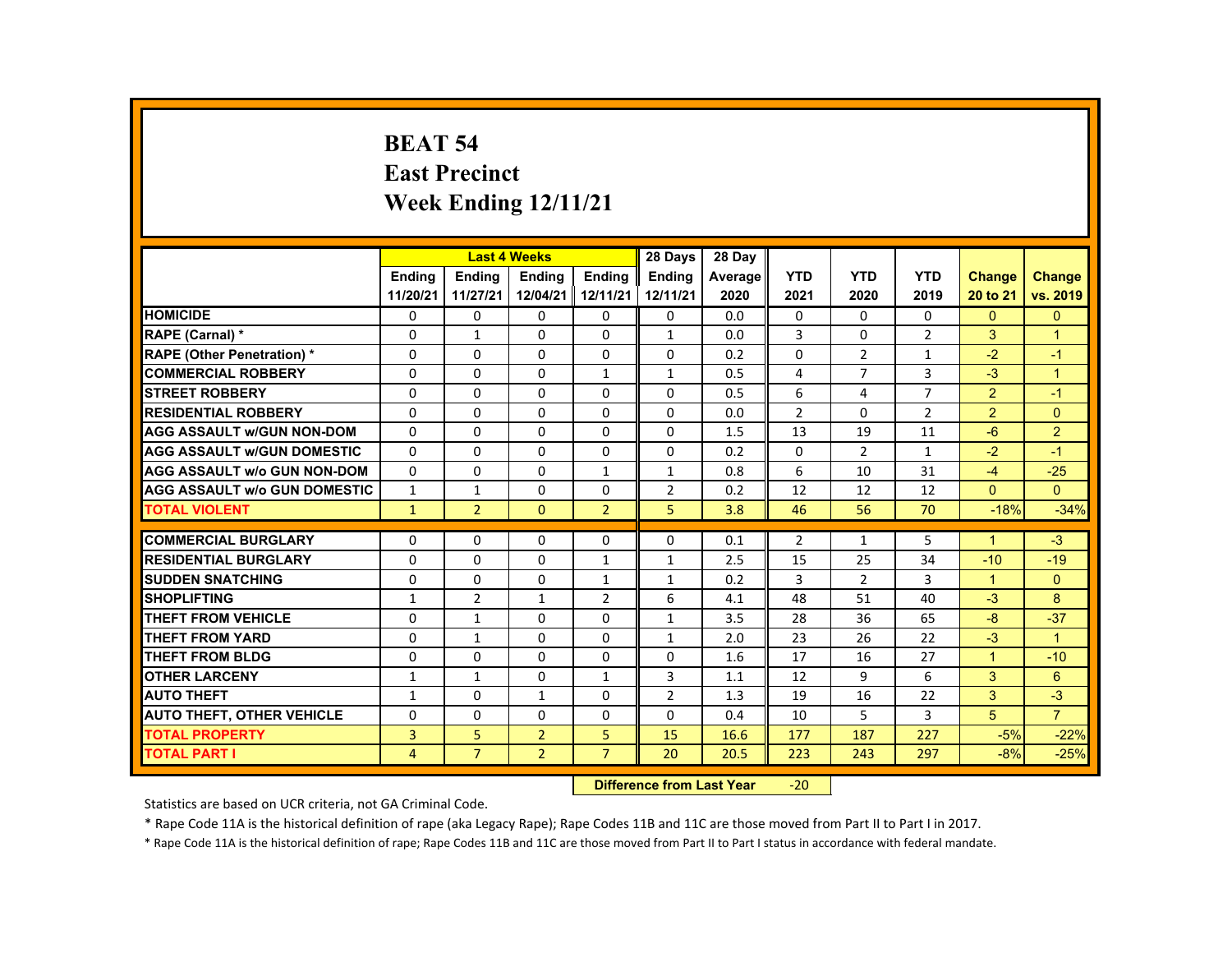# **BEAT 55 East Precinct Week Ending 12/11/21**

|                                     |                |                | <b>Last 4 Weeks</b> |                | 28 Days        | 28 Day  |                |                |                |                |                |
|-------------------------------------|----------------|----------------|---------------------|----------------|----------------|---------|----------------|----------------|----------------|----------------|----------------|
|                                     | <b>Endina</b>  | <b>Endina</b>  | <b>Endina</b>       | <b>Endina</b>  | <b>Endina</b>  | Average | <b>YTD</b>     | <b>YTD</b>     | <b>YTD</b>     | <b>Change</b>  | <b>Change</b>  |
|                                     | 11/20/21       | 11/27/21       | 12/04/21            | 12/11/21       | 12/11/21       | 2020    | 2021           | 2020           | 2019           | 20 to 21       | vs. 2019       |
| <b>HOMICIDE</b>                     | 0              | $\mathbf{0}$   | 0                   | 0              | 0              | 0.2     | $\mathbf{1}$   | $\overline{2}$ | 0              | $-1$           | $\mathbf{1}$   |
| <b>RAPE (Carnal) *</b>              | $\Omega$       | $\Omega$       | $\Omega$            | $\Omega$       | $\Omega$       | 0.0     | $\Omega$       | $\Omega$       | 4              | $\Omega$       | $-4$           |
| <b>RAPE (Other Penetration) *</b>   | $\Omega$       | $\Omega$       | $\Omega$            | $\Omega$       | $\Omega$       | 0.0     | $\Omega$       | $\mathbf{1}$   | $\Omega$       | $-1$           | $\Omega$       |
| <b>COMMERCIAL ROBBERY</b>           | 0              | $\mathbf{0}$   | 0                   | $\mathbf{1}$   | $\mathbf{1}$   | 0.2     | 4              | $\overline{2}$ | 0              | $\overline{2}$ | 4              |
| <b>STREET ROBBERY</b>               | 0              | $\Omega$       | $\Omega$            | $\Omega$       | $\Omega$       | 0.2     | $\Omega$       | 4              | 6              | $-4$           | $-6$           |
| <b>RESIDENTIAL ROBBERY</b>          | $\Omega$       | $\Omega$       | $\mathbf{1}$        | $\Omega$       | $\mathbf{1}$   | 0.1     | $\overline{2}$ | $\mathbf{1}$   | $\mathbf{1}$   | $\mathbf{1}$   | $\mathbf{1}$   |
| <b>AGG ASSAULT w/GUN NON-DOM</b>    | $\Omega$       | $\mathbf{0}$   | 0                   | 0              | $\Omega$       | 0.5     | 5              | 5              | 5              | $\Omega$       | $\Omega$       |
| <b>AGG ASSAULT W/GUN DOMESTIC</b>   | $\Omega$       | $\Omega$       | $\Omega$            | $\Omega$       | 0              | 0.1     | 0              | 0              | 4              | $\Omega$       | $-4$           |
| <b>AGG ASSAULT w/o GUN NON-DOM</b>  | $\Omega$       | $\mathbf{0}$   | 0                   | $\Omega$       | $\Omega$       | 0.2     | 4              | $\overline{2}$ | 8              | $\overline{2}$ | $-4$           |
| <b>AGG ASSAULT W/o GUN DOMESTIC</b> | $\Omega$       | $\Omega$       | $\Omega$            | $\Omega$       | $\Omega$       | 0.5     | $\overline{7}$ | $\overline{7}$ | 5              | $\Omega$       | $\overline{2}$ |
| <b>TOTAL VIOLENT</b>                | $\Omega$       | $\Omega$       | $\mathbf{1}$        | $\mathbf{1}$   | $\overline{2}$ | 2.0     | 23             | 24             | 33             | $-4%$          | $-30%$         |
|                                     |                |                |                     |                |                |         |                |                |                |                |                |
| <b>COMMERCIAL BURGLARY</b>          | $\Omega$       | $\Omega$       | $\Omega$            | $\mathbf{1}$   | $\mathbf{1}$   | 0.2     | 5              | 3              | $\overline{7}$ | $\overline{2}$ | $-2$           |
| <b>RESIDENTIAL BURGLARY</b>         | $\mathbf{1}$   | $\mathbf{0}$   | 0                   | 0              | $\mathbf{1}$   | 0.6     | 15             | 12             | 25             | 3              | $-10$          |
| <b>SUDDEN SNATCHING</b>             | $\Omega$       | $\Omega$       | $\mathbf{1}$        | $\Omega$       | $\mathbf{1}$   | 0.0     | $\mathbf{1}$   | $\Omega$       | 3              | $\mathbf{1}$   | $-2$           |
| <b>SHOPLIFTING</b>                  | 6              | 6              | 10                  | $\mathbf{3}$   | 25             | 9.7     | 220            | 124            | 201            | 96             | 19             |
| THEFT FROM VEHICLE                  | $\overline{2}$ | $\mathbf{0}$   | $\mathbf{1}$        | $\mathbf{1}$   | 4              | 2.5     | 64             | 38             | 65             | 26             | $-1$           |
| <b>THEFT FROM YARD</b>              | $\Omega$       | $\Omega$       | $\Omega$            | $\mathbf{1}$   | $\mathbf{1}$   | 1.1     | 13             | 14             | 22             | $-1$           | -9             |
| <b>THEFT FROM BLDG</b>              | $\Omega$       | $\Omega$       | $\mathbf{1}$        | $\Omega$       | $\mathbf{1}$   | 1.1     | 9              | 18             | 23             | $-9$           | $-14$          |
| <b>OTHER LARCENY</b>                | 0              | 1              | 0                   | 0              | $\mathbf{1}$   | 0.2     | $\overline{7}$ | 6              | 4              | $\mathbf{1}$   | 3              |
| <b>AUTO THEFT</b>                   | $\Omega$       | $\Omega$       | $\mathbf{1}$        | $\Omega$       | $\mathbf{1}$   | 1.2     | 17             | 15             | 11             | $\overline{2}$ | 6              |
| <b>AUTO THEFT, OTHER VEHICLE</b>    | $\Omega$       | $\Omega$       | $\Omega$            | $\Omega$       | $\Omega$       | 0.2     | 10             | $\overline{2}$ | $\mathbf{1}$   | 8              | 9              |
| <b>TOTAL PROPERTY</b>               | $\overline{9}$ | $\overline{7}$ | 14                  | 6              | 36             | 16.7    | 361            | 232            | 362            | 56%            | 0%             |
| <b>TOTAL PART I</b>                 | $\overline{9}$ | $\overline{7}$ | 15                  | $\overline{7}$ | 38             | 18.7    | 384            | 256            | 395            | 50%            | $-3%$          |

#### **Difference from Last Year**r 128

Statistics are based on UCR criteria, not GA Criminal Code.

\* Rape Code 11A is the historical definition of rape (aka Legacy Rape); Rape Codes 11B and 11C are those moved from Part II to Part I in 2017.